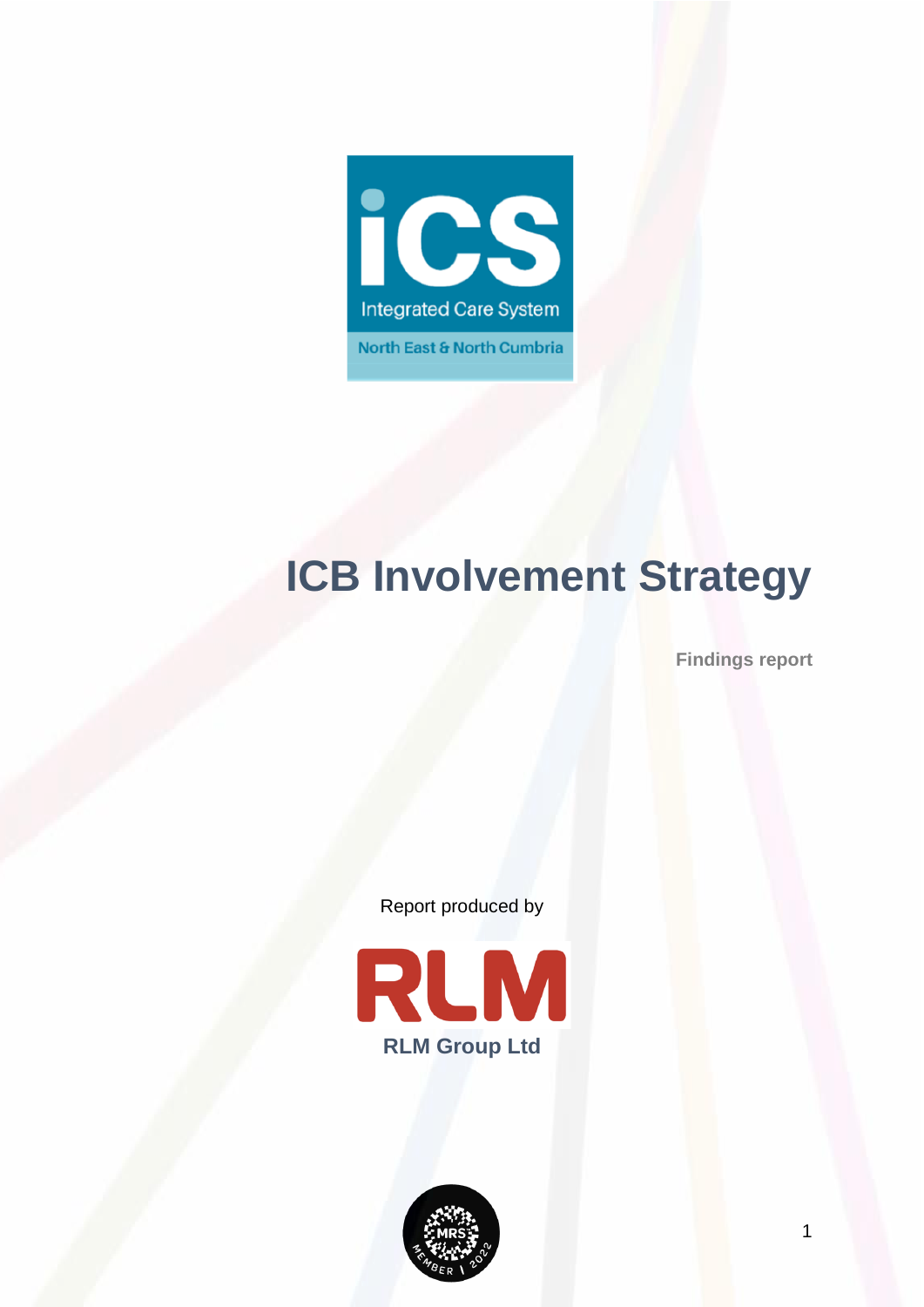# **Contents**

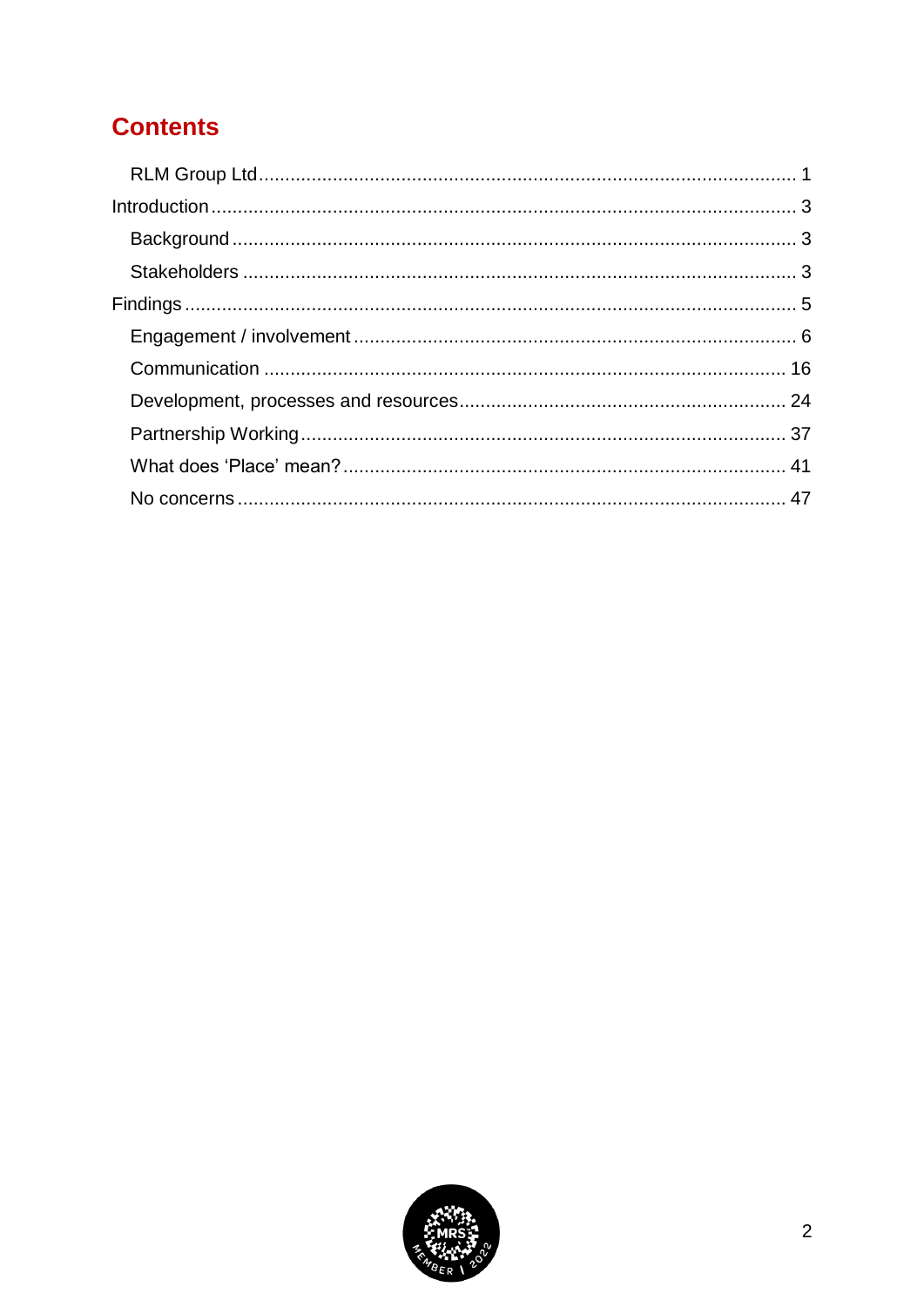## <span id="page-2-0"></span>**Introduction**

Analysis of Integrated Care Board (ICB) stakeholder feedback was provided by RLM Group Ltd. The team are members of the Market Research Society and have over 20 years' combined research experience as well as post graduate Master's qualifications in Social Research.

## <span id="page-2-1"></span>**Background**

The NHS in the North East and North Cumbria is undergoing organisational change, with an Integrated Care Board (ICB) being established to take over statutory responsibilities currently carried out by Local Clinical Commissioning Groups (CCGs).

To ensure that the new structure has patient engagement and involvement at its heart, a Strategic Engagement Group, made up of engagement professionals from across the region, has been working together to develop a strategy or framework for involvement.

The Strategic Engagement Group involved a range of key partners and stakeholders in developing some principles of engagement to include in the Involvement Framework for the ICB. Building upon these conversations, the working group explored what would be important to stakeholders to include in the draft framework.

Stakeholders were invited to contribute through meetings, via emails, or through conversations and were asked to think about the following range of questions:

- What you think currently works well about the way local NHS involvement currently works.
- What you think could work better about how involvement currently works.
- If you have any concerns about involvement at a regional level (across the North East and North Cumbria).
- What the term 'place' means to you (for example, Sunderland or South Tyneside, or smaller neighbourhoods and communities).
- And how you would know involvement was working well across the ICB.

## <span id="page-2-2"></span>**Stakeholders**

Feedback was received from a range of stakeholders across the North East and North Cumbria region. This included:

- VCSOs
- Healthwatch

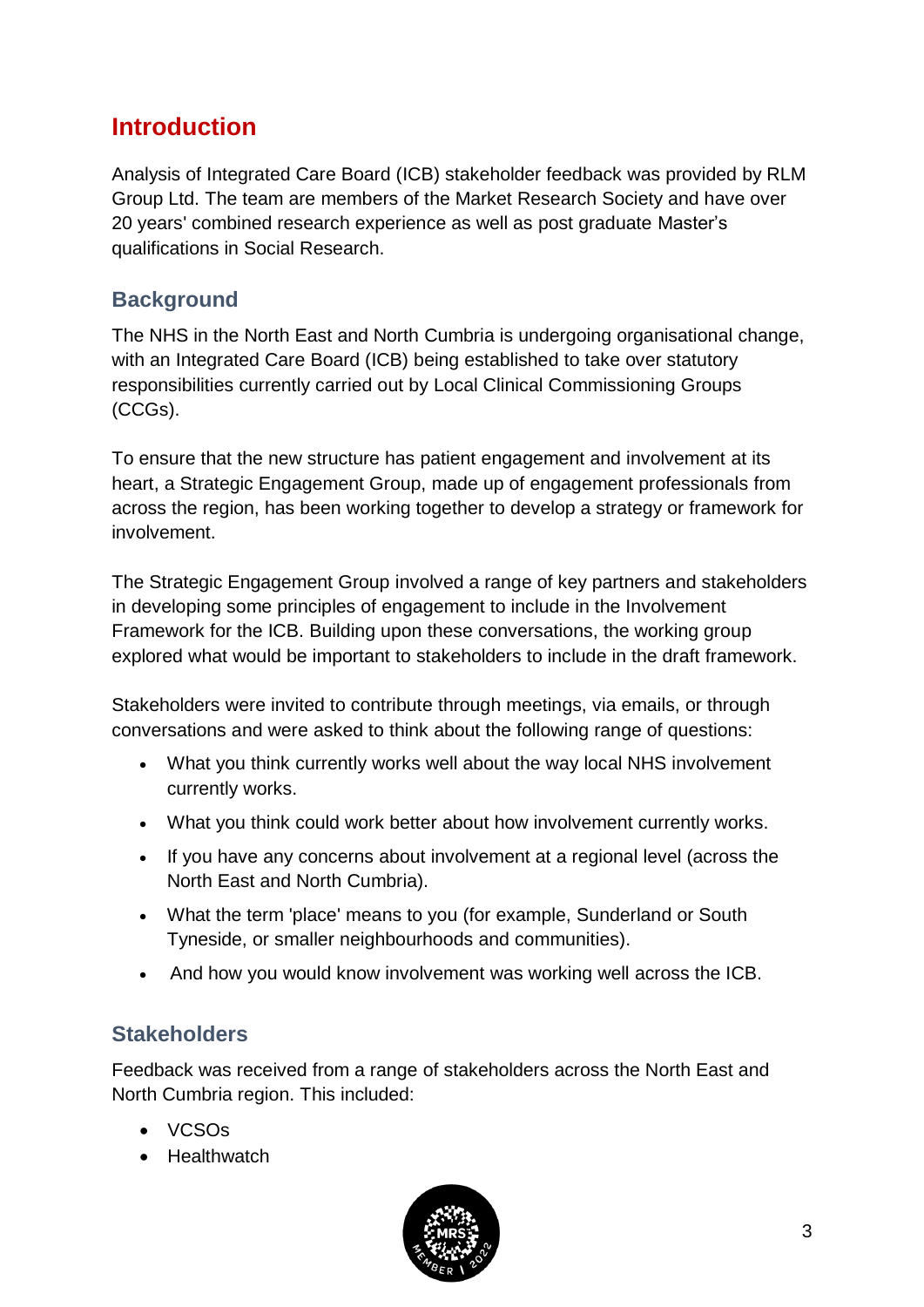- Public / Patient representatives / Lay members
- CCG representatives
- Councillor / MP / Member / Governor
- Local Authority representatives
- Primary Care Network (PCN)
- Trust
- Patient forums / groups / patient reference group (PRG)

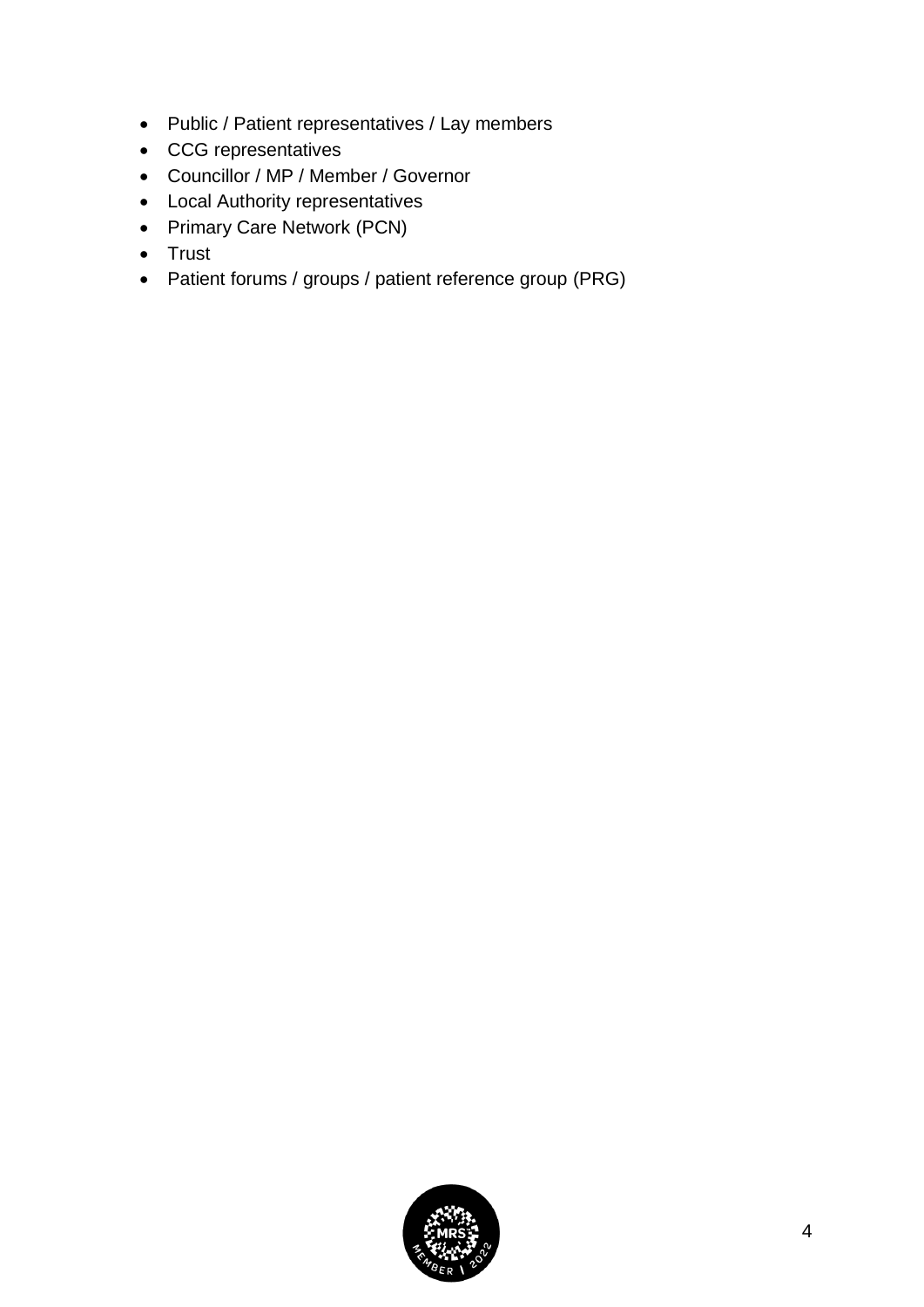# <span id="page-4-0"></span>**Findings**

Building upon recent conversations with stakeholders around some principles of engagement, the ICB want to understand what stakeholders see as important to include in the draft framework.

There were differing opinions depending on the interest and purpose of the group/organisation being engaged. These are discussed through each of the themes, but it is clear from the review that there are several themes that are common to all groups.

The set of questions that were shared with stakeholders have been thematically analysed below.

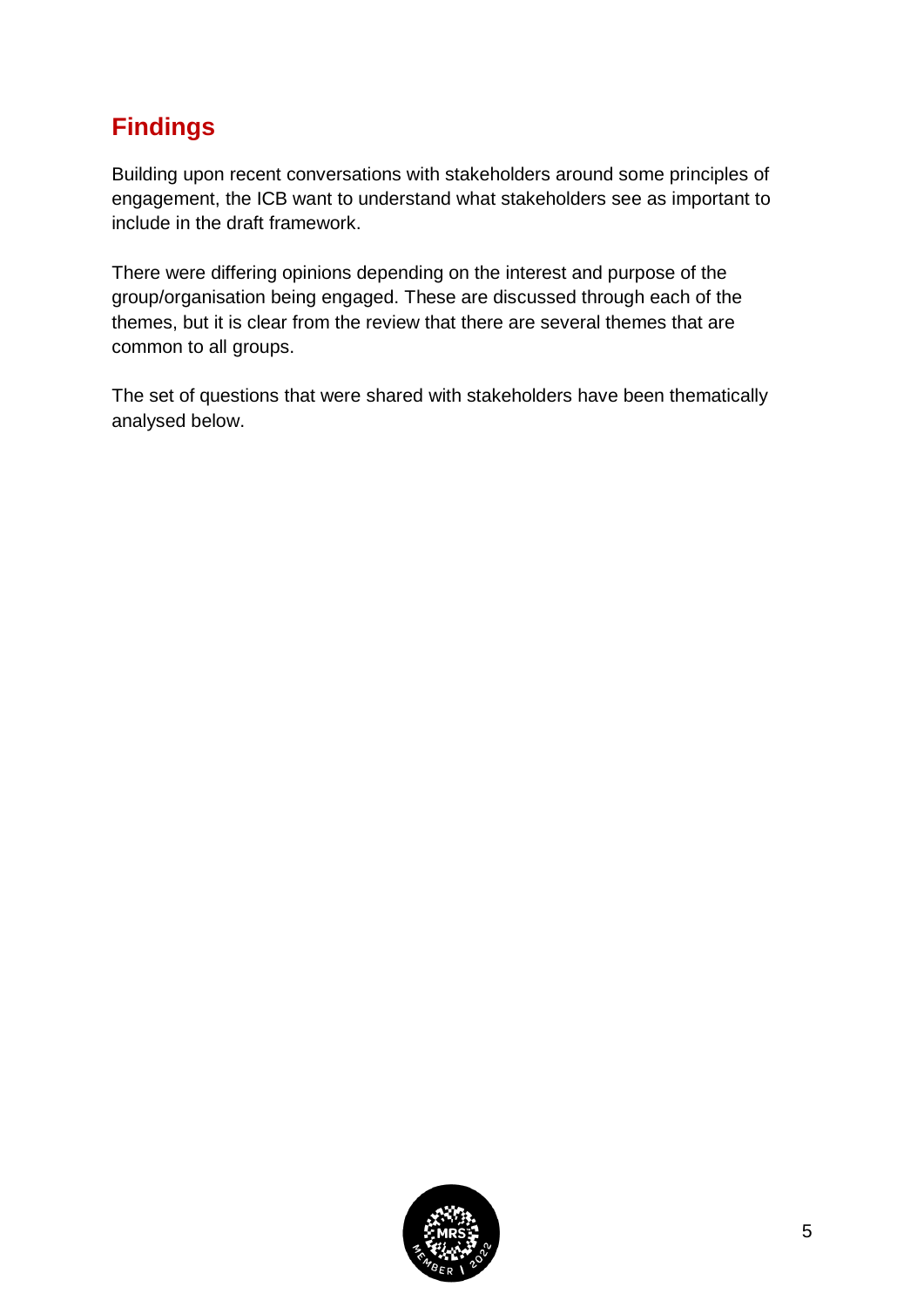## <span id="page-5-0"></span>**Engagement / involvement**

A broad theme covered engagement and involvement with particular focus on the following subthemes:

- The quality of engagement or involvement
- Healthwatch and the voluntary and community sector (VCSO) role
- Where and when to engage
- The commissioning cycle

#### Quality of engagement or involvement

Stakeholders addressed the quality of engagement or involvement that they have currently experienced throughout their discussions. They also discussed what they think would improve the quality of engagement or involvement.

Many stakeholders currently feel that they have good engagement or involvement with the NHS. ('other' stakeholder x 2; VCSO x 3; Trust.)

Supporting this, one stakeholder suggested the "*involvement and engagement team based at the CCG do a good job in the Newcastle and Gateshead areas."* (patient forum / group / PRG.)

A VCSO representative was also positive about the quality of the engagement [we presume they have experienced] suggesting *"the way NHS is reaching out to different centres and developing focus groups to further understand where improvement is needed, should also be praised."*

Two Governors were also positive about the quality of engagement or involvement indicating they felt Governors were included and consulted in the process [the way NHS local involvement currently works]. Supporting this an 'other' stakeholder also suggested that connectivity with senior leaders is currently good.

In terms of methods of engagement or involvement, stakeholders addressed steering groups and PRGs positively, with one stakeholder suggesting a steering group approach allows people from different sectors of the community to have a place at the table and influence the CCG network; whilst another stakeholder suggested that their PRG group members have contributed to CCG workshops to develop new initiatives and that members have *"involvement in all aspects of CCG."* (patient forum / group / PRG x 2; 'other' stakeholder respectively.)

*"The steering group approach allowed people who represent sectors of the community to have a place at the table and help determine the focus of the CCG network."*

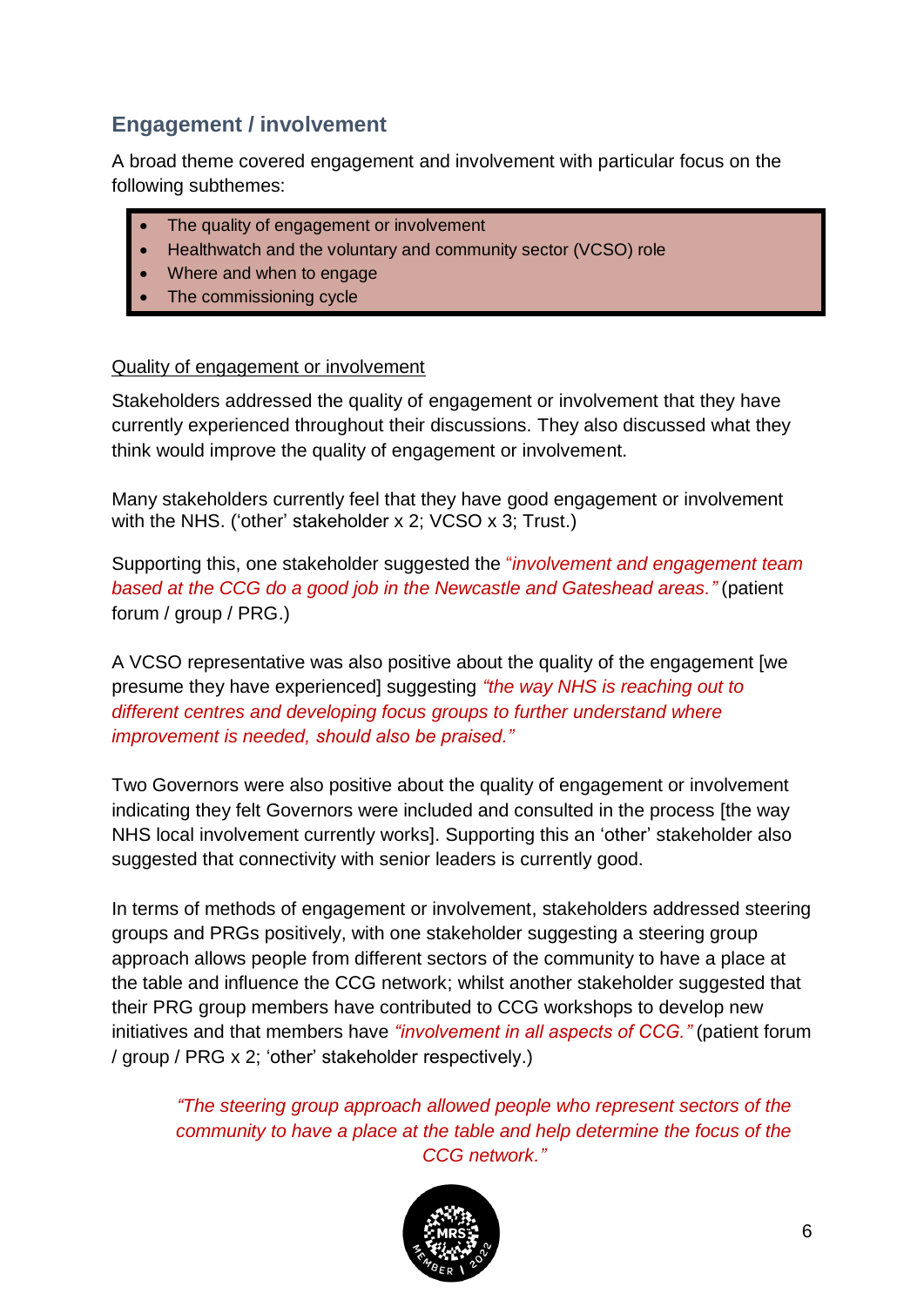PRGs were also discussed positively in terms of allowing patients to be represented [in engagement or involvement exercises]. ('other' stakeholder; patient forum / group / PRG.)

A VCSO representative also discussed their involvement in a development group allowing *"for a diverse range of people and organisations to reflect, suggest and contribute in order to provide services relevant to the community."*

Another VCSO representative suggested that they currently have some involvement with the Integrated Care System (ICS) and ICB development at a strategic level.

However, according to one stakeholder the current level of engagement is only a good starting point; it's not any different to previous engagement methods and more engagement is needed. ('other' stakeholder.) Supporting this, a Healthwatch representative indicated that they are keen to contribute more, and they are glad the involvement process is iterative and not a finished project.

*"When you say you want to make the most of past success in engagement, it looks as though may be more of the same [sic] — which was a good starting out [sic] but needs to go much further. Some smaller ICS are so much more developed and mature in their PPI."*

['other' stakeholder]

A PRG representative also suggested that more engagement was needed and the ICS / ICB should grow engagement based on what works.

*"Starting point should be to continue as is, with what works well. This should be superseded only with things that work better".*

The importance of clear and meaningful involvement and aligning engagement locally, to see joined up local conversation, was also discussed. (Lay Member; 'other' stakeholder; VCSO.)

*"In engaging with people and communities – we are not here for you to pick and choose at short notice for tick box engagement…. Meaningful involvement will come with a cost so people can be supported and third sector groups can't soak up that cost."*

[VCSO]

Some stakeholders suggested that people and groups need to feel involved, valued, or respected (Healthwatch; VCSO), with a Governor recommending involvement should be *"effective and worth the effort… make a difference and… influence,"*

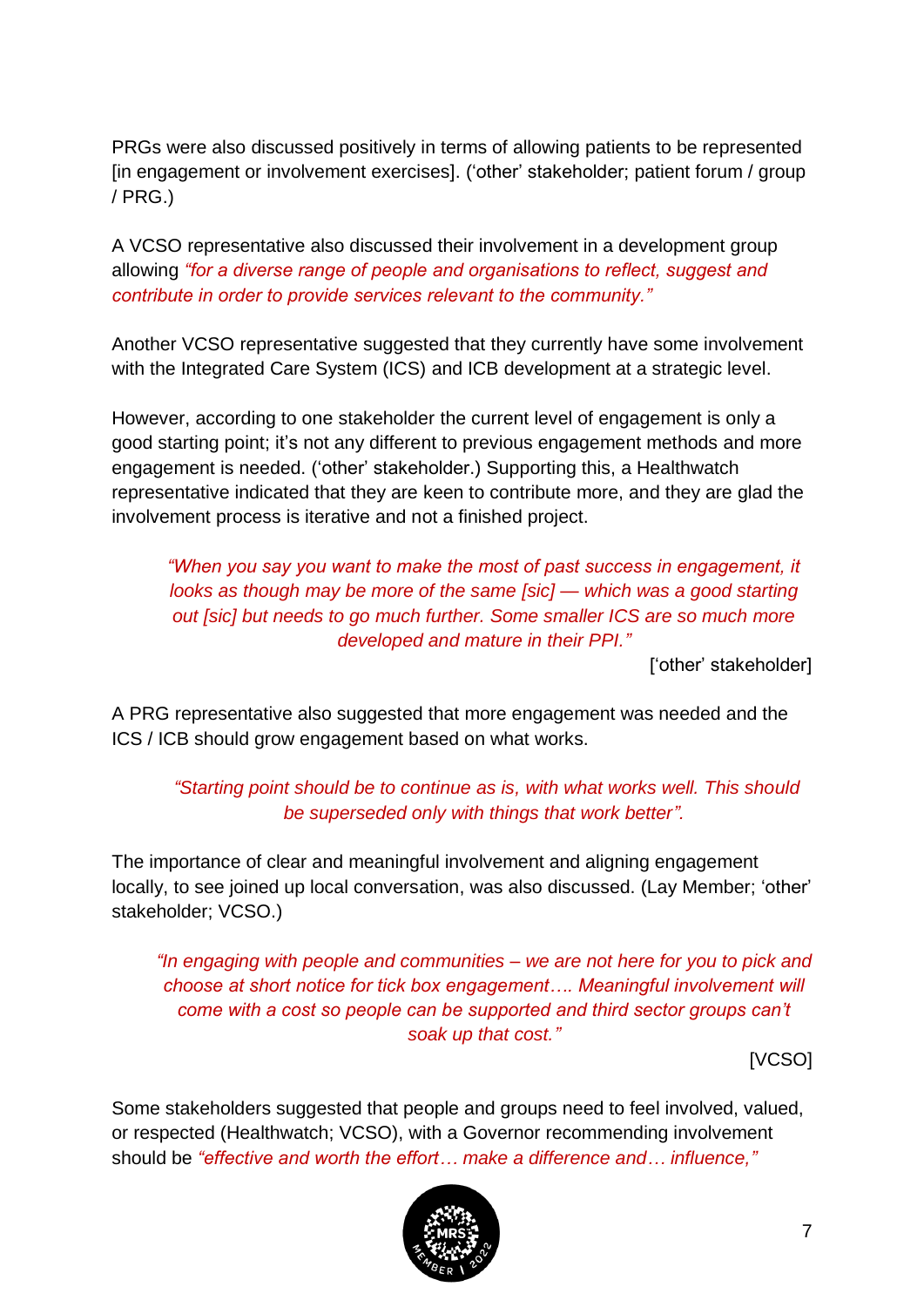*"We are involved and feel valued at a local and strategic level"* [Healthwatch]

Currently however, according to a PRG representative *"people only feel as though they have input [in engagement or involvement] through their GP – so through Patient Reference Groups."*

Furthermore, a Lay Member feels that during the development of the ICS there has been no patient and public involvement or engagement.

*"In the development of the ICS and the plethora of discussions that followed all of which related to the "system." [sic] with no work streams looking at existing and future public and patient involvement / engagement."*

Supporting this a VCSO representative stated they *"have little input into conversations."*

A lack of involvement or engagement, according to an 'other' stakeholder could be due to the pandemic, they suggested it made community involvement difficult.

*"I think the pandemic has made community involvement very difficult at the present time. Patients used to get information from leaflets and posters in surgeries, hospital waiting rooms and once upon a time – community centres. Recently, for obvious reasons, that has not been the case. There are people who seek out information but those that don't, also need to be reached."*

The methods of engagement were also addressed negatively, with a representative from Healthwatch suggesting the involvement process feels disjointed and rushed. Whilst another stakeholder suggested the NHS systems are *"sporadic and ad-hoc"* in how they engage with VCSOs, suggesting that the *"strength in experience lies with individuals within the local systems, as opposed to a wider strategic approach to engagement."* ('other' stakeholder.)

*"Have been able to find [sic] into this involvement strategy process but feels a bit disjointed and rushed…. Keen to see more info on the bones."* [Healthwatch]

Further recommendations were provided to improve the quality of engagement or involvement, such as *"having a specialist engagement resource within the CCG to support and challenge staff undertaking engagement"* or having *"a Senior Operating Manager and a Director with responsibility for involvement."* (Lay Member.)

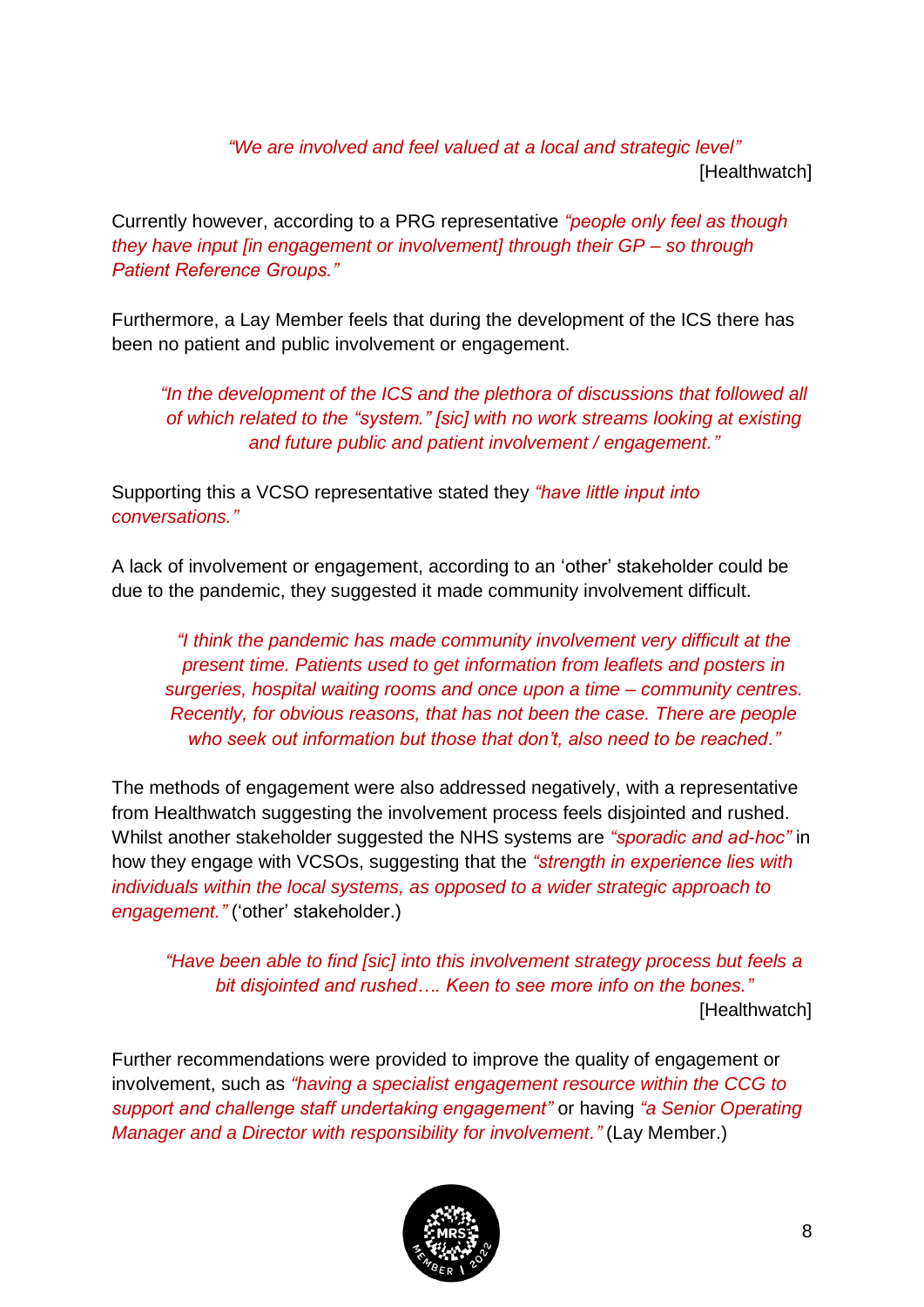A Governor also recommended the use of *"before and after survey[s] including a patient perspective survey [that] will identify progress made in service delivery and patient satisfaction,'* as well as the development of continuous two-way engagement.

*"We need to develop a culture where the system actively seeks information and give[s] feedback. Need a culture change. Continuous involvement that is twoway."*

## Healthwatch and VCSO role

Healthwatch and the VCSOs role in engagement and involvement was also discussed by stakeholders, with one stakeholder suggesting Healthwatch are currently not maximising their potential in South Tyneside. This representative suggested they should do independent research and reach out to the community. (patient forum / group / PRG.) Another stakeholder suggested that Healthwatch should be used for engagement rather than using private companies. (Governor.)

*"They requested that when the ICS and ICB engage with the public consideration be given to using Healthwatch, as the consumer watchdog for healthcare services, rather than a private company."*

[Governor]

However, in contrast a VCSO representative suggested that engagement ran by a VCSO can often result in the views of the VCSO being reported and not the views of individuals. (VCSO.)

*"[name omitted] have tried hard to engage with VCSE organisations using [name omitted] and others to coordinate and bring together stakeholders to express views. This has worked well, but is clearly obtaining the views of organisations rather than individuals."*

Although these aren't the views of all stakeholders, as another stakeholder suggested that it works well when VCSOs carry out projects for the NHS. (patient forum / group / PRG.)

Supporting this, a Lay Member also discussed the recognition that VCSOs are closer *"to the public and key groups, especially harder to reach groups."*

Further support for relationships with VCSOs, a stakeholder suggested they should not be short changed, suggesting they shouldn't be asked at short notice to get involved and they should be involved with any engagement or involvement from the beginning. (VCSO.) According to another stakeholder, there should also be an equality of partnerships within the voluntary sector, with Healthwatch representatives

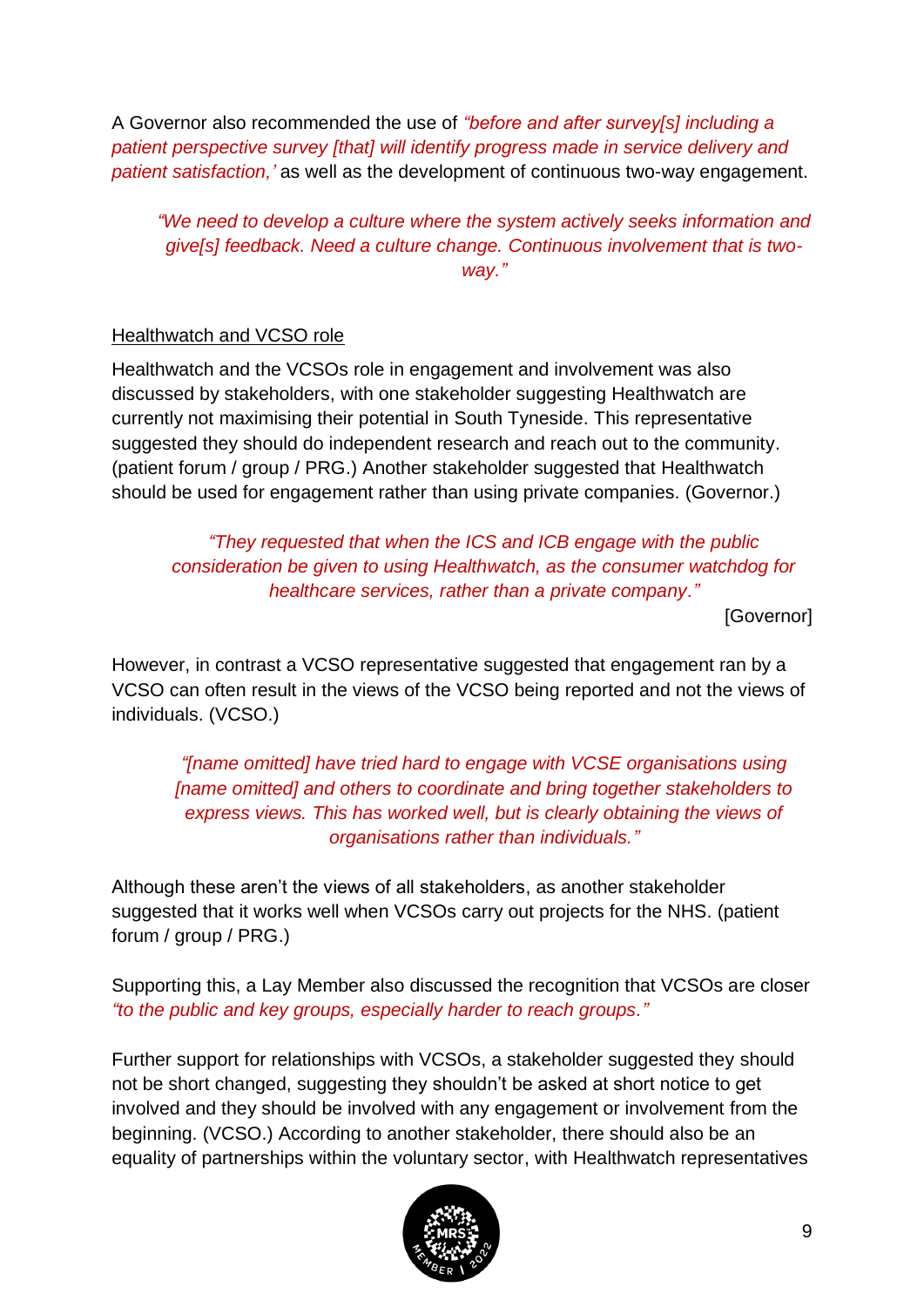on ICP and ICB level decision making committees. (Lay Member; patient forum / group / PRG respectively.) However, a question was raised over how a Healthwatch regional representative would feed back to local groups. ('other' stakeholder.)

As discussed earlier, there is some support from stakeholders to commission VCSOs to support engagement or involvement - but currently there doesn't appear to be a clear plan for VCSO engagement, and this engagement would need to be streamlined to enable these organisations to be heard. ('other' stakeholder.)

*"There doesn't appear to be a clear plan around engagement with the VCSE sector. At present there are so many different NHS engagement and consultation groups that this presents a significant challenge to know where voluntary sector partners can make the biggest impact. This therefore needs to be streamlined and modified to enable local VCSE organisations to have their voice effectively heard."*

A stakeholder also recommended a need for more awareness of groups such as Healthwatch and PALS in order to engage with a wider audience. (patient forum / group / PRG.)

*"There are some effective user groups such as health watch [sic] and PALS but awareness of their existence, accessibility, purpose and contact-ability [sic] could be improved to engage with a much wider audience."*

There's a need for meaningful engagement *"to influence services that are impactful for Northumberland and understand the impact on VCS organisations."* (VCSO.)

Linked to the impact on VCSOs mentioned above, a representative from a VCSO suggested they were worried about the demands on organisations and their members. Whilst another VCSO representative supported this, suggesting that *"connecting [into regional conversations] has to be relevant and appropriate to our capacity."*

Similarly, concerns were raised around the time involved for VCSOs, when they get involved with engagement campaigns. (patient forum / group / PRG). A stakeholder recommended the ICS consider funding to pay for people's time to attend meetings, specifically discussing a project in North Yorkshire, where people were paid for their time. (patient forum / group / PRG.)

*"In North Yorkshire there was a health funded project that in effect back filled (paid for) people's time to attend meetings with health, so they could be backfilled. Could this be something the ICS would consider?"*

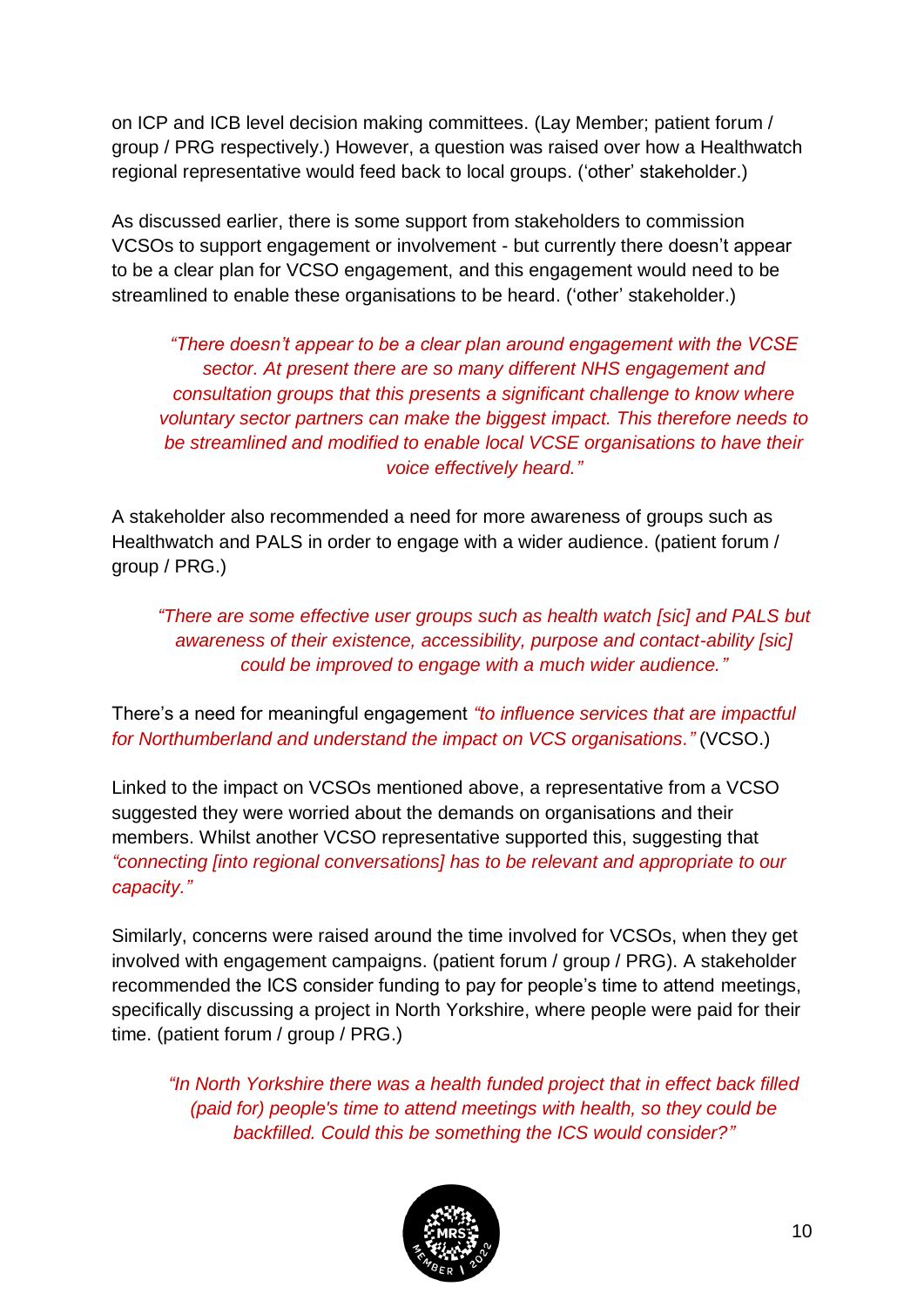Supporting this, another stakeholder raised concerns about organisations connecting into both local and regional conversation due to time constraints. ('other' stakeholder.)

*"Given the size and scale of the NENC ICS, we are concerned about connecting into both local and regional conversations as we are very time and resource poor, so when we do connect regionally, we need to ensure that our time is efficiently utilised to maximise our influence, whilst making the right connections."*

On a side note, budgets and investment were also discussed, with a Lay Member addressing the involvement budget, suggesting it allows them to source specialist support for specific work, giving the example of using a *"specialist provider to get the views of Deaf people on a service development."* Another stakeholder suggested there's a need for investment for VCSOs at place level. (VCSO.)

It was also recommended that Public Health are more involved ensuring *"the intelligence they have is used to influence decisions."* ('other' stakeholder.)

#### Where and when to engage

Stakeholders discussed where engagement should occur and when it should occur, with some stakeholders suggesting a need for wider involvement and that there is a lack of diversity and inclusivity, with stakeholders suggesting the ICB use social media or reach out to where people are. (MP; 'other' stakeholder x 2; VCSO.) A stakeholder also suggested that they're currently always approaching the same people. (VCSO.)

*"There is a need to reach out to a much wider public than those who show an interest. Whatever level of the organization it is, so much more could be done by promoting messages through social media by encouraging people to receive information and feedback to the service."*

[MP]

*"The lack of diversity is worrying. Simply asking the groups and individuals who do attend, why a diverse mix of attendees is not attending, is not good enough. I feel that rather than asking why underrepresented groups don't attend our meeting and events and engage with emails and surveys. We should be going out to where these groups live, work and pray and reach out to them in that way."*

['other' stakeholder]

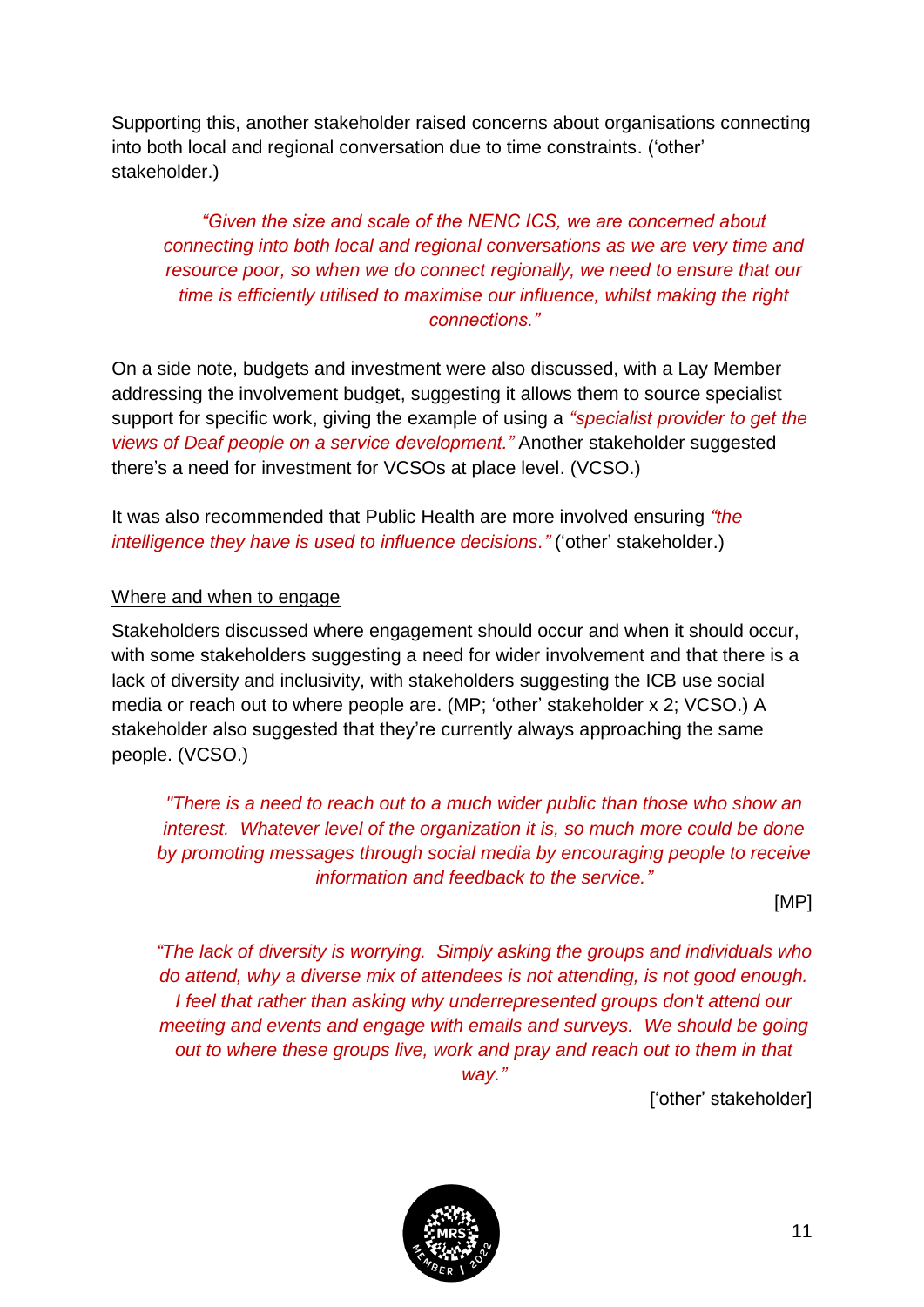Alongside discussing a lack of diversity, stakeholders also provided recommendations for earlier consultation / involvement, continuous engagement and more notice of engagement. (Governor x 2; 'other' stakeholder x 3; VCSO x 3.)

## *I always wished to see consultation and engagement earlier and later in the change process—particularly in planning and reviewing. It seems to me that we need to observe the "10 commandments of engagement" enshrined in the new ICS guidance in engagement.*

['other' stakeholder]

## *"Changes and discussions need to be made prior to commencement of new structure."*

['other' stakeholder]

In order to address, we presume, the lack of diversity (according to a VCSO representative), there's a need to understand where to engage, with another stakeholder suggesting face to face and online sessions work well. ('other' stakeholder.)

The use of groups was discussed by a Governor recommending connections with local patient and service user groups to facilitate better involvement in local service planning. Though a Governor also suggested that any conversations need to be relevant to the population. (Governor.)

*"It needs to feel relevant to me – what are you asking at regional level – what do you want feedback on. Needs to be relevant to me and my families' needs."*

Supporting this, one stakeholder suggested that running groups within practices is an example of good involvement. ('other' stakeholder.)

Including Inclusion Health Groups, Working Groups in Health Inequalities and harder to reach groups in involvement / engagement was recommended by two stakeholders. ('other' stakeholder; VCSO respectively.)

*"We would be interested in being more involved using our already established collaborative working group on health inequalities. Need to move from equality of service to equity of service; use of special interest organisations and engaging with workstreams to support people with multiple complex needs and minoritised experiences."*

['other' stakeholder]

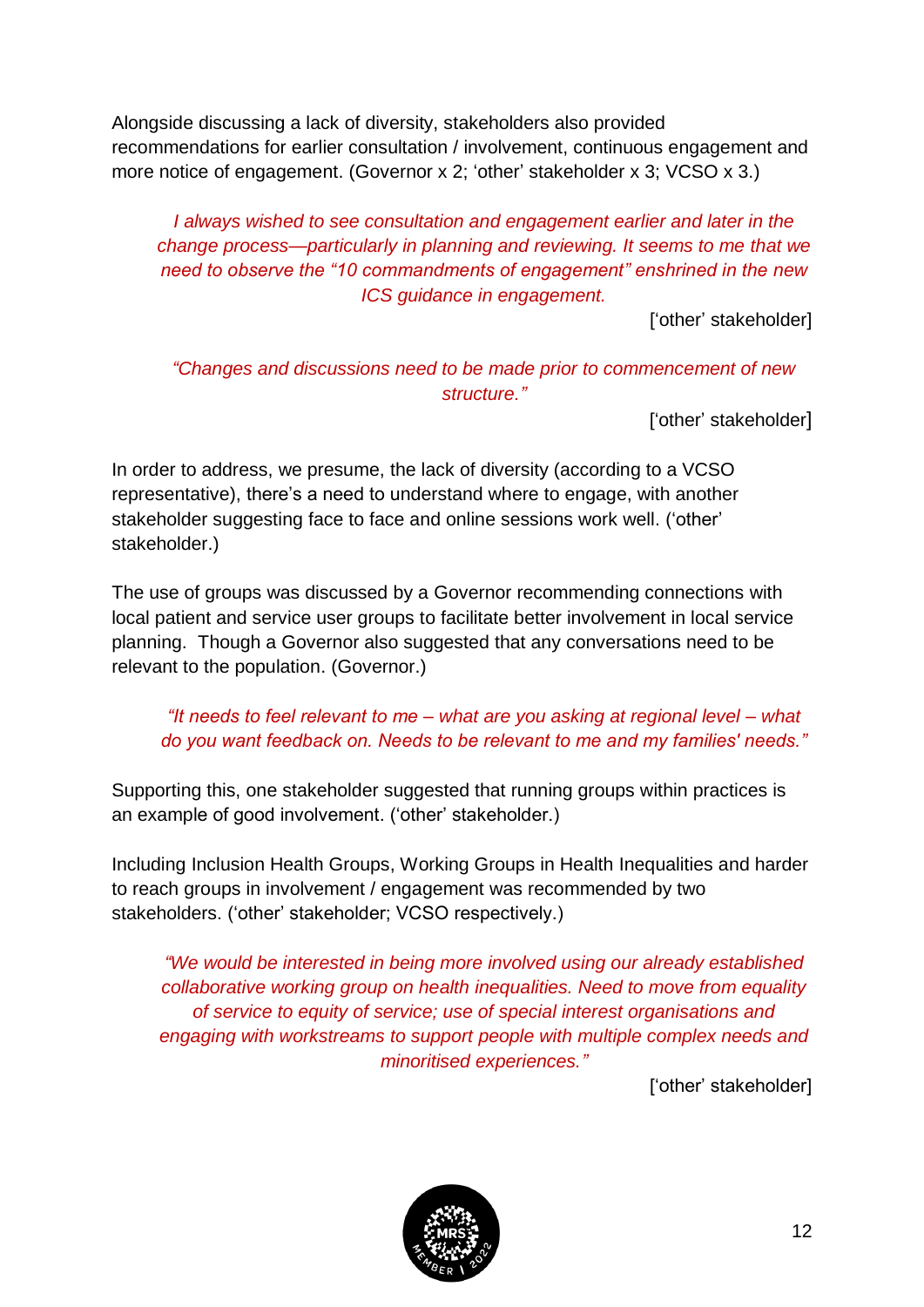A Citizen Panel was also recommended by two stakeholders, suggesting it would provide good cross section views and make it possible to break down these groups by area and demographics. ('other' stakeholder; VCSO.)

## *"Interested in the citizens panel and want to it include people from north Cumbria."*

[Community feedback]

A VCSO representative also suggested there is also a diverse range of VCSOs and Health and Social Care providers that should be engaged.

Further recommendations were provided by stakeholders, with one stakeholder suggesting that 'Your NHS Online Community' gets people engaged to share their views. (Governor.) One stakeholder suggested there should be more opportunities to share experience. ('other' stakeholder.)

## *"There will be more opportunities and the chance to get involved in new ways – let's innovate!"*

A PRG representative also suggested the use of a community drop in forum twice a year.

## *"Community area forum. NHS would benefit from a drop-in forum – 2 times a year."*

[patient forum / group / PRG]

Another recommendation provided by a stakeholder involved the development of an ICS portal that allows *"interaction and geographic based info."* ('other' stakeholder.)

Additionally, another stakeholder recommended improving the ICS website, indicating there is *"plenty of details on the NHS staff side, but I consider that the staff are a means to an end. The care of patients should be at the heart of this website. The patient is the end point here, everything else is just process and practice."* ('other' stakeholder.)

A Governor suggested *"there is a divide in the level of engagement required and expected from patient/ public involvement between Secondary Care and Primary Care."* Supporting this, some stakeholders also suggested that Primary Care should be engaging with the community more, engaging in other locations such as A&E, local pools etc. ('other' stakeholder; patient forum / group / PRG.)

In order to help people get involved, covering expenses or support may be required. ('other' stakeholder.)

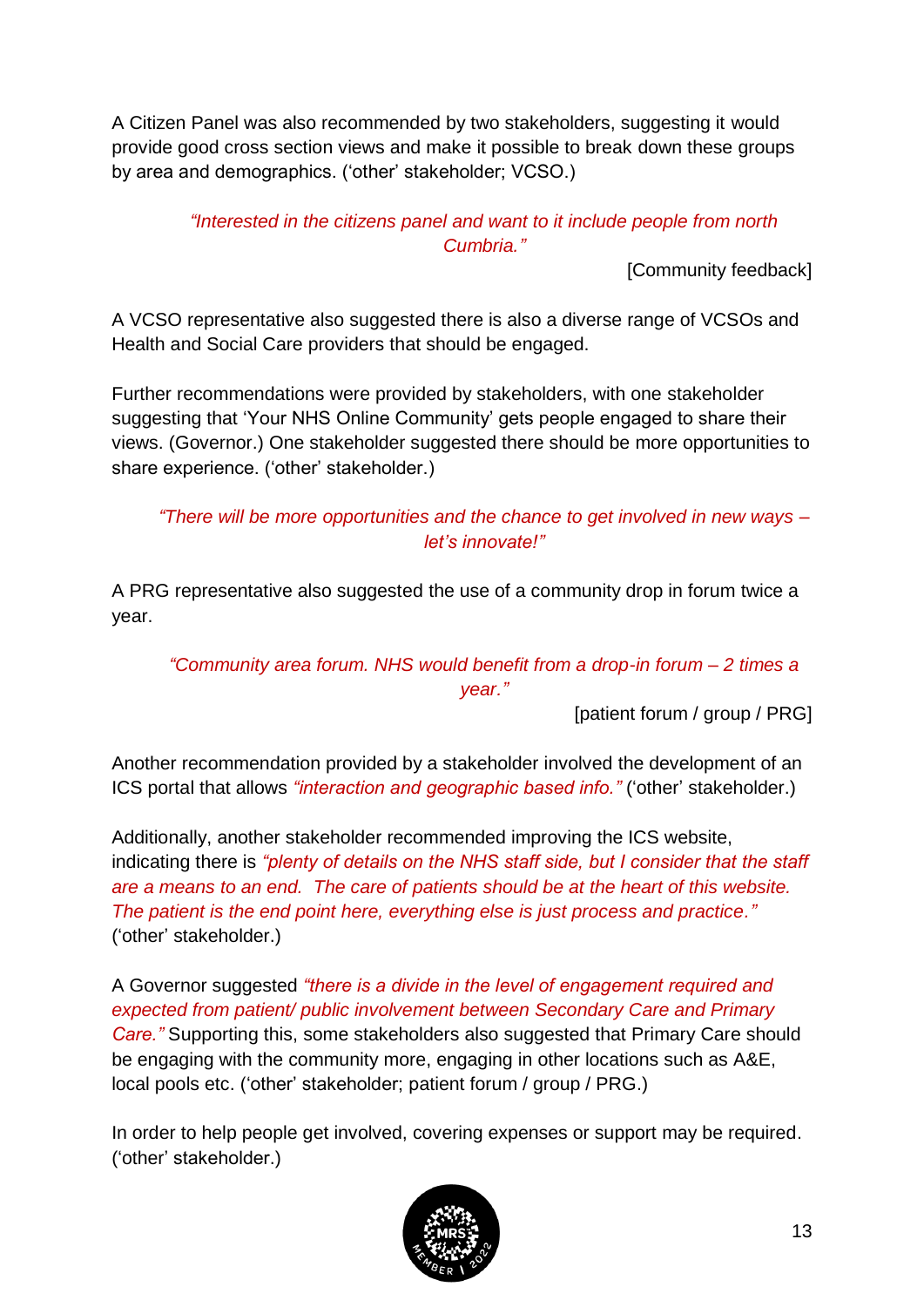*"Help people to get involved – pay expenses for those giving up their time and pay for support for those that need it ie, taxis for those with LD, mobility issues, child care for young parents etc – be more creative."*

One stakeholder addressed the need to undertake a review to discover what involvement and engagement will be lost in the transition to North East & North Cumbria ICS. ('other' stakeholder.)

*"Someone needs to undertake a review of what involvement and engagement work is taking place in all the CCG's that will disappear into this NENC ICS"*

A stakeholder also suggested it would be helpful to have a coherent plan about engagement streams and opportunities, suggesting a document clearly outlining the local system and points of engagement would be useful. ('other' stakeholder.)

*"It would also be helpful to have a coherent plan, as mentioned above, about these engagement streams/opportunities, and potentially how it may be broadly themed, in order to find the right channels through which to connect relevant to our size/areas of interest/geography/capacity. Perhaps a document that clearly maps out the local system and points of engagement would be useful."*

#### The Commissioning Cycle

The commissioning cycle was also addressed by some stakeholders when discussing engagement and involvement with some suggesting that there is a need for more engagement during the commissioning cycle.

A VCSO representative suggested involvement should start earlier in the commissioning cycle. Whilst other stakeholders recommended that more engagement or involvement is required during the commissioning cycle; ahead of the introduction of a new healthcare system and before any decisions are made *"not during or after, being round the table at the start is key to making anything work."*  (Lay Member; 'other' stakeholder respectively.)

## *"Patient engagement and involvement during the commissioning cycle already needs to be significantly improved upon even before the introduction of a new healthcare system."*

[Lay Member]

One stakeholder indicated that they were cynical about the commissioning process (patient forum / group / PRG), with a VCSO addressing concerns about the commissioning of the ICS and wanting *"to know more about how this will work going forward."*

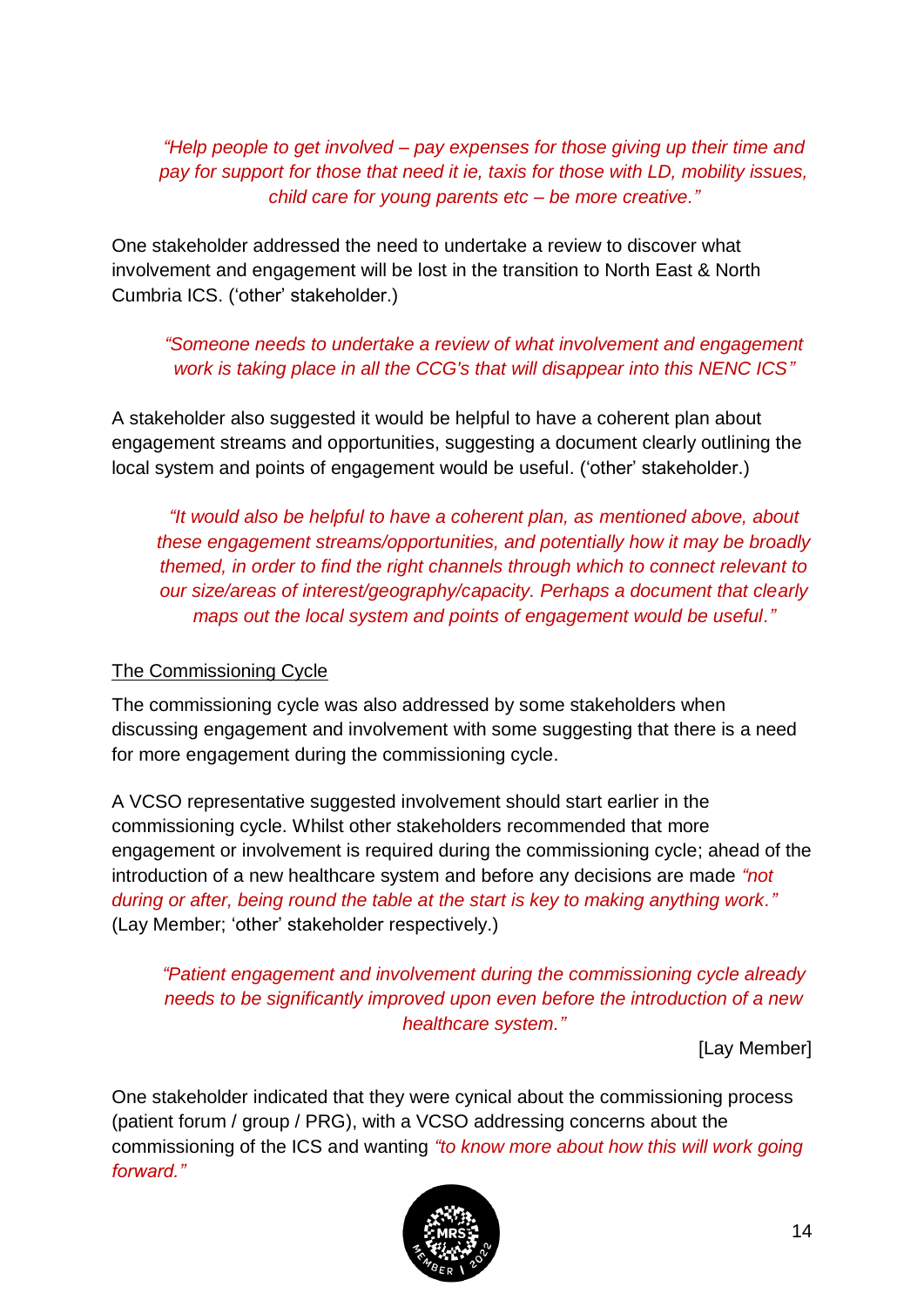## *"Quite cynical of the commissioning process, seen this before when CCGs were set up and PCNs."*

A Healthwatch representative addressed the challenge between strategic and operational conversations, questioning *"Where do we put our energies, when will this be clear?"*

Another stakeholder showed disappointment, *"that the grant schemes were not as successful for the voluntary sector when [the] commissioning model was changed when the CCGs were formed and are worried that this may happen again with the ICS."* (VCSO.)

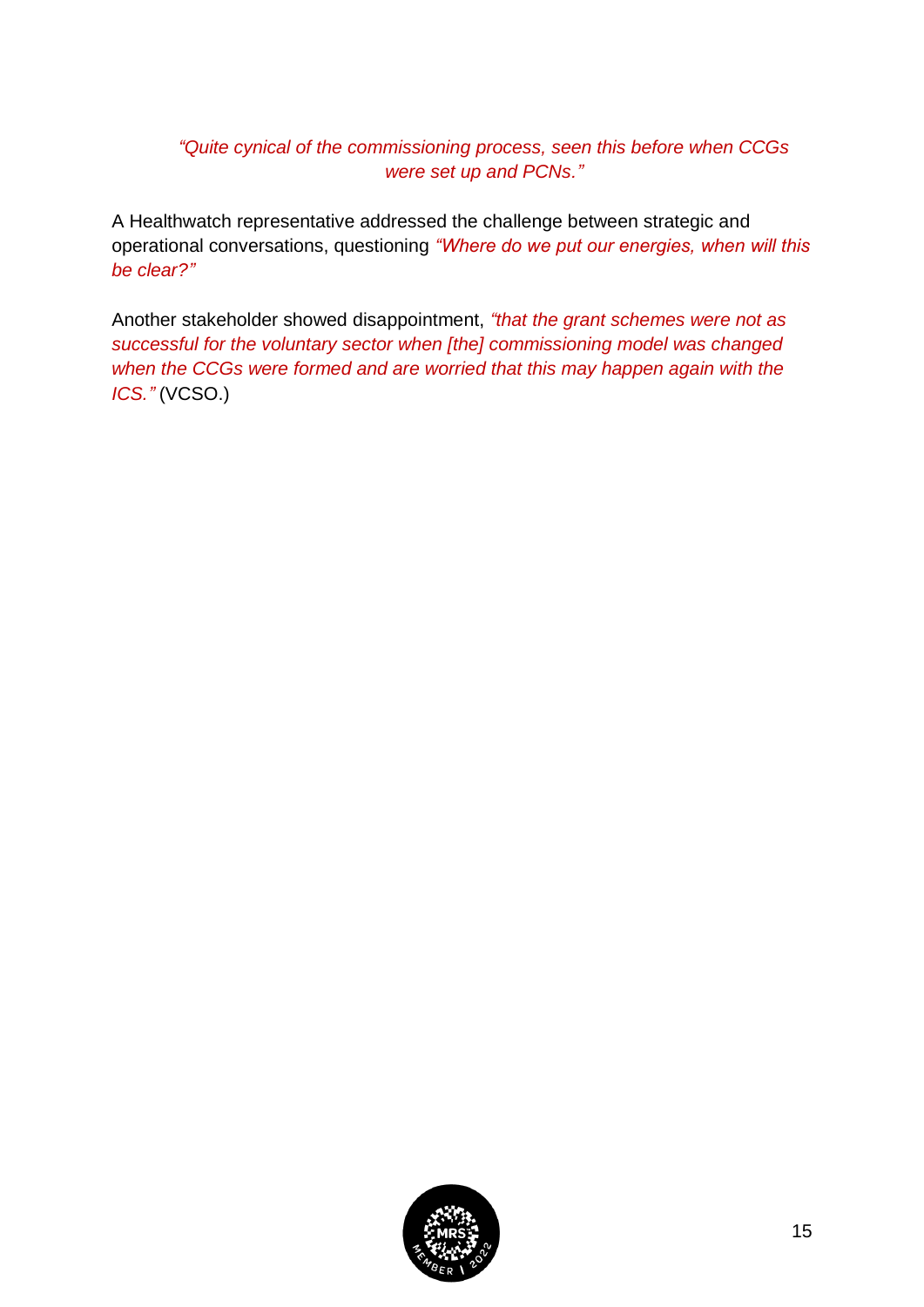## <span id="page-15-0"></span>**Communication**

A broad theme covered communication with particular focus on the below subthemes:

- Updates / kept up to date
- Two-way communication allowing for feedback
- Communication in the community
- Digital communication
- **Advertising**
- Further knowledge and further understanding are required
- Simple of clear communication

#### Updates / kept up to date

During discussions on communication, stakeholders referenced the importance of being kept up to date.

According to one stakeholder, the routes for requesting information and feedback work well ('other' stakeholder), with some stakeholders suggesting they receive regular updates from the NHS. ('other' stakeholder; patient forum / group / PRG; VCSO x 2.) Similarly, another stakeholder suggested they receive written updates. (PCN.)

Supporting this, one stakeholder suggested that they felt (as part of their group) they were helpful in preparing leaflets etc. (Council member.)

*"I felt that the [name omitted] Group has been quite useful in the preparation of leaflets – making sure they were in plain English and taking diversity into account - the making of a video, providing information on how different practices dealt with the Year of Care (very varied) and exploring ways to save on repeat prescriptions and wastage of medications."*

One stakeholder commented that real time information on what is / is not working is important. (PCN.) Supporting this a VCSO representative suggested that information should be shared in a timely manner.

Some stakeholders also requested regular updates about progress with the ICS ('other' stakeholder; VCSO); with a VCSO representative suggesting they would like to continue receiving regular updates, suggesting the use of newsletters.

*"Would like to continue to receive regular updates perhaps in a newsletter format."*

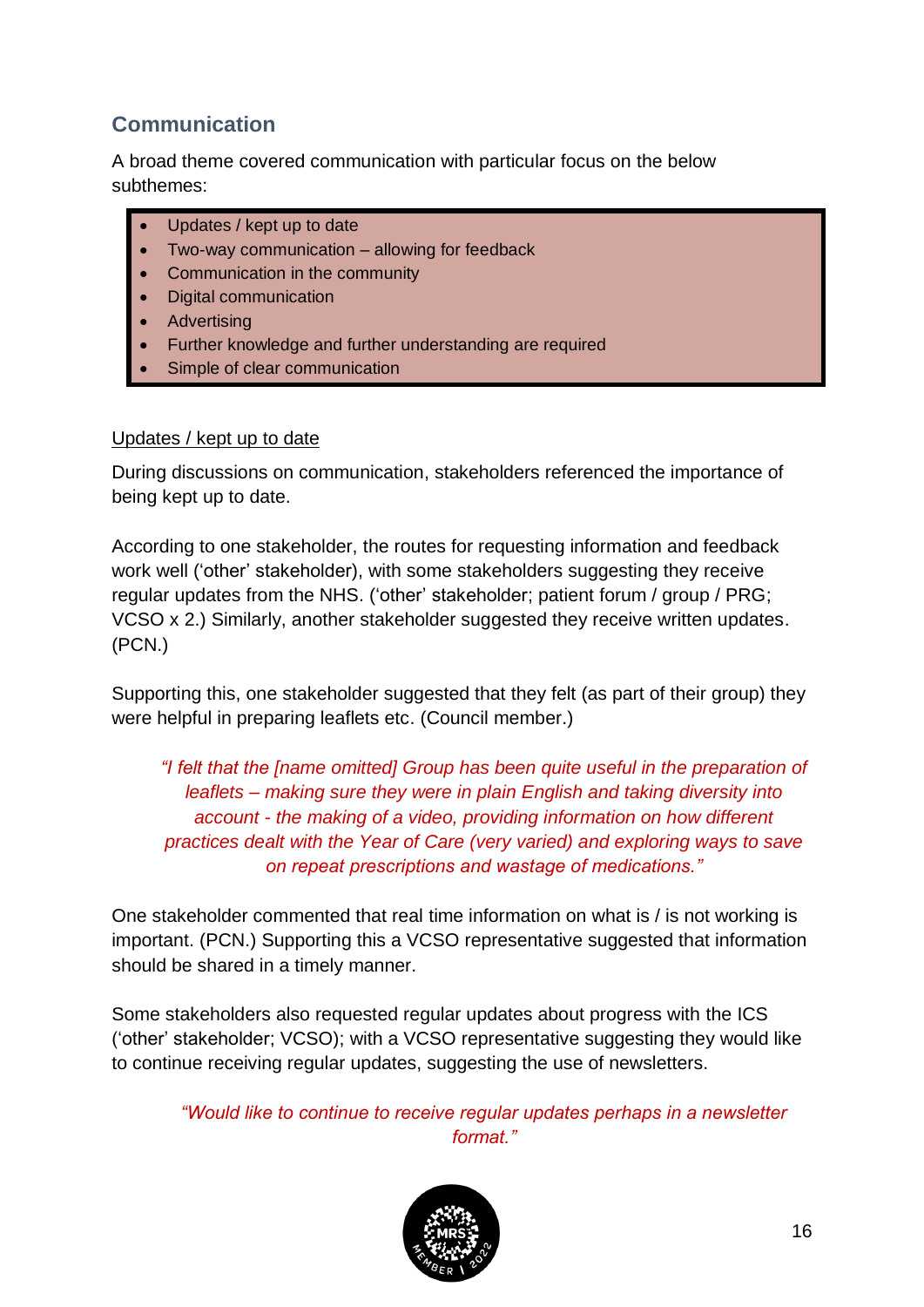Another VCSO representative specifically addressed the need for regular updates that are aimed at young people and for young people to be kept up to date.

Concerns were also addressed with an MP indicating that wider public communication is limited, and contact is often only made when there are issues, and not for plans and ideas for the future.

## *"Wider public communications strike me as even more limited and even for someone like myself, often contact is through issues not plans and ideas for the future."*

Other concerns addressed messages getting lost in transit, or messages getting diluted whilst being fed up the chain of the ICB. (patient forum / group / PRG; VCSO.)

## *"Concerns about how messages will be fed up the chain of the ICB – and that messages will be diluted"*

[patient forum / group / PRG]

In order to improve communication, some stakeholders suggested the use of a formal report on involvement - either an annual report or a quarterly report. (Lay Member; 'other' stakeholder respectively.)

## *"The chair of the Place level Patient Involvement should do a formal report every quarter to a committee of all the CCGs in the NENC and these be collated into a report to the ICB."*

['other' stakeholder]

## Two-way communication – allow for feedback

The requirement for two-way communication and allowing for feedback was addressed by some stakeholders, where discussions covered the need for people to have a voice, that they are given the opportunity to feedback and that all feedback is listened to.

A representative from Healthwatch indicated that the CCG is good at listening to local voices. Similarly, a stakeholder discussed how it works well when requesting views from the public. (VCSO.) Another stakeholder suggested the CCGs approach of using local organisations also works well in terms of getting messages out however, it doesn't work as well when obtaining feedback. (VCSO.)

*"The CCG approach has been to ask locally-based organisations to identify ways of getting key messages out to communities, and our Community Health* 

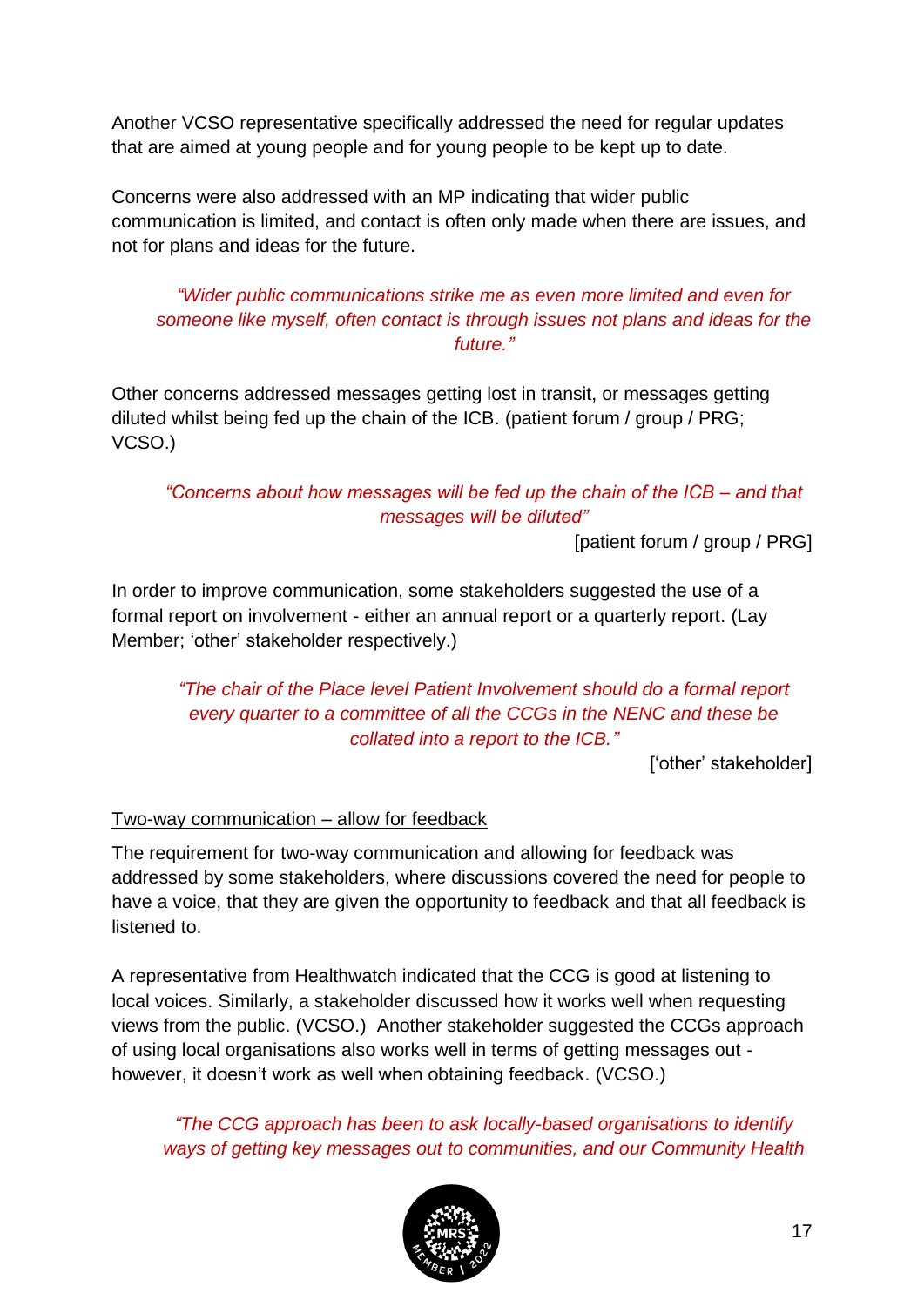*Ambassadors are an example of that. This works well in terms of getting messages out, but perhaps less will [sic] in terms of obtaining feedback."*

A PRG representative also suggested that they find out what is happening in the local area, such as patient care initiatives through the group they're involved in. This gives them the opportunity to give their point of view. Similarly, another stakeholder stated that the patient forum is *"an excellent way to hear about developments, gather experiences and raise issues."* ('other' stakeholder.)

*"…it was a good opportunity to hear what was happening with patient care across the local area, gain awareness of local NHS initiatives and have the opportunity to give a point of view."* 

[patient forum / group / PRG]

A Governor also suggested that PCNs allow people to get feedback about where they live.

An MP indicated that the *"governor and Trust member contact systems work quite well for those who involve themselves."*

The importance of giving people a voice was addressed by a PRG representative, they recommended ensuring people are heard, that they can be resentful if they're not involved.

## *"If people feel they are not involved, they become resentful. Need to make sure people can be heard"*

Supporting this, many stakeholders suggested that people and organisations should be given the opportunity to provide feedback, that it is important to listen to this feedback and that people and organisations should also be provided with feedback. (Governor; Healthwatch; Lay Member; MP; 'other' stakeholder x 2; Patient forum / group / PRG; VCSO x 4.)

*"Perhaps to request feedback from local communities about whether they feel heard and whether services are meeting their specific needs, would help to gauge whether involvement is working well for these communities."*

[VCSO]

*"Feedback. Make sure that decisions are fed back and that people understand actual change."*

[Healthwatch]

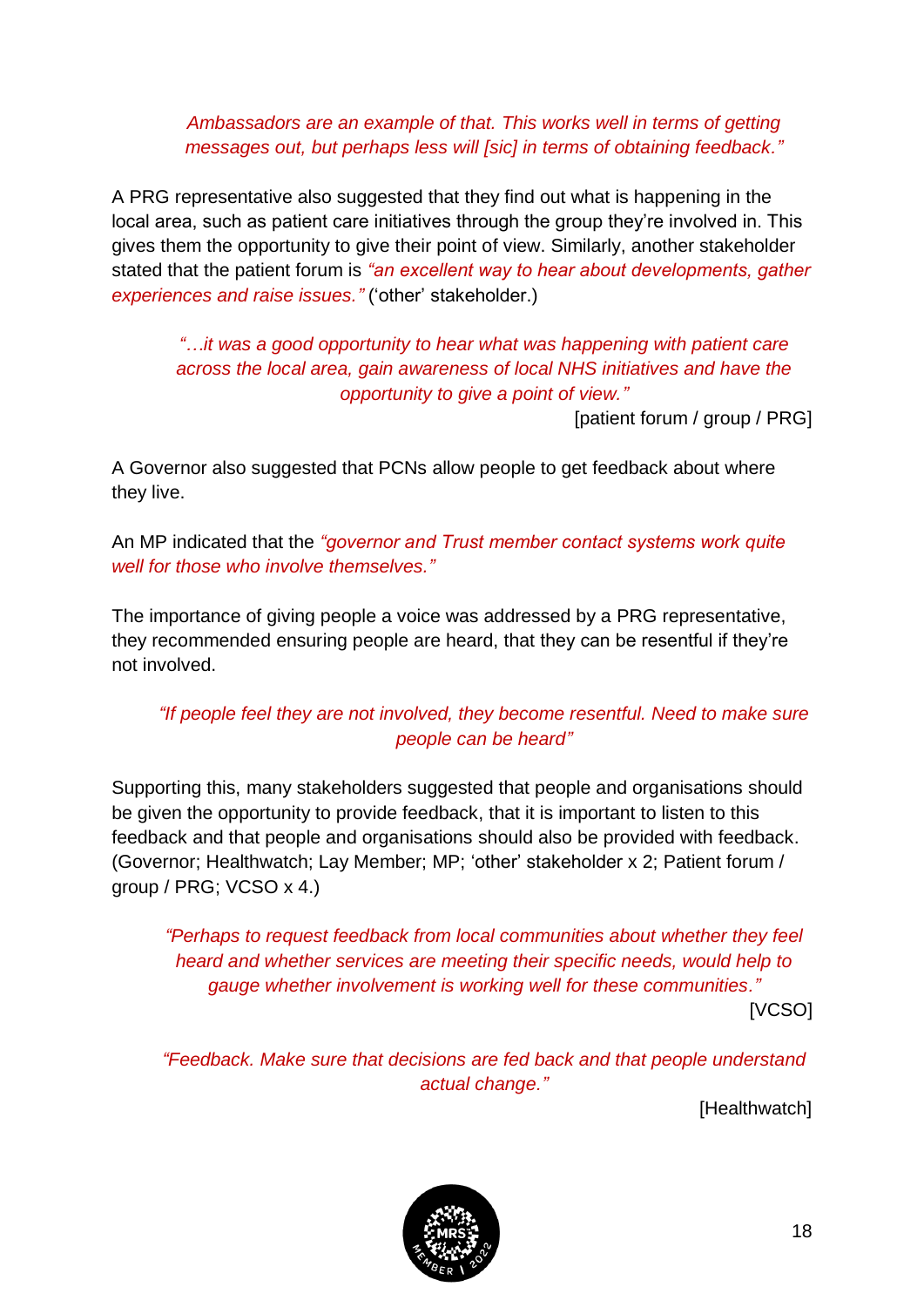Further support for the above was provided by two stakeholders who suggested that there's a need to either listen to patients or to ensure communication is two-way. (Local Authority; VCSO.) One stakeholder also suggested that the NHS regional organisations need to be welcoming and listen to feedback. ('other' stakeholder.)

## *"To build a longer term relationship with residents that is not only based on one off single consultations, but is a two way conversation, where it feels like your views have been listened to and acted on."*

[Local Authority]

As discussed, some stakeholders suggested that people and organisations should be provided with feedback. Supporting this, one stakeholder also suggested that communities should see the results and benefits of providing feedback. (VCSO.)

To ensure they are heard or listened to, some stakeholders have recommended a current review on the methods of feeding back or the introduction of a *"you said we did directory."* ('other' stakeholder; VCSO.)

*"Working on reviewing current methods of receiving feedback from families and loved ones including the ability to give feedback about hospital and services experience outside of the complaints process. This should also involve how the feedback process is promoted and involve those with direct experience in the review process which can in turn improve the atmosphere."*

[VCSO]

One stakeholder also recommends that PCNs should be *"providing evidence of engaging local people in their developments on a regular basis."* (Lay Member.)

Furthermore, a Governor, when discussing feedback, suggested that the process they were involved in was casual and more notice should be provided.

*"It was felt that this was a casual approach to seeking feedback and it did not seem appropriate… Governors felt steamrollered into providing feedback, given the tight timescale initially proposed and were not comfortable with the process."*

Additionally, a Governor stated that patients don't feedback any criticism as they feel it may impact on their treatment.

A VCSO suggested that success could be based on the number and nature of concerns raised 'in a given area.'

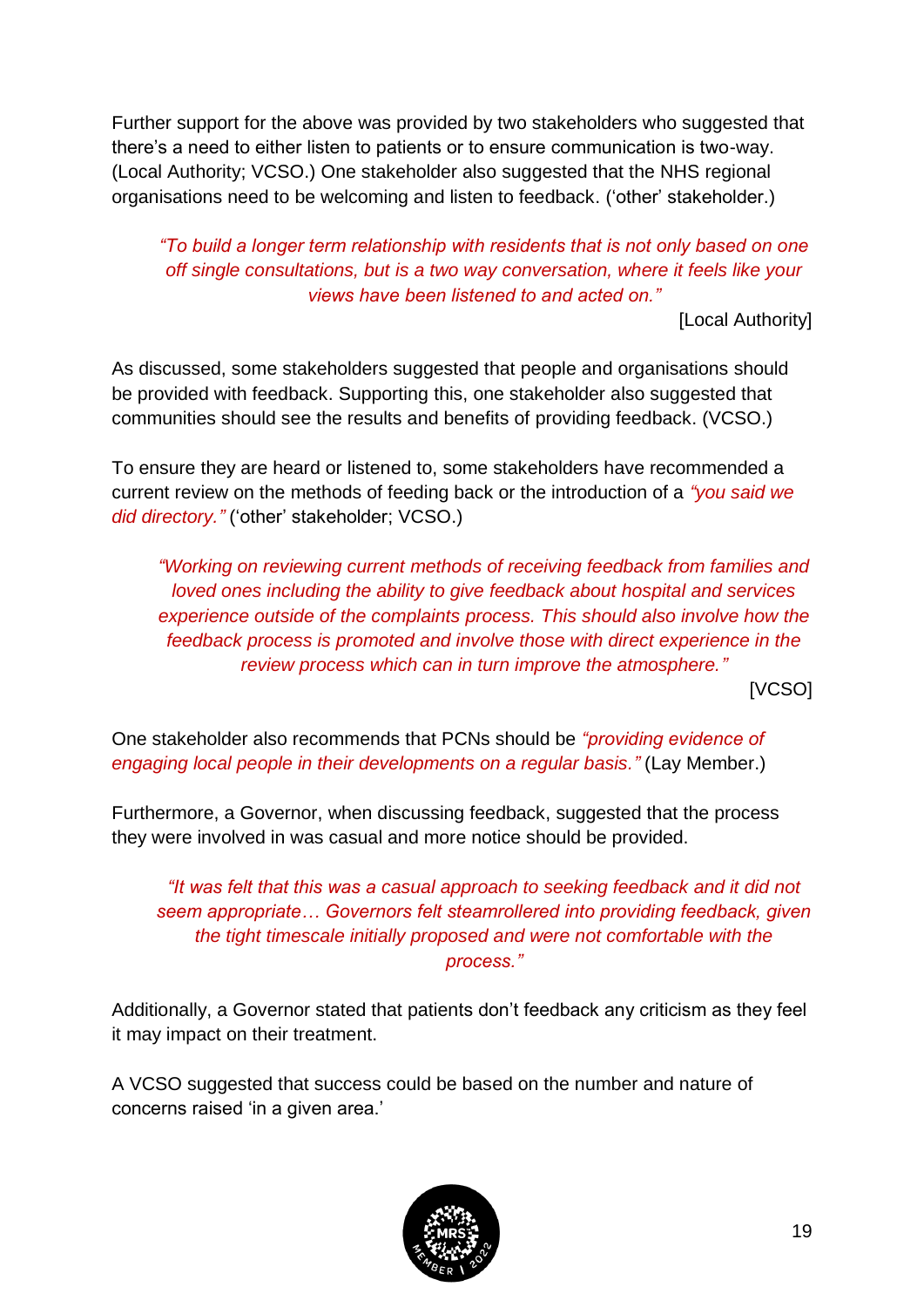## *"Probably would need to be based on not only number but nature of complaints/concerns received in any given area, so it would be important to encourage and capture any issues."*

#### Communication in the community

Stakeholders discussed communication in the community, with some suggesting there was a lack of communication in the community with member of the public and there needs to be more focus on local level working, with a more proactive approach.

According to some stakeholders there is a lack of communication or articulation of the ICS to the general public, it currently remains a mystery to the general public with current engagement predominantly internal. (Lay Member; Governor x 2; VCSO.)

## *"The ICS remains a mystery to the wider population engagement is internal on the lower rungs of the participation ladder."*

[VCSO]

Furthermore, a stakeholder suggested the need to articulate the added value of the ICS and the new impact of the healthcare system on local authorities and at ward level. (Lay Member.)

A PRG representative suggested information from the community needs to be fed to senior ICB without losing the message, suggesting the link in communication between the public and senior leaders needs improvement.

## *"Bridge communication between the public and more senior leaders in the NHS to extract relevance of information, to be fed up the chain."*

Similarly, a Healthwatch representative addressed concern about what was happening locally and how to communicate this. They also suggested that communication needs to focus more on local area working in the community and not at place.

## *"People are concerned about what is happening locally – 'in my back yard', and how things impact and affect them. This has to be local messages, communication, engagement, and involvement."*

A more proactive approach to communicating with the community was recommended by a VCSO representative. With another VCSO recommending smaller, more specific local conversations should be part of the framework.

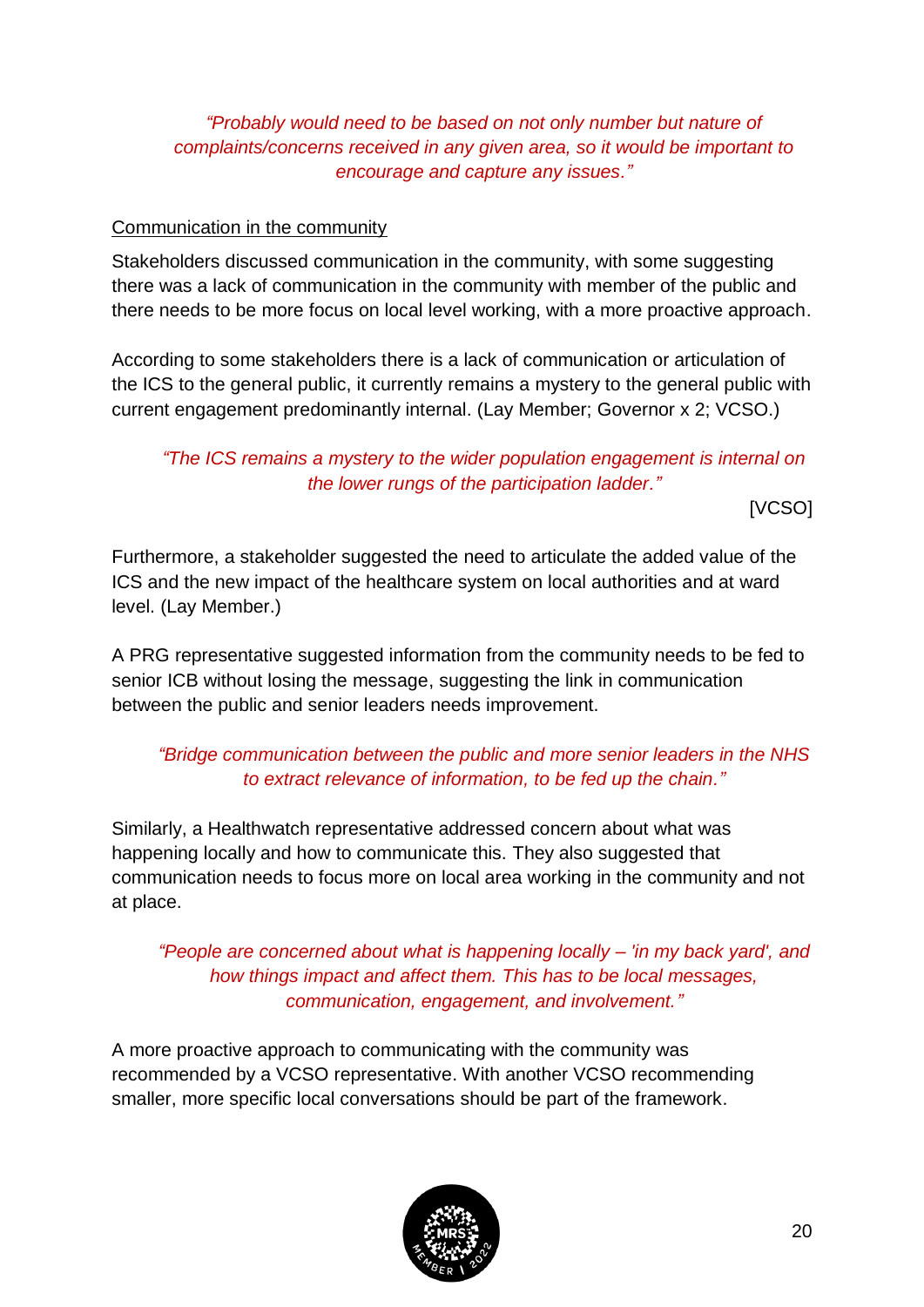Further recommendations were provided, with a VCSO representative suggesting they use VCSO structures that have already been established, as they will provide a steady flow of information.

## *"Please use the VCSE structures being established – especially to provide a steady flow of information."*

Another VCSO commented that young people don't follow Trusts or CCGs on social media.

## Digital communication

Digital communication was also discussed during the conversations that were held with stakeholders, with a representative from Healthwatch indicating that the CCG website *"clearly set [sic] out how to get involved and the outcomes from any involvement."* Similarly, a PCN representative suggested the local NHS involvement website works well.

A VCSO representative recommended the NHS ensure they engage with young people, suggesting the use of social media. Whilst another stakeholder suggested they currently get their information from local NHS involvement via Facebook, and they feel it works well. (patient forum / group / PRG.)

Additionally, a VCSO commented that the new digital tools work well.

#### **Advertising**

Advertising was also addressed by some stakeholders, with a VCSO representative recommending updates could be provided to local papers.

Whilst another stakeholder suggested public information films could be useful. ('other' stakeholder.)

*"There are people who seek out information but those that don't, also need to be reached. I think some televised public information films about forthcoming changes could be useful or slots on local TV and radio."*

The same representative addressed the Jewish community, and their lack of access to mainstream media. ('other' stakeholder.)

*"The Jewish community has its own specific cultural needs which can raise barriers in accessing health and social care provision and in particular engagement initiatives which can give them the title of a 'hard to reach group.' The Jewish community generally do not access mainstream media and social* 

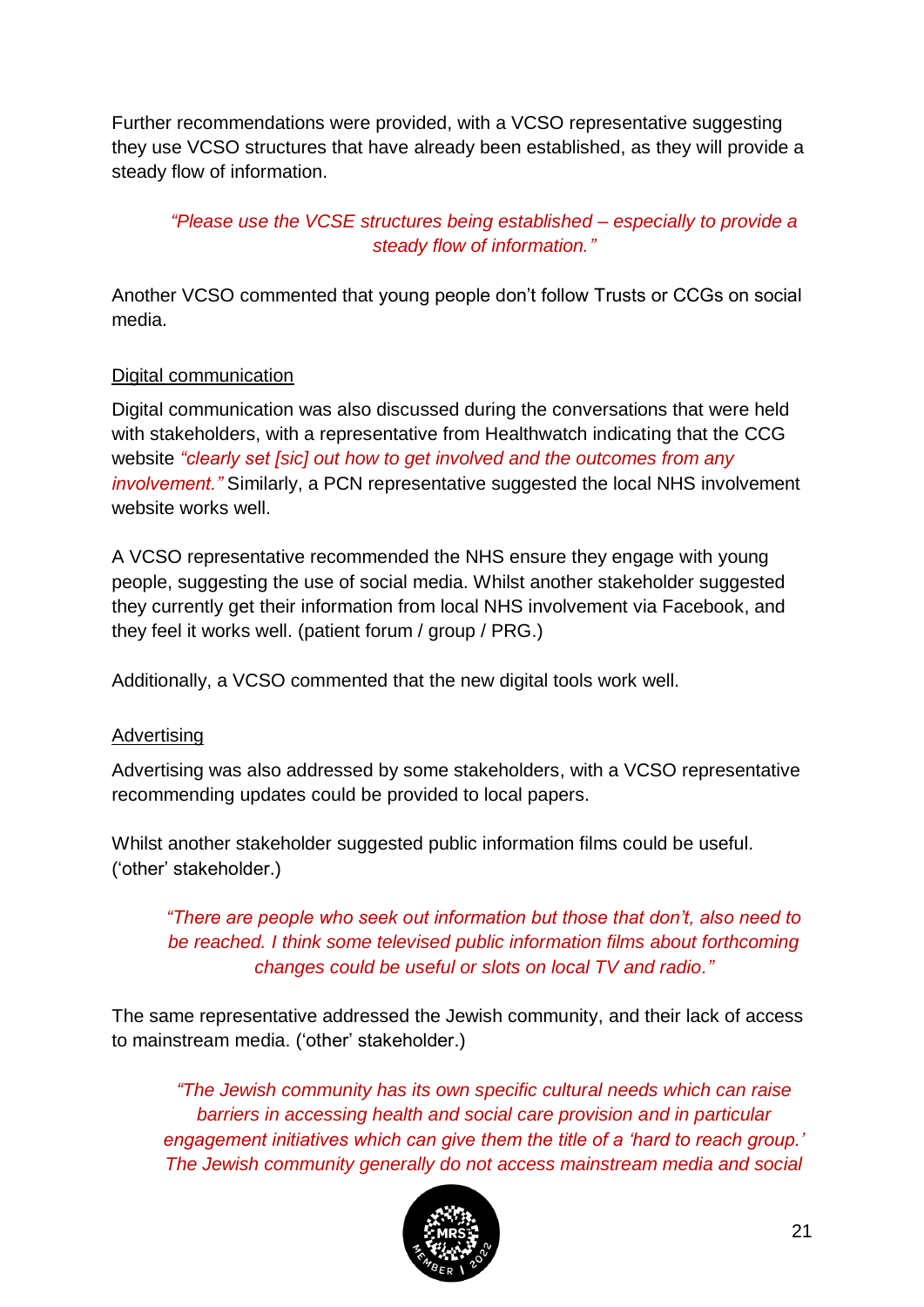## *media platforms. This will mean they do not see or hear advertising campaigns that are carried out in newspapers, magazine, tv or on the radio etc."*

## Further knowledge or understanding is required

Some stakeholders also discussed a requirement for further knowledge or further understanding, with one requesting further understanding of the ICB engagement structure, in particular, knowledge over whether the PRGs will continue. (patient forum / group / PRG.)

Another stakeholder discussed a lack of understanding over where the PCN fits within the ICS, suggesting more information on where it fits would be useful. ('other' stakeholder.)

An understanding on what happens locally and at ICB level was also discussed by a Healthwatch representative. This representative also suggested they would like to understand the Citizen Panel more.

Another stakeholder suggested that patients need to have a better understanding of the management structure. ('other' stakeholder.)

## *"I think patient involvement will be better if everyone understands the management structures. Looking at the NHS and Public Health at the moment the structure looks like a big bowl of spaghetti."*

A recommendation was provided by one stakeholder, suggesting that discussions are held with minority groups to resolve any misunderstanding over communication and bias. (patient forum / group / PRG.)

#### Simple or clear communication

The requirement for simple of clear communication was discussed by some stakeholders, with two stakeholders suggesting a need for clear communication or language. These stakeholders suggested this would improve demographic or monitoring data collection. (patient forum / group / PRG; VCSO respectively.)

## *"The language that we use to collect demographics or for monitoring purposes can improve with better understanding and expertise of Equality and diversity practices."*

[VCSO]

The same VCSO that suggested the need for simple or clear communication also suggested service users were *"not being understood"* due to language, cultural or

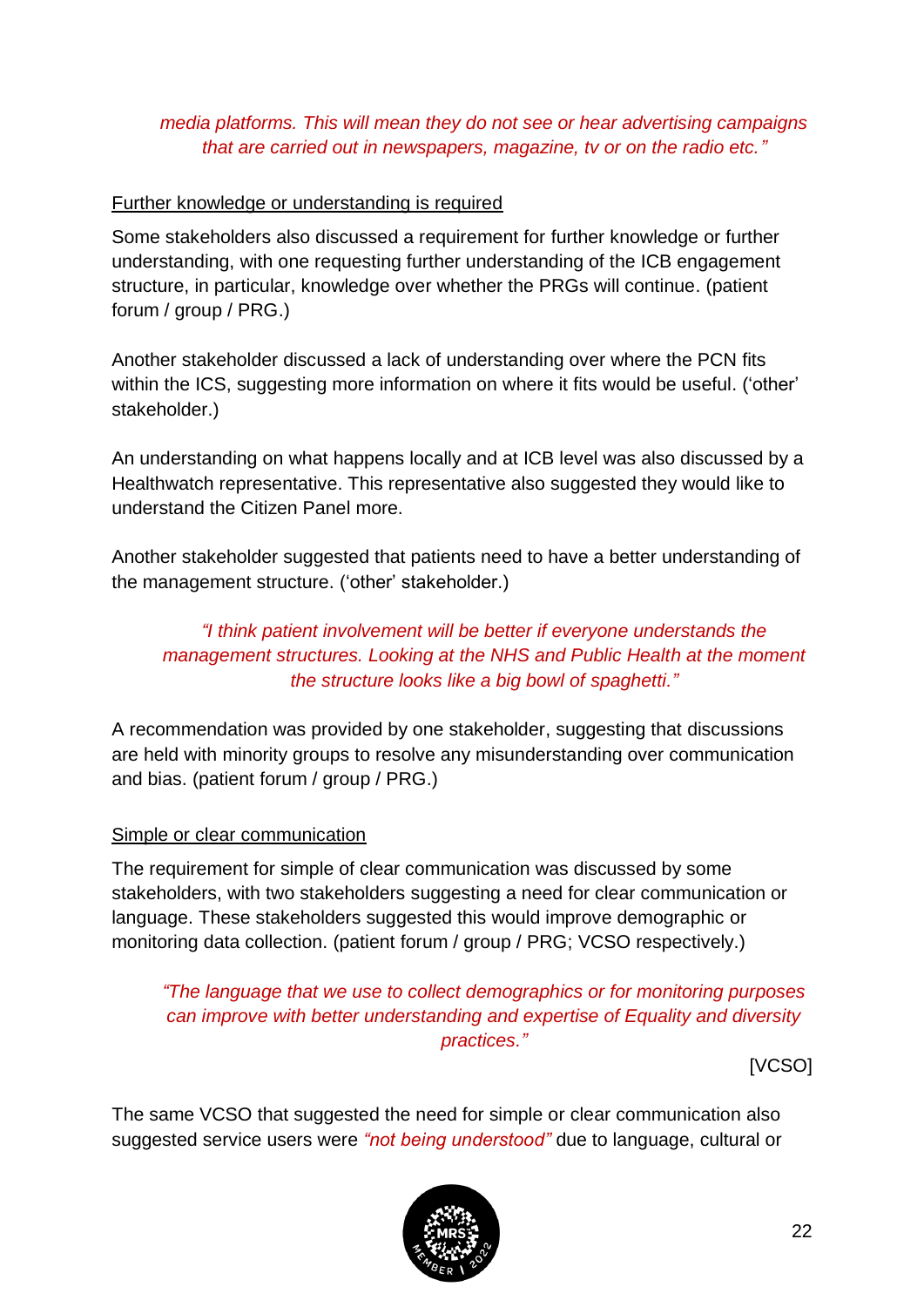other barriers. They suggested a need to make *"sure that standards are being met while providing a fair access to services for all."*

There's also a need for honest conversations about what is "on the table" and how organisations can work collectively according to a representative from a VCSO.

Two stakeholders also addressed a lack of coherent messaging or signposting between services and organisations. (VCSO x 2.)

## *"Lack of signpostimg [sic] to each other"*

Not only is there a need for clear communication as mentioned above, according to two stakeholders there is also a need for clarity in reporting. (Healthwatch; VCSO.)

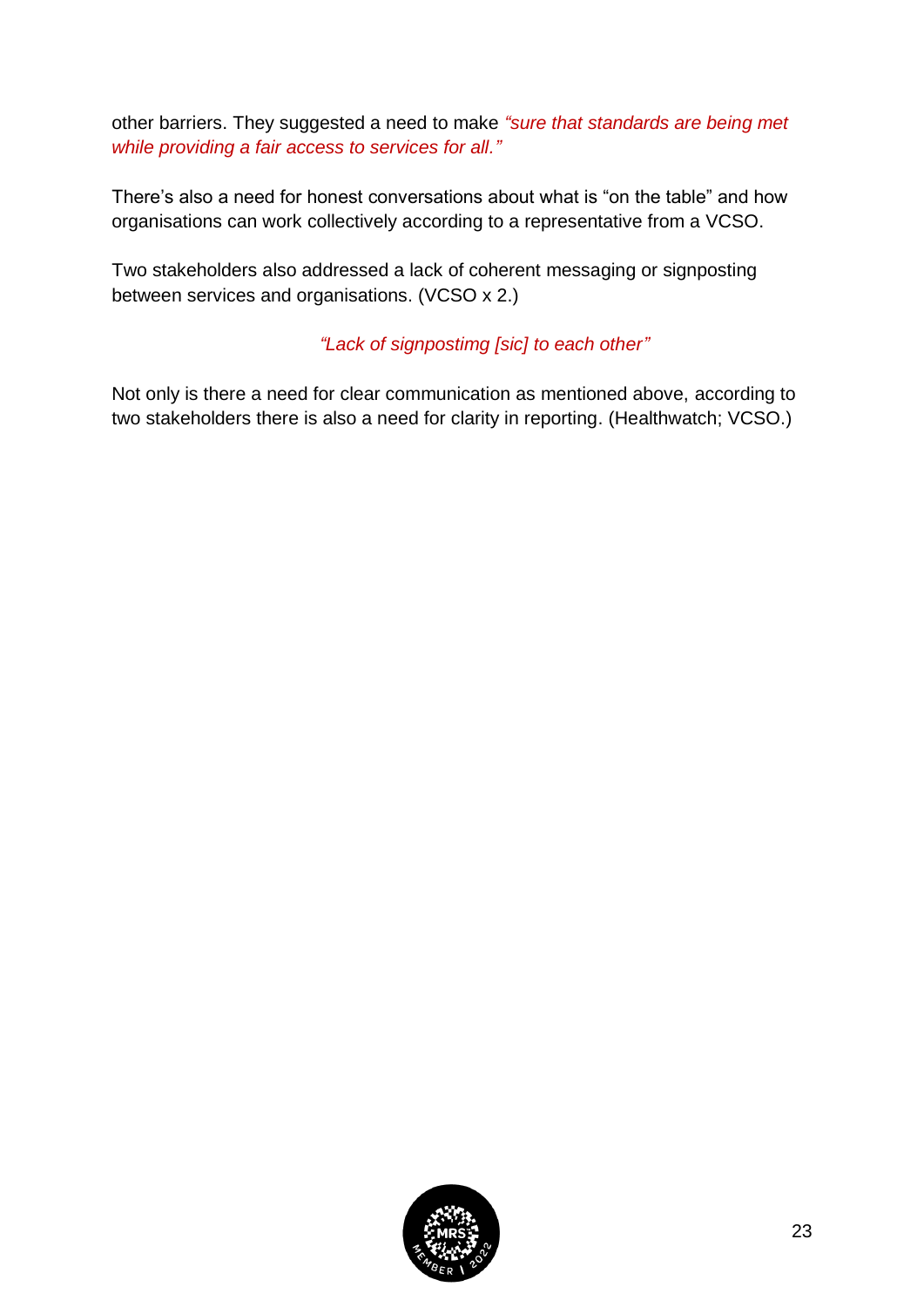## <span id="page-23-0"></span>**Development, processes and resources**

A broad theme covered development, processes and resources, with particular focus on the following subthemes:

- The ICS process and developments
- Equality of access
- Patient or community involvement
- Point of contact access
- **NHS** services
- Local services

#### The ICS – process and developments

Some stakeholders discussed processes and developments within the ICS during their opportunity to provide feedback. Discussions addressed the scale of the change; the process of involvement and some recommendations were also provided.

A change of this scale was addressed positively by two stakeholders, with a VCSO suggesting *"change of this scale is needed within the NHS."* Whilst another stakeholder felt the *"ICS working at scale may present an opportunity to introduce new technologies for the public and patients to use in order to review and evaluate healthcare services that also works alongside the commissioning evaluation cycle."* (Lay Member.)

Concern around the size of the ICS was also provided. ('other' stakeholder; VCSO.) According to one stakeholder the identity of the former CCGs, and *the good things that the Patient Forum has achieved"* will be lost. ('other' stakeholder.)

## *"I have concerns about the size of the ICS which I believe is the largest in the country and that the identity of each former CCG area will be lost."*

Another stakeholder suggested some places may get left behind due to the size of the ICS. (VCSO.) Furthermore, another VCSO representative felt that some 'Cinderella' services *"will not be seen or heard or be set up flexibly enough to reflect the very local communities."*

Fears that decisions will be made in Newcastle without fully understanding local concerns were discussed by one stakeholder - suggesting that there will be a loss of flexibility due to the size of the ICS. ('other' stakeholder.)

In terms of a regional approach, one stakeholder suggested that there's a need for more understanding on how this approach will work. ('other' stakeholder.)

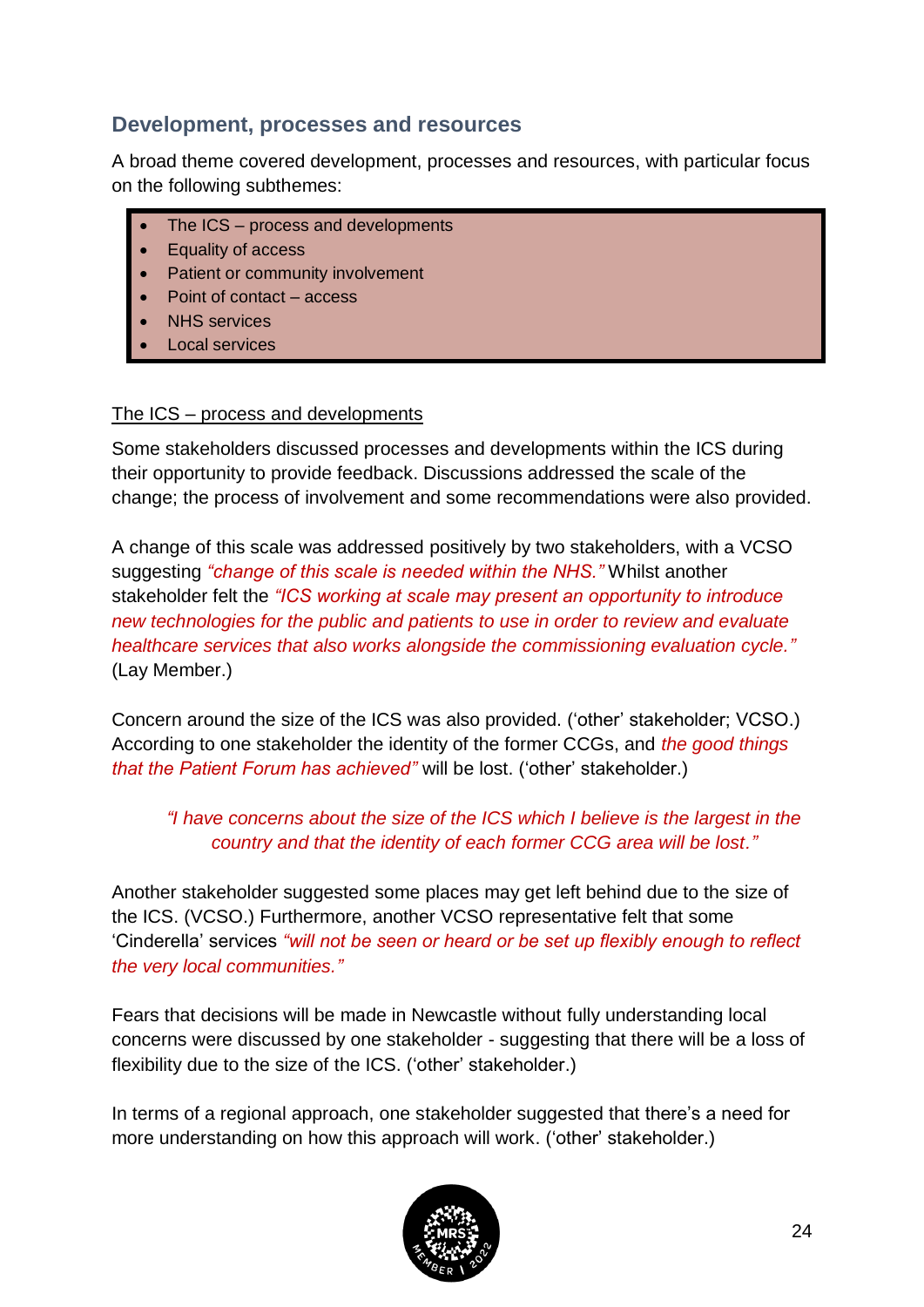The process of involvement was also discussed by some stakeholders, with some suggesting involvement and services should be designed *"bottom up."* (VCSO x 2.) One VCSO representative was concerned *"that [the] ICS' engagement strategy is another top-down approach to consultation."*

Linked to the recommendation that services should be designed from the bottom up, stakeholders also suggested there's a need to see discussions with commissioners on how to design or plan services (VCSO), with a separate stakeholder suggesting these plans must also consider prevention - as prevention should not be clinically siloed, like previously. (patient forum / group / PRG.)

A stakeholder discussed the Health and Wellbeing Board and wanted to know if it would have a similar patient involvement structure to the CCG? ('other' stakeholder.)

Prior to the COVID-19 pandemic, a stakeholder suggested that public representatives accompanied CCG visits - bringing a patient, carer and public perspective, as well as understanding on CCG provisions. ('other' stakeholder.)

## *"Before the pandemic, a group of public representatives accompanied CCG workers on visits to see, understand and comment on CCG provisions, including mental health facilities. This brought in a patient/carer/public perspective."*

Currently however, a couple of stakeholders feel the system [we assume the involvement process] is very disconnected, ad-hoc or fragmented. (VCSO x 2.)

Linked to this, one stakeholder discussed the importance of ensuring there is no duplication in engagement for place-based working. ('other' stakeholder.)

## *"Ensuring we don't get invited to lots of replicated meeting to cover all the place-based working"*

Alongside stakeholders suggesting [we presume] that the involvement process is fragmented - social prescribing was also discussed, with one stakeholder suggesting that they all operate differently and are not currently being used effectively. (VCSO.)

> *"Social prescribing – not being used effectively and none of them have community development training. There's no protocol, they all operate differently across each PCN."*

In order to improve involvement, a stakeholder recommended the ICS recruit an overall involvement coordinator. ('other' stakeholder.) Supporting this, another

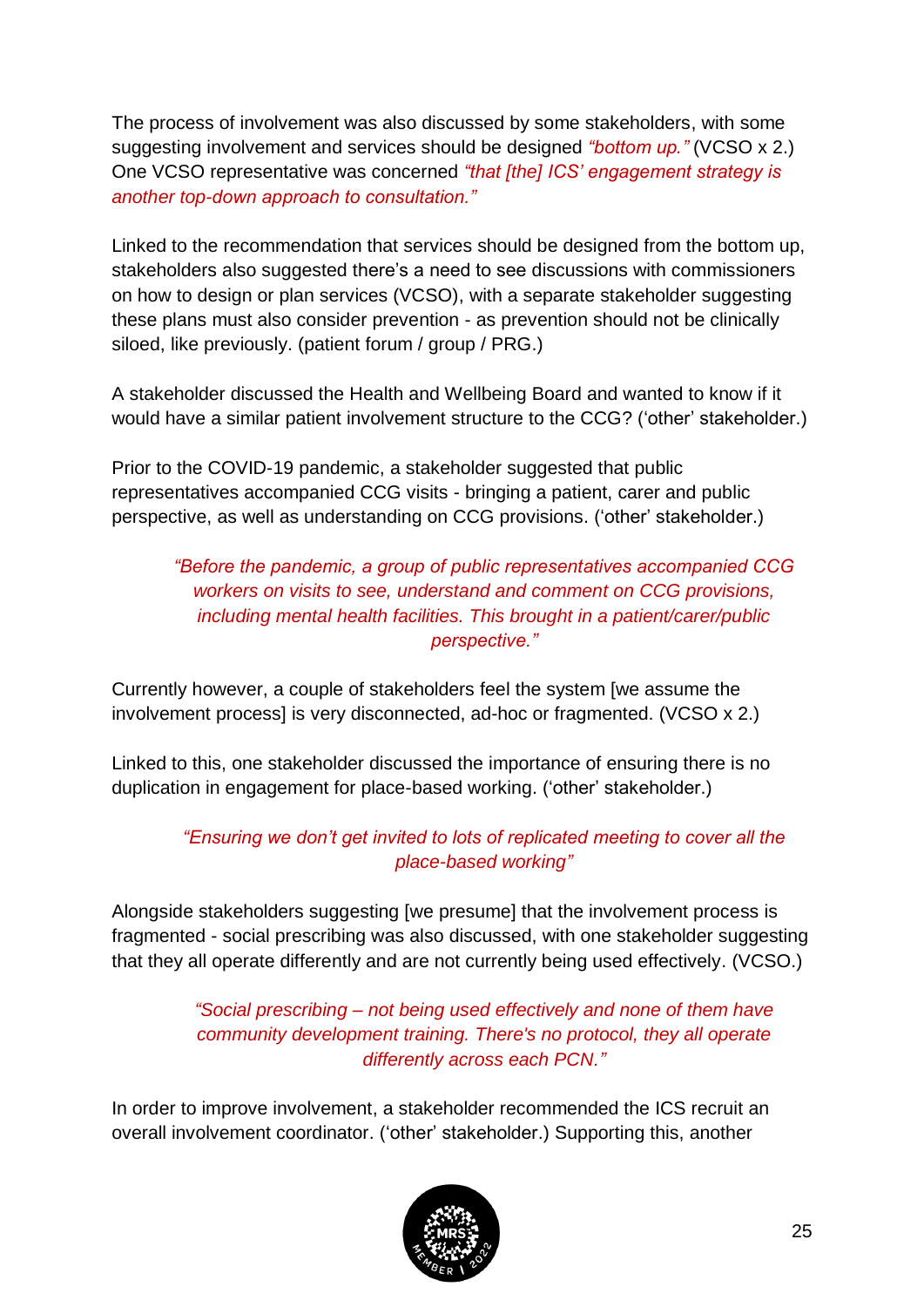stakeholder discussed the centralisation of certain roles, that it makes sense for roles such as procurement, recruitment, finance etc. (patient forum / group / PRG.)

## Currently, according to a Lay Member the "*Draft Operating Model notes an ICB Director with responsibility for involvement and then a single officer in each of the local Places."* There's *"nothing in between and too little resource at Place."*

A VCSO representative also discussed the need to see a change in mindset, that improvements [to the involvement process] need to be seen as an ongoing process.

Another stakeholder suggested that all outcomes from involvement should be set out and agreed in advance. (VCSO.) Linked to this, a stakeholder raised the question how will the ICS and ICB measure involvement? (Governor.) With other stakeholders answering this question, suggesting either an annual report on involvement activity or a statutory safeguarding review. (Lay Member; Local Authority respectively.) According to a Lay Member, an annual report is not required but is good practice and would provide evidence of involvement. The Local Authority representative suggested statutory safeguarding reviews are vital for understanding how well systems work and where to make improvements.

*"Partnerships must statutorily set out priorities for how we intend to safeguard our most vulnerable, which includes an increasingly important prevention agenda. We also undertake statutory safeguarding reviews following the death or serious injury of an individual as a result of abuse and neglect. These reviews involve family members and are a vital mechanism for us to understand how our systems have worked well, and where we need to make improvements."*

[Local Authority]

Supporting the need for safeguarding reviews, a stakeholder addressed the importance of ensuring *"that there is alignment with respect to how the ICS and our statutory Boards / partnerships safeguard our most vulnerable residents."* ('other' stakeholder.)

A Lay Member also suggested that they felt the ICS is reluctant to embrace accountability.

*"Accountability is key for any business whether public or private sector. It is very concerning that there appears to be a reluctance to embrace this accountability. One single body or individual needs to be accountable for healthcare achievements within Place and this accountability also applies directly at ICS level too. What will ICS success look like in its first, second and* 

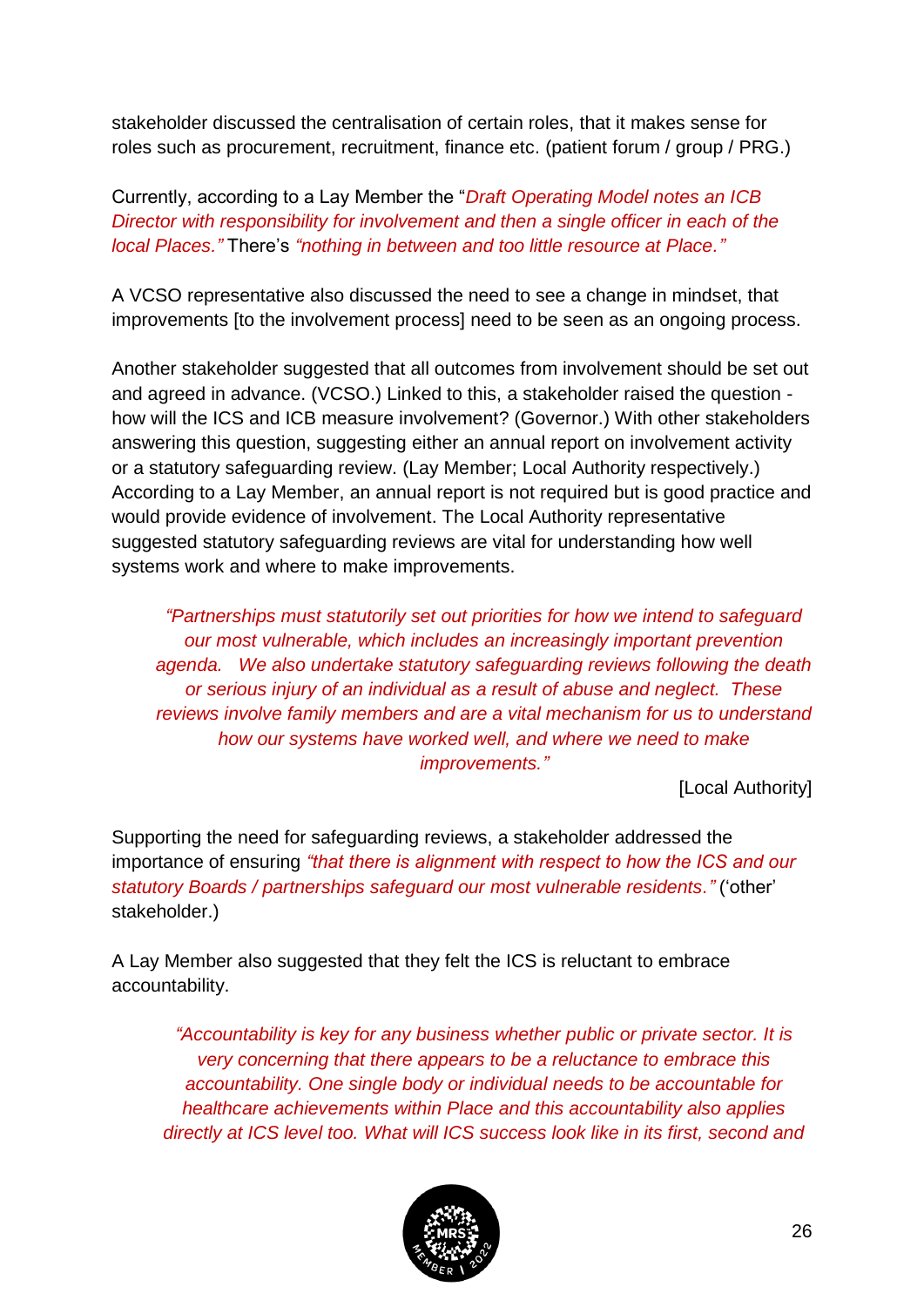## *third years? …. Who will be accountable? With no accountability comes lack of ambition greatly needed to tackle the healthcare issues we face."*

Concerns over a lack of ICB committee for public and patient involvement assurance were also addressed by a Lay Member, suggesting that this committee is accountable to the governing body, that it provides a focus for involvement, and the use of consultation supports good practice and provides independent assurance. However, a Governor indicated that connecting into regional conversations is *"not within the remit of Public Governors, therefore this [committee] has not happened."*

Funding was also discussed, with a Lay Member suggesting it works well when organisations are provided with *"longer term funding… to help them continue to operate in the city,"* and that this funding enables them to provide information and advice as well as being *"an engagement point with local people."*

The same Lay Member recommended a need for clarity over the budget supporting involvement at all three levels, and in particular at place level.

## *"No clarity re budget to support involvement at all 3 levels – particularly needed at Place level."*

Another stakeholder discussed funding, suggesting the changes seem to be a *"possible money saving exercise,"* that the CCG seems to be working well *"and felt 'closer to home' than what is on the cards now."* ('other' stakeholder.)

#### Equality of access

Equality of access to involvement and engagement was addressed by stakeholders, with some stakeholders suggesting a need for continuous learning around the different aspects of equality, diversity and inclusion, suggesting care isn't *"one size fits all… it must be tailored to facilitate the person at the receiving end."* (VCSO x 2). With an additional stakeholder suggesting health inequalities need to be considered. (VCSO.)

> *"continuous improvement and learning of the NHS Staff around different strands of equality, diversity & inclusion."*

Supporting this, a stakeholder recommended staff training should be provided to enhance cultural understanding at all levels. (VCSO.)

*"Raising awareness and providing training to enhance cultural competence at all levels of the healthcare system to help staff understand different cultures, traditions including the religious factors that could impact provision of healthcare services might improve patient's experience."*

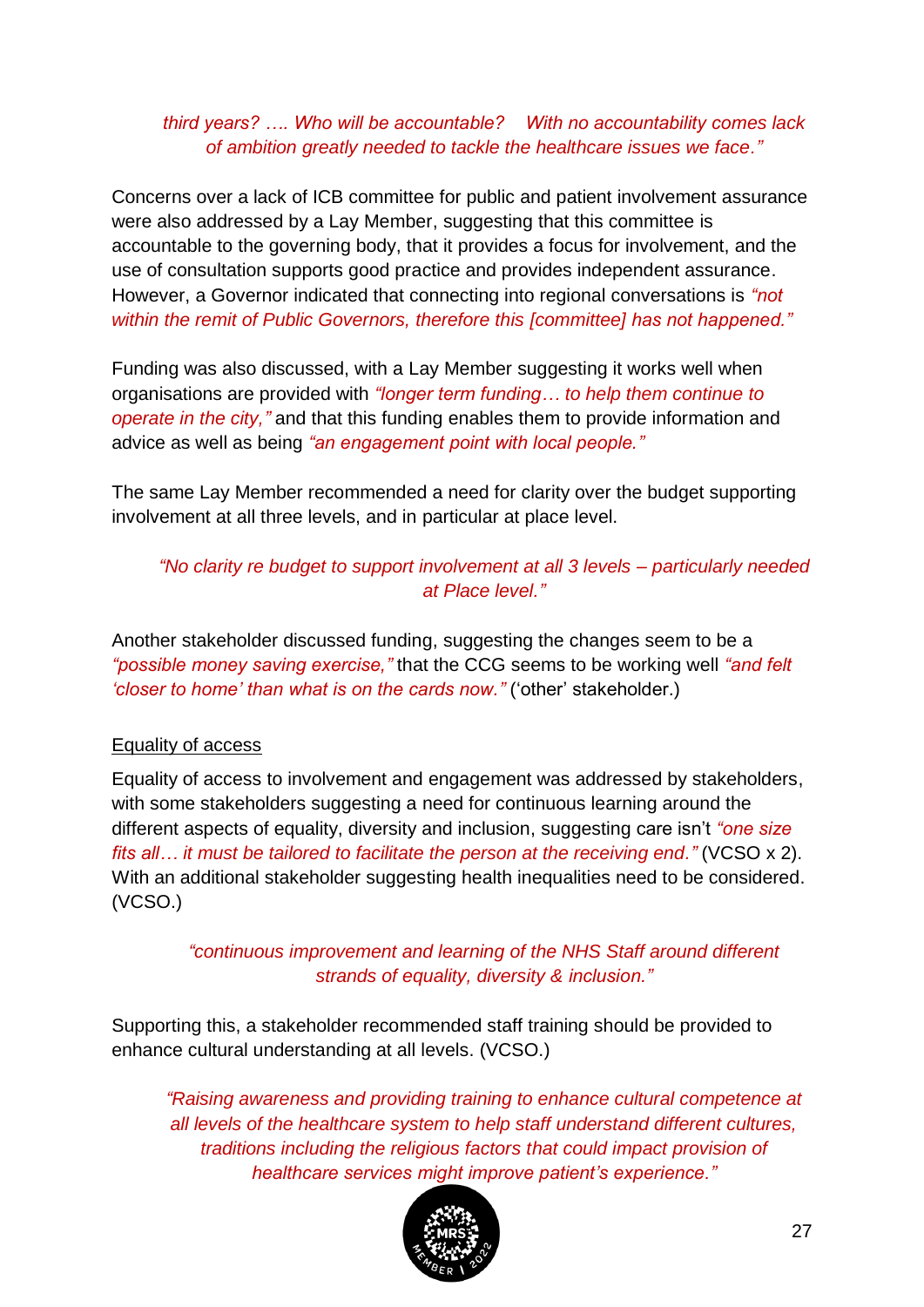Some stakeholders addressed a need for better access or accessibility to involvement, such as opportunities to access venues, transport, digital poverty etc. (Lay Member; Healthwatch; VCSO.)

## *"Better access and accessibility to documents and meetings and relationships – V IMPORTANT!"*

[VCSO]

Concerns around accessing services were also provided by two stakeholders, suggesting the difficulty attached to collaborating further away, alongside the need to use public transport. (Governor; VCSO.)

*"the risk of centralisation or consolidation of services moving access further away from the patient, particularly where public transport is limited."* [Governor]

Linked to this, it was suggested that a focus on dense, urban areas would mean rural areas not having the same access to services. (PCN; VCSO.)

*"My concern is that service provision will focus on densely populated urban areas and those living in more rural locations won't have the same level of access."*

[VCSO]

To improve accessibility, a VCSO representative recommended providing more accessible materials for those who are visually impaired or for those that have learning disabilities etc. This stakeholder suggested that there should be more involvement/inclusivity from the third sector, and that currently, there is lack of equity around the table.

Supporting this, to ensure involvement is working well, some stakeholders put forward a requirement for total inclusion and that everyone's voice needs to be heard. (MP; PCN; VCSO.)

*"When people from all walks of life, ethnicity, sexuality, age etc are engaged"* [MP]

Further support for this was provided by two stakeholders who commented that *"many groups and voices still face barriers to being involved and consulted"* and that they need to *"engage a public that are able to participate in (as a key part of) decisions and actions to tackle the social determinants of health inequalities."* (VCSO; 'other' stakeholder respectively.)

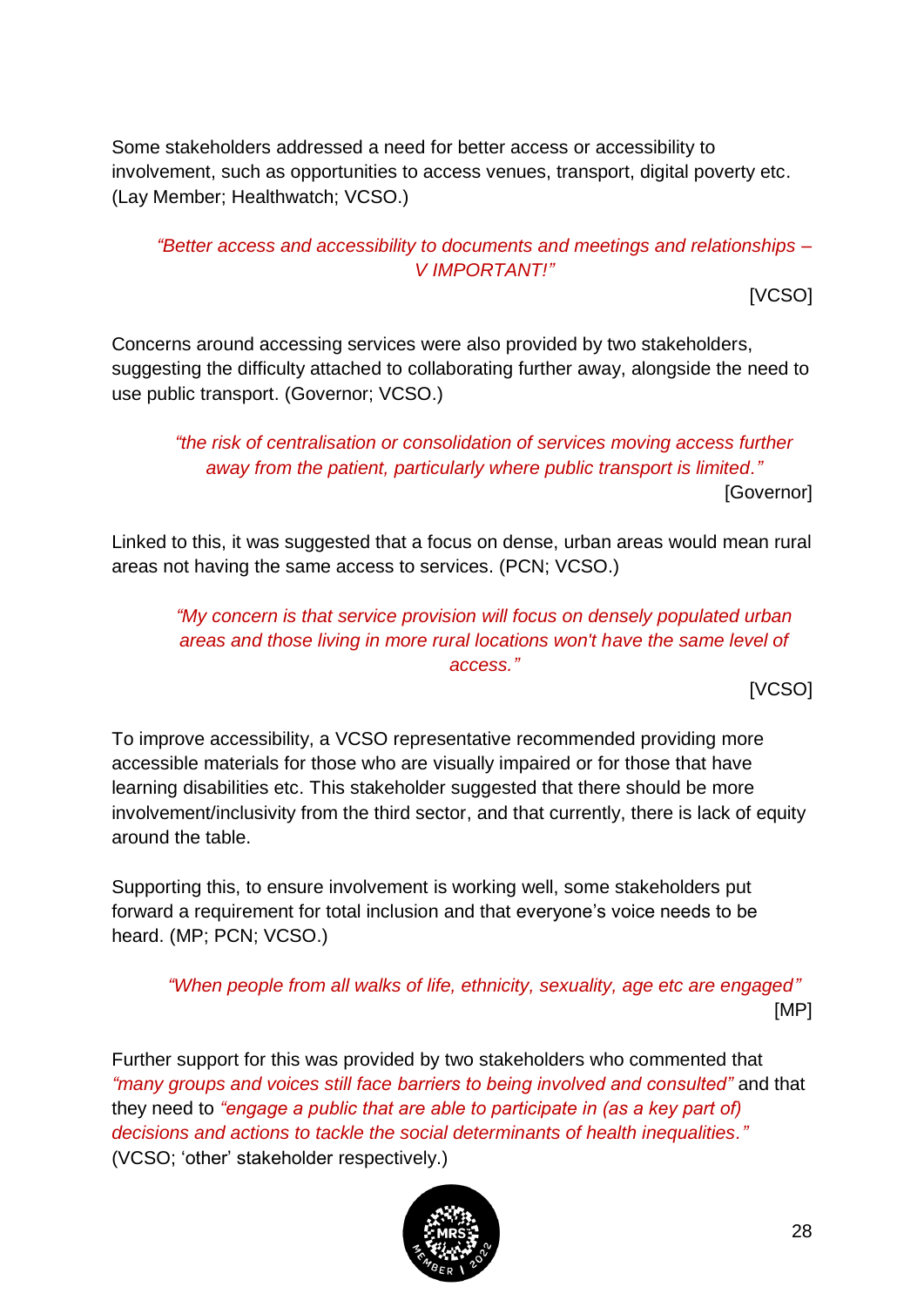A VCSO representative provided a further recommendation to engage *"with the hidden people who don't usually engage, reaching out to those that aren't sharing their views."*

Difficulties engaging with the 'hidden people' were also discussed by a stakeholder who stated that it is difficult at an ICS scale to hear different voices and the voice of people who are 'not popular.' This stakeholder made reference to the exclusion of offenders and drug users from conversations. ('other' stakeholder.)

*"Often we work with people who are 'not popular', we work with offenders, drug users etc, and instead of thinking about these are people who we need to bring into the conversation, they can get excluded – there's not much 'popularity' in some groups as they have little sympathy with the general population. But these are the people that most need our help!"*

As well as the requirement to engage the 'hidden people', some stakeholders also felt that on a personal level, they weren't connected, or familiar with, the local NHS conversations or engagement. (Local Authority; VCSO.) However, a Local Authority representative did suggest they could find out how to connect into the local NHS through their role. Similarly, some stakeholders feel disconnected from, or not aware of regional conversations, suggesting that this is due to the size and scale of the North East and North Cumbria ICS. (VCSO x 2.) Further support for this was provided by an MP who commented *"If I wasn't an MP I wouldn't be aware of regional initiatives."*

A lack of involvement from Governors was also discussed, suggesting that they are usually only informed once decisions have been made. (Governor.)

*"The CoG is informed once decisions have been made about developments; being involved at the beginning would enable public/ patient perspective to be included."*

A VCSO representative indicated that they also have no direct connection to local NHS involvement, suggesting that their involvement is *"facilitated by [their] connections with Healthwatch… and local CCG officers."*

In terms of organisations getting involved in more engagement, a couple of stakeholders felt that [as part of the ICB] there may be too many areas of conflicting interest and it may be *"too hard for smaller organisations to link at a regional level."* ('other' stakeholder; VCSO.) With some stakeholders feeling that smaller organisations may not get the opportunity to contribute given the size and scale of the North East and North Cumbria ICS. ('other' stakeholder; VCSO.)

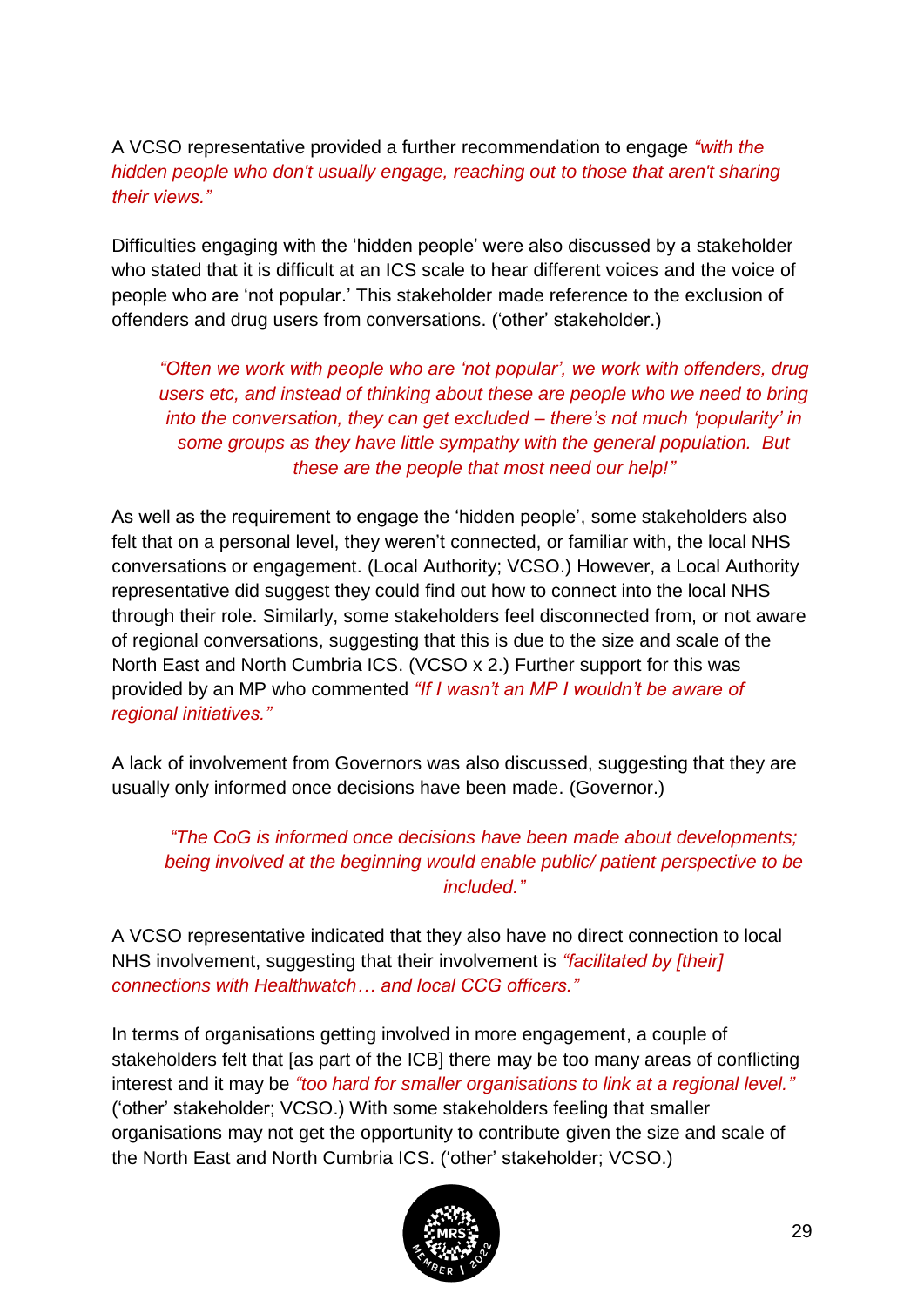Healthwatch supported these concerns, suggesting that the large geographical area covered by the ICB may mean [area omitted] might lose out on services and service provision. (Healthwatch.)

## *"Concerned about the large geographical area. Worried that [area omitted] might lose out on services and service provision, if care delivered to a large geographical boundary and from a larger organisation (ICB compared to CCG)."*

Another concern, according to one stakeholder, is that a larger geography of the ICS will mean a competition for budgets. (VCSO.) Some stakeholders suggested funds need to be accessible to local level organisations, in order to have local level delivery – this will potentially reduce competition. (patient forum / group / PRG.)

In order to ensure a regional perspective on tertiary services, the ICS needs to develop consistent measures across the region. ('other' stakeholder).

Linked to budgets, one stakeholder raised a question… will small charity grants still be an option once the ICS is formed? (patient forum / group / PRG.)

Another financial comment provided by a stakeholder suggested that North Tyneside could be financially disadvantaged due to the decision to ring fence money in other areas to bring them up to the same standard. ('other' stakeholder.)

Lived experience was discussed by some stakeholders, with some suggesting they are a critical part of the involvement process and need to be involved; whilst one stakeholder suggested they were pleased to hear that lived experience will be utilised. (Governor; Trust; VCSO; patient forum / group / PRG.)

## *"Very pleased to hear that we will be utilising lived experience as this is absolutely critical."*

(patient forum / group / PRG).

*"Need voice of those with lived experience or carers."*

[Governor]

Stakeholders also indicated that involvement would be working well if lived experience was being utilised. ('other' stakeholder; VCSO.)

*"I think it is immensely important that independent public voices join these with lived experience in order to bring perspective and a wider public view into play."* ['other' stakeholder]

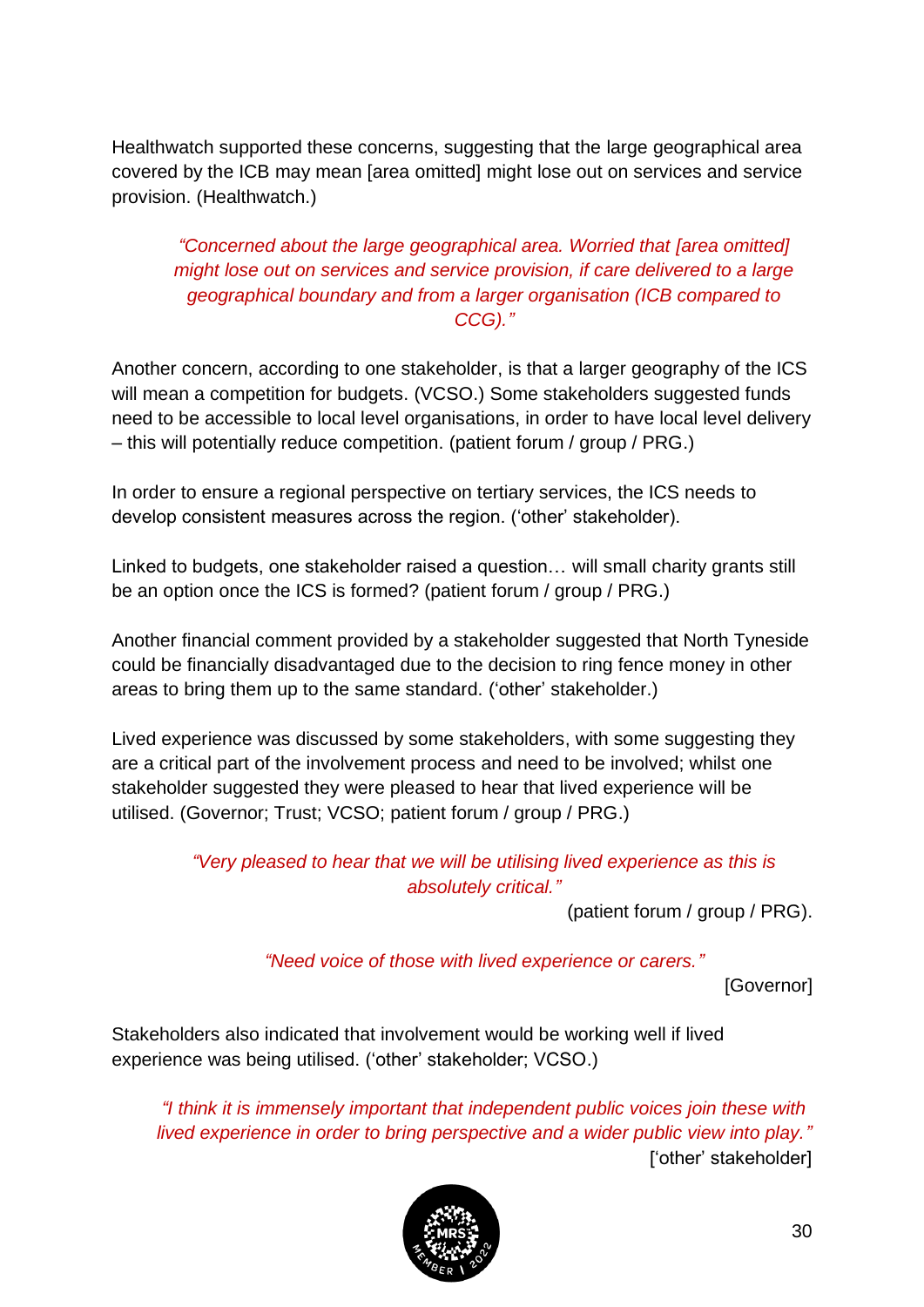The current lack of involvement from those with lived experiences, such as patient experts and members of the public, was also addressed by two stakeholders. (Lay Member; 'other' stakeholder.) With the same stakeholders suggesting this lack of involvement weakens the provision and they should reach out more. (Lay Member; 'other' stakeholder respectively.)

*"Not involving patient experts and the public in all healthcare commissioning design and delivery fundamentally weakens that provision. Throwing the baby out with the bath water comes to mind when considering how the system is behaving around existing patient groups such as Patient Reference Groups and subsequent networks such as Let's Talk community events."*

One stakeholder also addressed a lack of engagement and involvement, specifically, from patients, the public and carers. ('other' stakeholder.) Supporting this, a VCSO representative suggested that they have heard little about patient involvement locally. With another stakeholder commenting that there is *"currently no structure for engagement at ICB level"* despite there being a need to understand the public's thoughts and feedback. (patient forum / group / PRG.)

There's a concern presented by one stakeholder that patient involvement will either not exist or be diluted at ICS level. ('other' stakeholder.) With some stakeholders suggested the ICS will *"struggle to reflect the diverse needs of its population"* and voices may be lost due to its size, and the transition process. (Local Authority; 'other' stakeholder respectively.)

*"That patient involvement in the new organisation will either not exist or be diluted."*

['other' stakeholder]

Supporting this, one stakeholder commented on a lack of representation from GPs, suggesting that not all PPGs are active at a practice level. ('other' stakeholder.)

Another concern addressed by a Governor, indicated towards a danger of losing clinical influence in Northumberland - how can primary and community care have a bigger voice?

A stakeholder recommended that *"any engagement and involvement strategies would need to include an element of how to reach the Jewish community in Gateshead."* ('other' stakeholder.) Supporting this a VCSO suggested, *"rural and urban heath inequalities need to be looked at separately."*

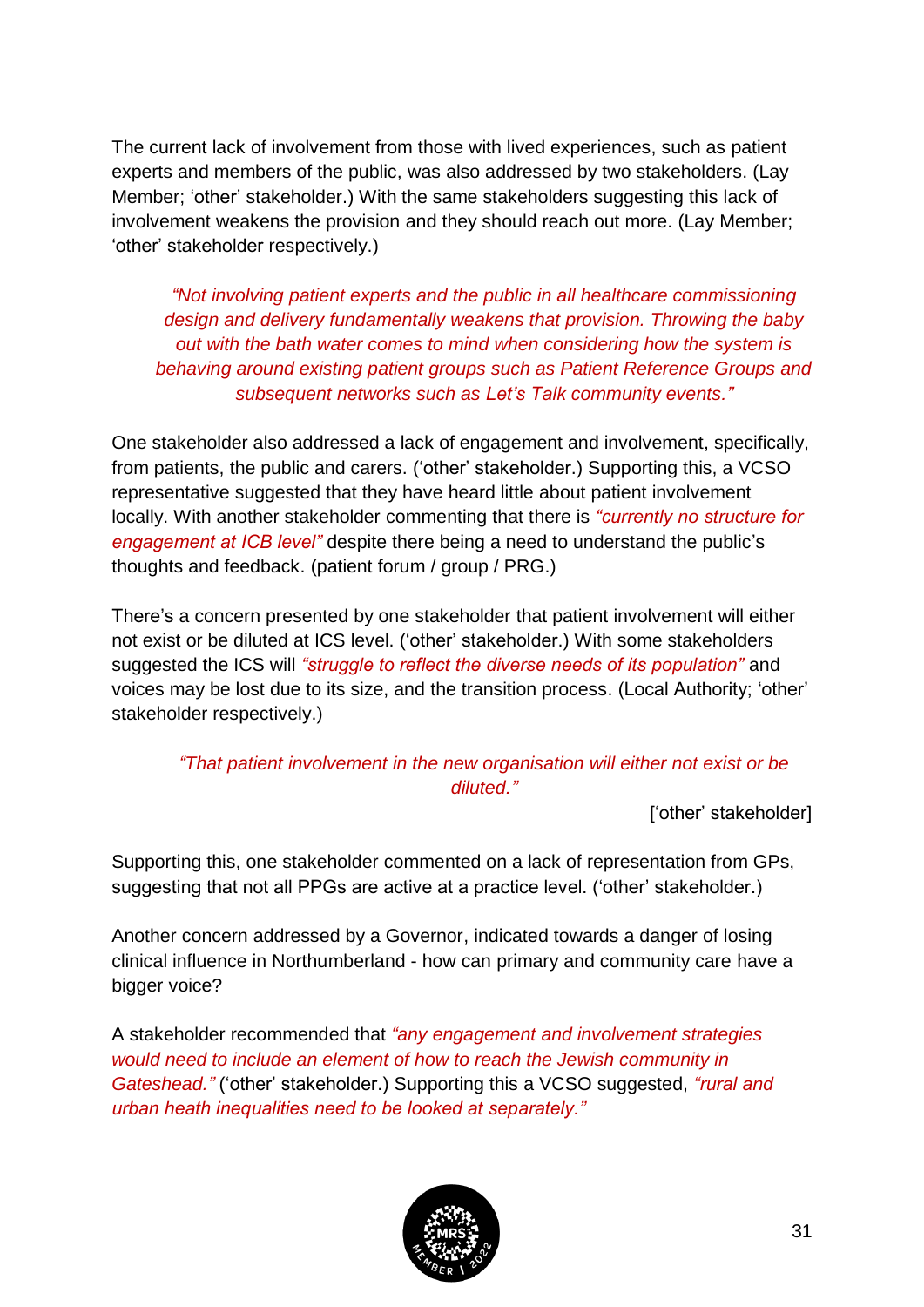A question was posed by a VCSO representative… *"Would be interested to know if there will be youth representation in the Citizens Panel?"*

Supporting this, another stakeholder stated that the Citizen Panel needs to be representative of the local population. They also suggested they should have links to community groups with at least two PPI (Public and Patient Involvement) members on each ICB. ('other' stakeholder.)

According to one stakeholder, the Centre for Rural Economy also lacks a health context - the ICS needs to ensure representation and engagement. (VCSO.)

*"ICS needs to ensure representation and engagement with the Centre for Rural Economy as this is looking at the sustainable development across rural Northumberland but lacks a 'health context"*

#### Contact person, point of contact – access

Access to the correct contact person, or a point of contact, was also addressed by some stakeholders - with two stakeholders referencing the importance of knowing who your nominated contact is and to have the ability to access this contact. ('other' stakeholder; VCSO.)

*"A nominated contact with NHS Involvement would help to ensure we are connected and recognised as a voice for unpaid carers in Northumberland."* [VCSO]

A stakeholder also suggested they would like to better understand pathways and signposting for those who present with complex needs. (patient forum / group / PRG.)

*"Want to better understand the pathways for signposting when people present with complex needs for example children's mental health, where do they refer onto?"*

Some stakeholders commenting that it would be good to know who to address for specific issues, or roles and responsibilities. ('other' stakeholder; VCSO.) Supporting this, a Trust representative stated, *"the scale and complexity of NHS structures can make it difficult to connect to the people who control resources."*

*"Opportunities to know who is best to connect with on specific issues eg the potential oversight of the importance of neurology services in any service plans."*

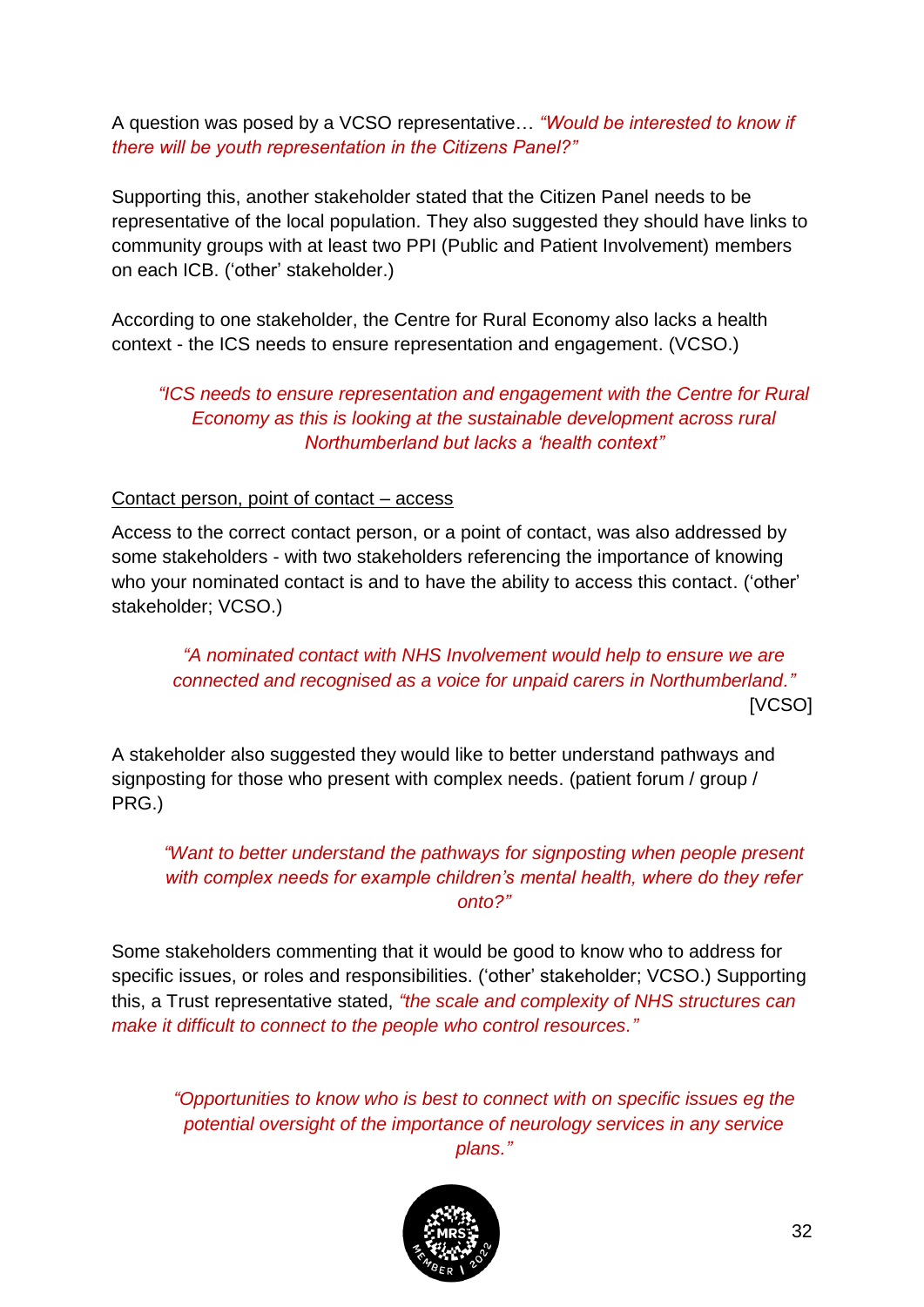Although another stakeholder discussed CCGs positively suggesting that they have employees working externally with organisations to encourage engagement – providing a single point of contact that is good. ('other' stakeholder x 2.)

*"It's helpful having employees whose role is to work externally with organisations to encourage people to be engaged and there are lots of opportunities to attend and be involved. It's never an easy job to build up interest and I think the team do it well. It's good to have a single point of contact team for this overall and hopefully this will work with the ICS to achieve the same."*

One stakeholder also suggested that a named person to represent patients from each area would be good, that they could meet to formulate and share plans. ('other' stakeholder.)

*"Initially a named person representing patients from each area could meet to formulate plans and how these could be shared."*

A Governor indicated that due to the large scale of the ICS, there is difficulty in understanding how local Governors can connect into regional conversations.

*"The large scale of the geography covered by the ICS, makes it difficult to understand how locally-based governors can be connected to regional conversations, with specific concerns being how far equity of access to services can be protected and maintained as part of regional planning"*

#### Patient or community involvement

Patient or community involvement was addressed by some stakeholders, with one stakeholder suggesting that the new health care system is extremely remote from patients, therefore patient groups may not continue. They suggested that there is a danger that patient intelligence/experience will be lost. (Lay Member.)

*"Valuable public/patient intelligence and life experience is in danger of being lost as there's no home or "place" for these existing groups to continue."*

*"The new healthcare system appears to be extremely remote from the very people/patients it aspires to serve."*

According to a PRG representative, patient participation is important and must continue.

> *"I think patient participation is important and to a great extent necessary to improve the Health Service long term."*

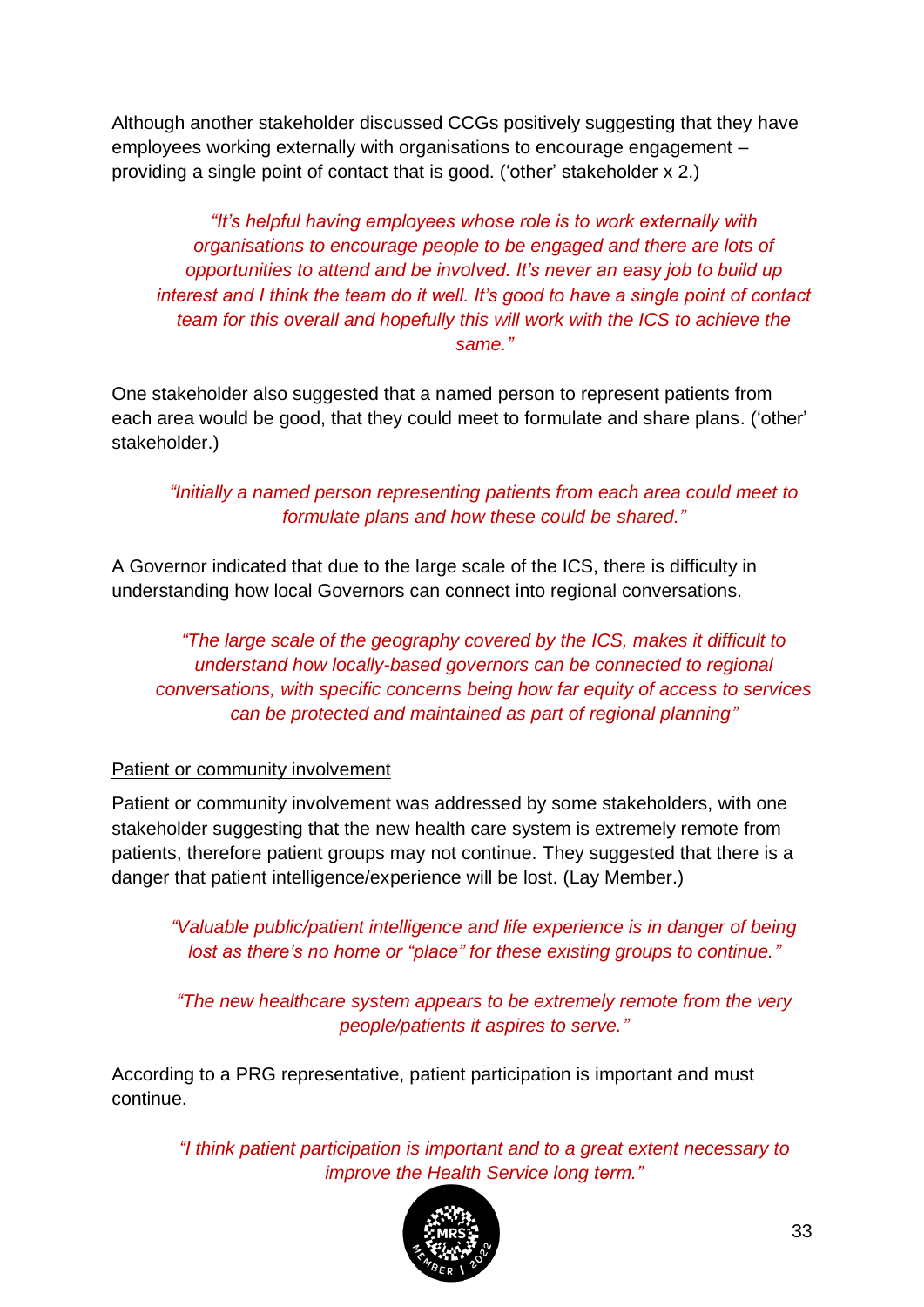The biggest issue, according to another stakeholder, is finding volunteers to take part at place level. ('other' stakeholder.)

*"Probably the biggest issue for patient participation is actually finding volunteers to take part. Neighbourhood level should be reasonably easy. I suspect minority group leaders will jump at the chance to meet with local health providers. The problem is at Place. We need more and much more diverse representation. I think we need a very upbeat recruitment pack to explain how volunteers from all sorts of background can add significant value to the Health services."*

PPGs were also addressed by a VCSO representative, suggesting that they all operate differently across the county. The same VCSO representative suggested the need for capacity to engage with the heart of the community.

One stakeholder referenced the membership demographics of the CCG Patient forum, suggesting they don't match the demographics of the locality. ('other' stakeholder.)

## NHS services

Some stakeholders discussed NHS services, with some suggesting services could be redesigned to be more effective, fair, inclusive, or meet the needs of individuals. (Lay Member; VCSO x 3.)

One stakeholder also suggested that pathways could be more transparent and predictable. (Trust.)

*"The consequence of successful involvement would be a more transparent and predictable pathway."*

However, another stakeholder indicated they've recently worked to tackle integration of different care pathways, and *"working at an ICS [level] to establish specialist pathways for people losing their sight to receive appropriate support services for their emotional wellbeing."* ('other' stakeholder.)

Discussions also covered Health and Wellbeing Boards, with a Lay Member suggesting they need to be *"fundamentally reviewed to include the strategic bigger picture for the geographical area they serve."*

A VCSO representative feared *"silos of inactivity"* with another VCSO representative suggesting that public services may continue to work in silos.

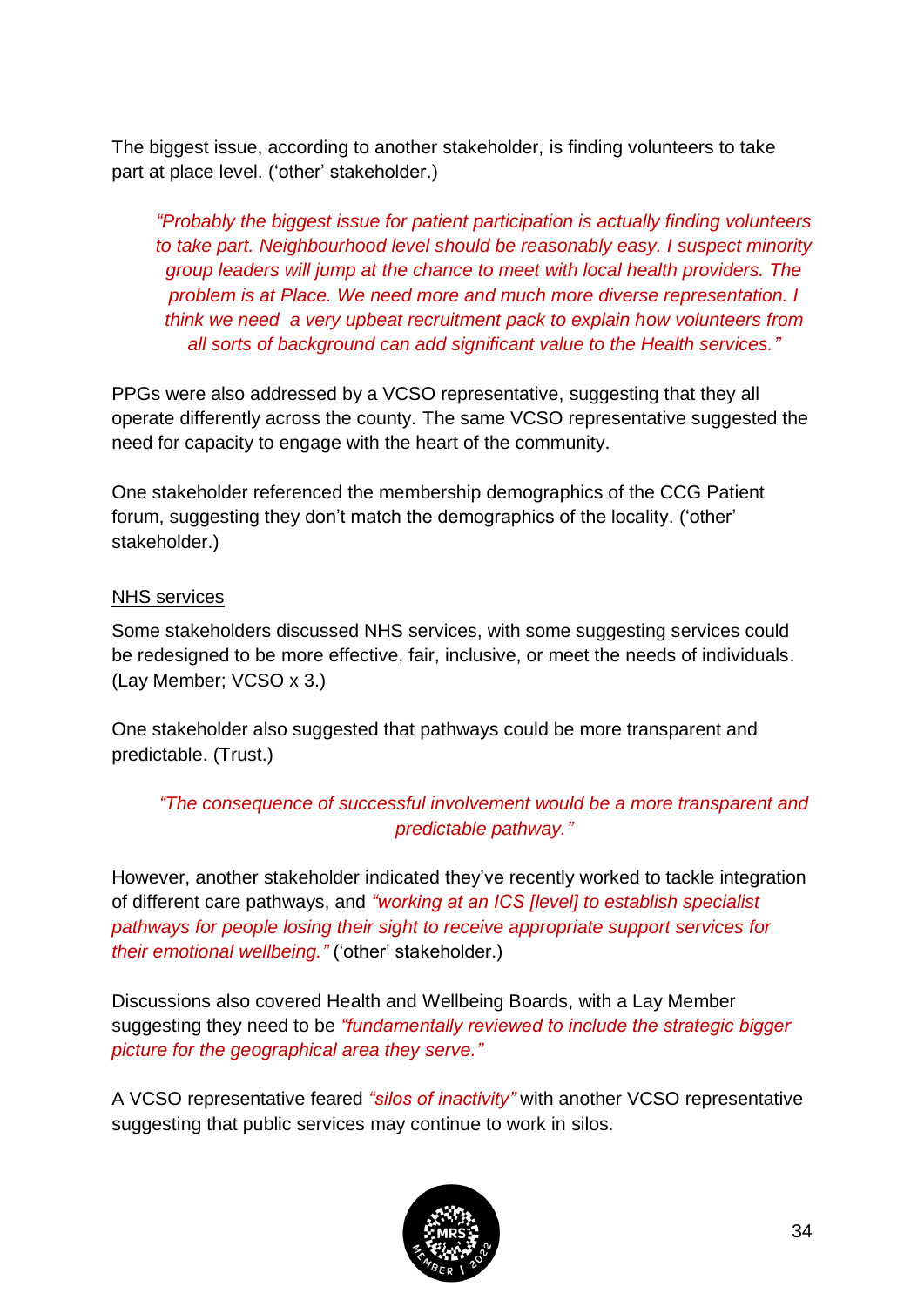A representative from a PCN recommended that the delivery of services should be the same for *"those living in a small hamlet, as those living in the city areas."*

#### Local services

Local services were addressed by some stakeholders, with a Healthwatch representative addressing concerns surrounding the sharing of services with other areas, suggesting services need to stay local and area focused.

*"Group did not think [area omitted] should share services with other local authority areas, or at a larger geography. Need to stay local – [area omitted] focused [sic]. Worried they will lose resources if any bigger. Worried they will not be heard if any bigger."*

A Governor discussed the importance of working at a local level, that this local work should not be lost, or diluted.

> *"Governors discussed the importance of working at a local level and felt strongly that this shouldn't be lost or 'diluted'."*

Supporting this, some stakeholders addressed concerns about the loss of grass roots connections, localisms and specialisms. (Healthwatch; 'other' stakeholder; VCSO.)

*"Bigger boundaries will lose grass root connections."*

[Healthwatch]

There are concerns around the size of the ICS, and the importance for strong local networks to thrive and be supported. ('other' stakeholder.)

*"Our ICS is so huge that I do fear that the local will drown the regional! When this happens it is easier for the local communities to be treated all alike and it is all the more important from strong local networks to thrive and be supported to be heard."*

According to one stakeholder, the loss of locality prevents *"person based one to one working."* ('other' stakeholder.) With another stakeholder recommending a local approach in the local community, suggesting it could be difficult for the ICS to influence. (Local Authority.)

Another concern addressed by one stakeholder suggested that engagement issues that are a high priority locally, may not be common concerns regionally. ('other' stakeholder.)

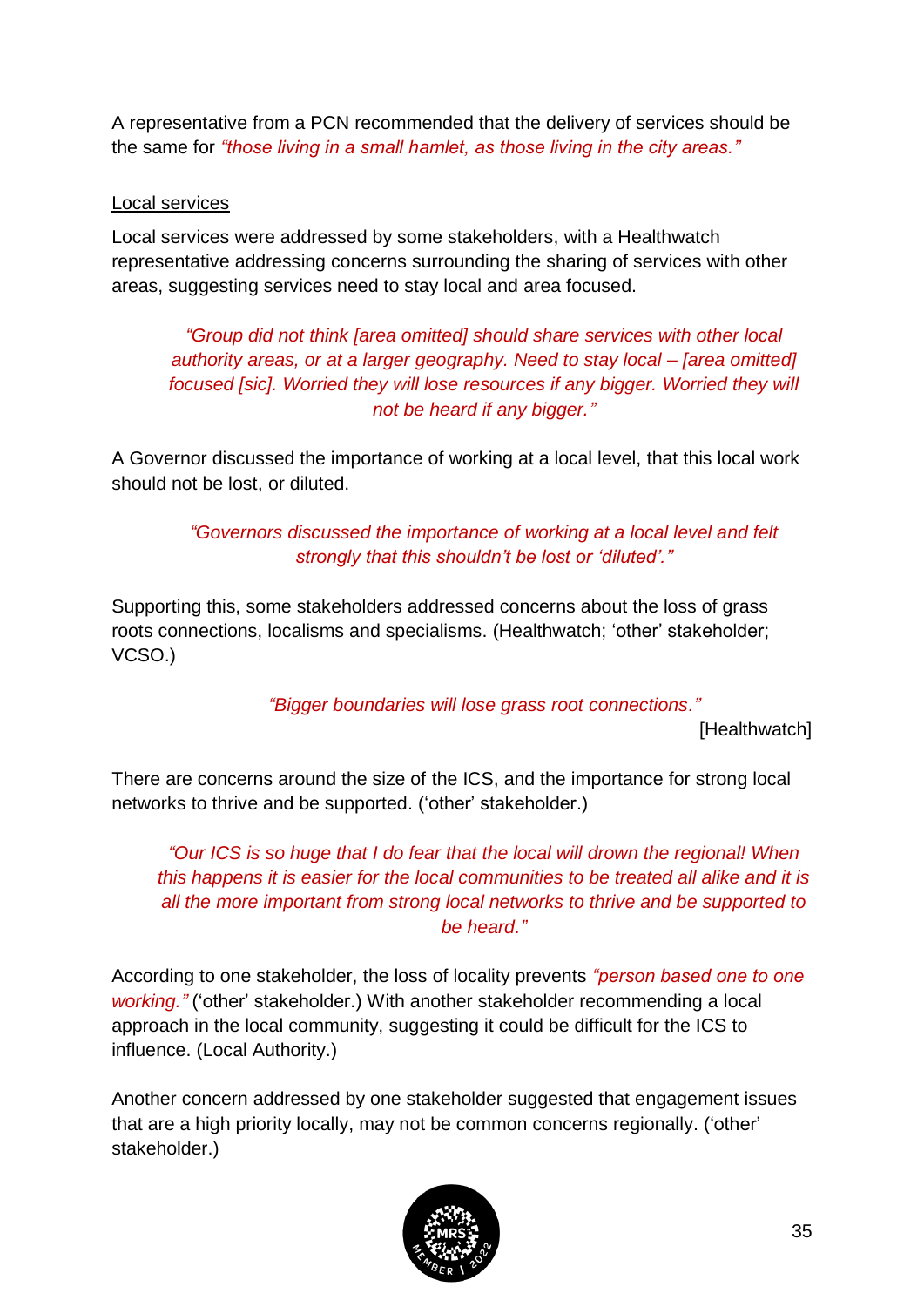*"A lot of engagement issues are strictly local and although high priority locally, not necessarily common to other areas."*

Funding was another concern discussed by a Governor suggesting the *"potential for ICB structures to increase overall management costs reducing funding available for local services."*

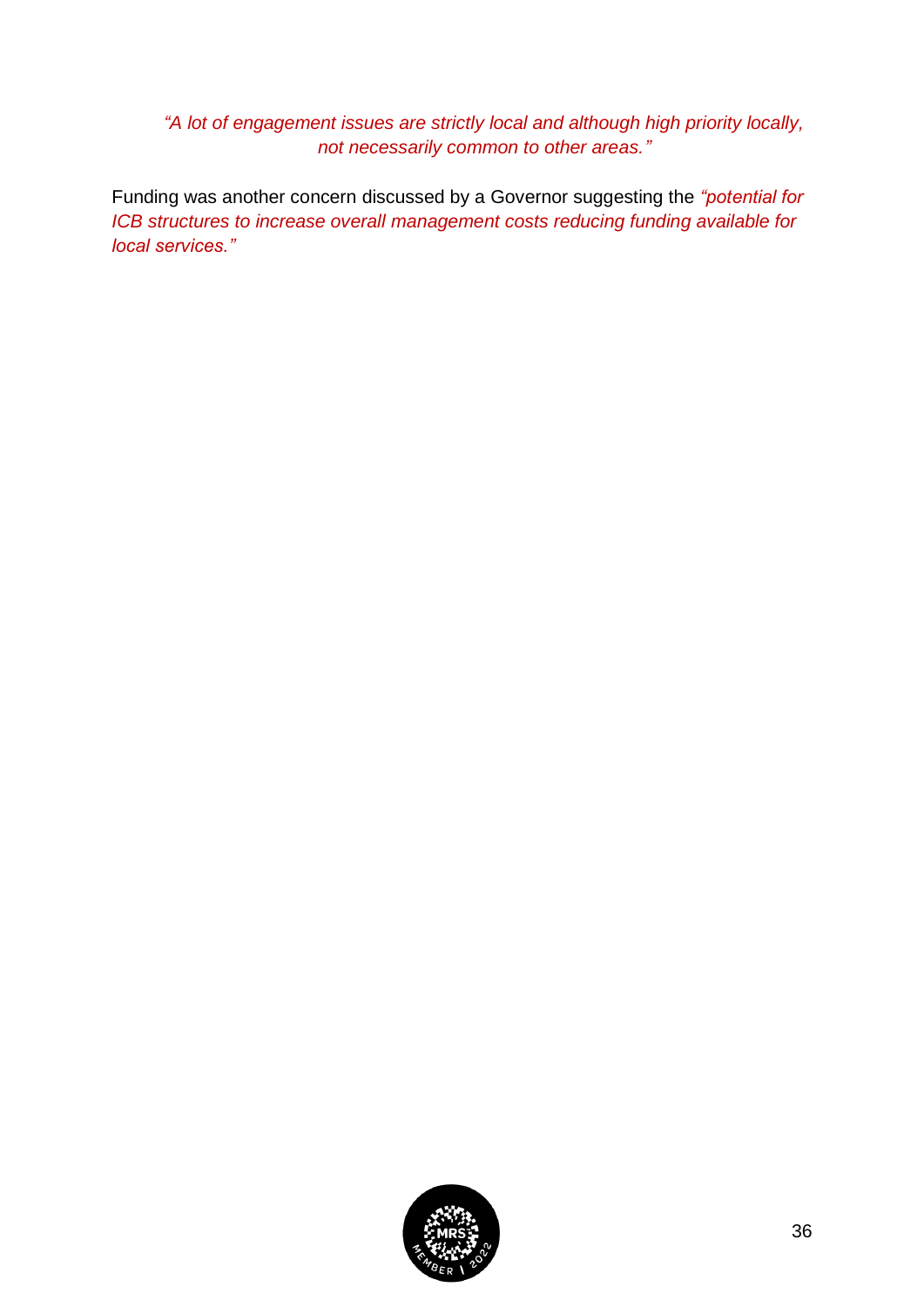## <span id="page-36-0"></span>**Partnership Working**

A broad theme covered partnership working, with particular focus on the following subthemes:

- Relationships
- Links between organisations
- Co-production

#### Relationships

Relationships were referred to throughout the contributions provided by stakeholders, with many stakeholders suggesting that there was a good relationship between the CCG, Public Health, Healthwatch, local organisations and local groups. (Healthwatch x 2; Lay Member; Local authority; patient forum / group / PRG; VCSO.)

> *"Current established relationships with the community, through local organisations and groups."*

> > [Healthwatch]

Supporting the above, a stakeholder indicated that there is a lot of great partnership working in both Northumberland and North Tyneside, and this needs to be built on. (Trust.)

> *"There is a lot of great partnership working in Northumberland and North Tyneside and this needs to be built on; particularly relationships between health, local authorities and the voluntary and community sector."*

Some stakeholders also indicated that the relationships they currently have are either good or are improving. ('other' stakeholder; VCSO respectively.)

Two VCSO representatives suggested the COVID-19 pandemic improved relationships and brought organisations closer together.

> *"COVID-19 brought organisations together, we pulled together."* [VCSO]

Supporting the level of work that has gone into developing [current and past] relationships, one stakeholder commented that the *"voluntary sector invested a lot of time when CCGs were formed into making those relationships work."* (patient forum / group / PRG.)

However, some stakeholders suggested that there is still a need for *"stronger relationships,"* and better relationships; that the development of relationships and

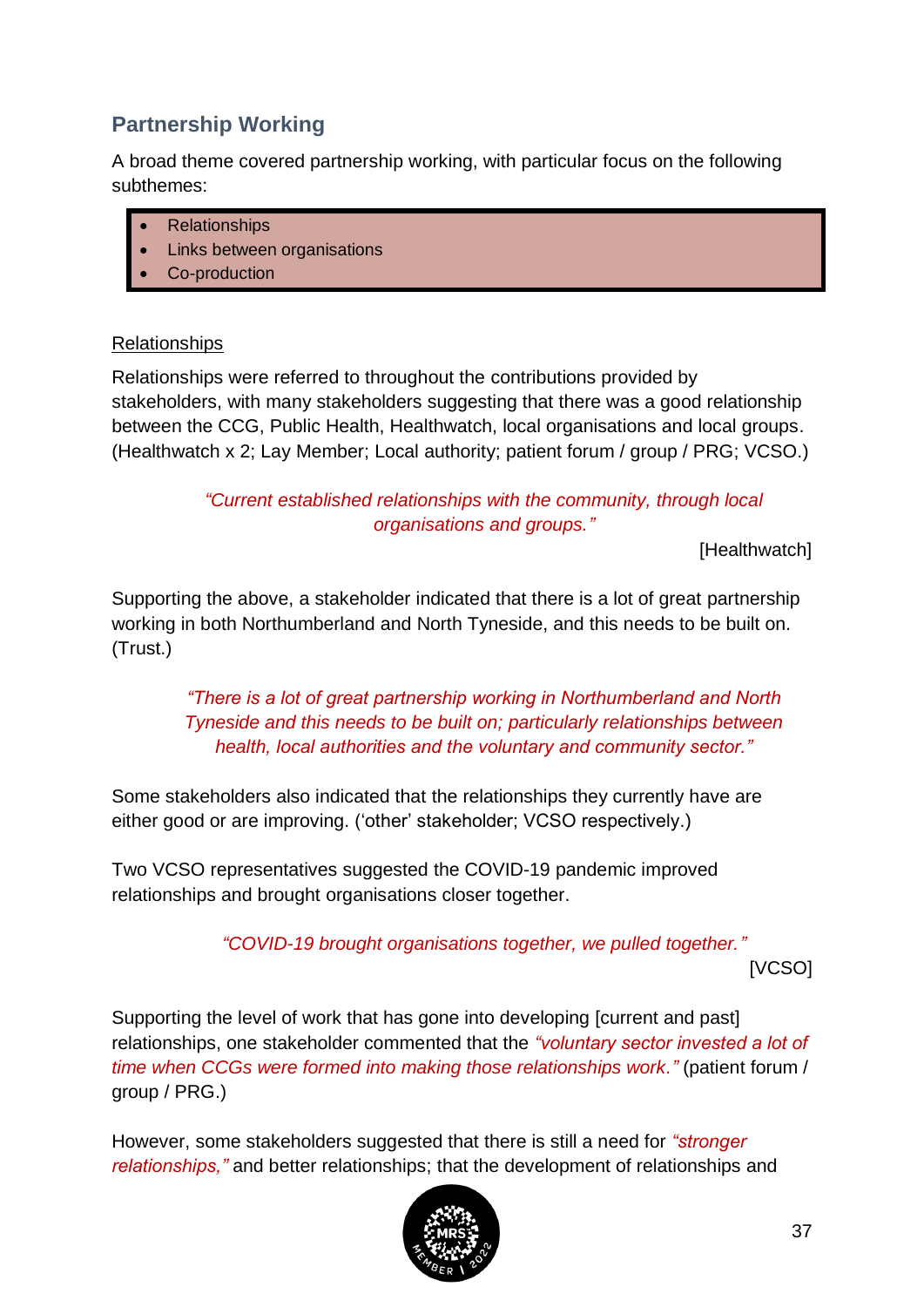trust [across the ICS] would help involvement to work better. (Healthwatch; patient forum / group / PRG; VCSO.)

> *"We need to develop relationships and build trust and understanding at a strategic and operational level."*

> > [VCSO]

*More in-depth conversations with groups within the ICS to further develop understanding and relationships."*

[patient forum / group / PRG]

Linked to the development of trust, a Local Authority representative suggested the need for local partnerships that meet on an equal footing.

*"There are local partnerships involving organisations and communities which genuinely meet on a genuinely equal footing. That action is taking in partnership with residents and communities rather than the NHS leading and everyone else having to follow."*

#### Links between organisations

The links between organisations was presented as a subtheme by some stakeholders, with one stakeholder indicating that their organisation links well with, and works well with, other services and groups. (VCSO.)

## *"We link in with Healthwatch but that is about generic issues. We link well with the MS specialist nurse team which covers Northumberland and the RVI neurology service."*

[VCSO]

Similarly, another stakeholder, suggested that South Tyneside CCG have embraced the *"New Zealand healthcare model collaborating with a far wider partnership to address local healthcare needs."* (Lay Member.)

Some recommendations were also provided by stakeholders, with one stakeholder suggesting that involvement would be better if the links between organisations, including the Hospital Trust, were better. ('other' stakeholder.)

Some stakeholders also addressed the importance of keeping links in the communications chain, including between the ICB, ICP, 'place', general practice, PPGs, and Healthwatch. (Healthwatch; patient forum / group / PRG; VCSO.)

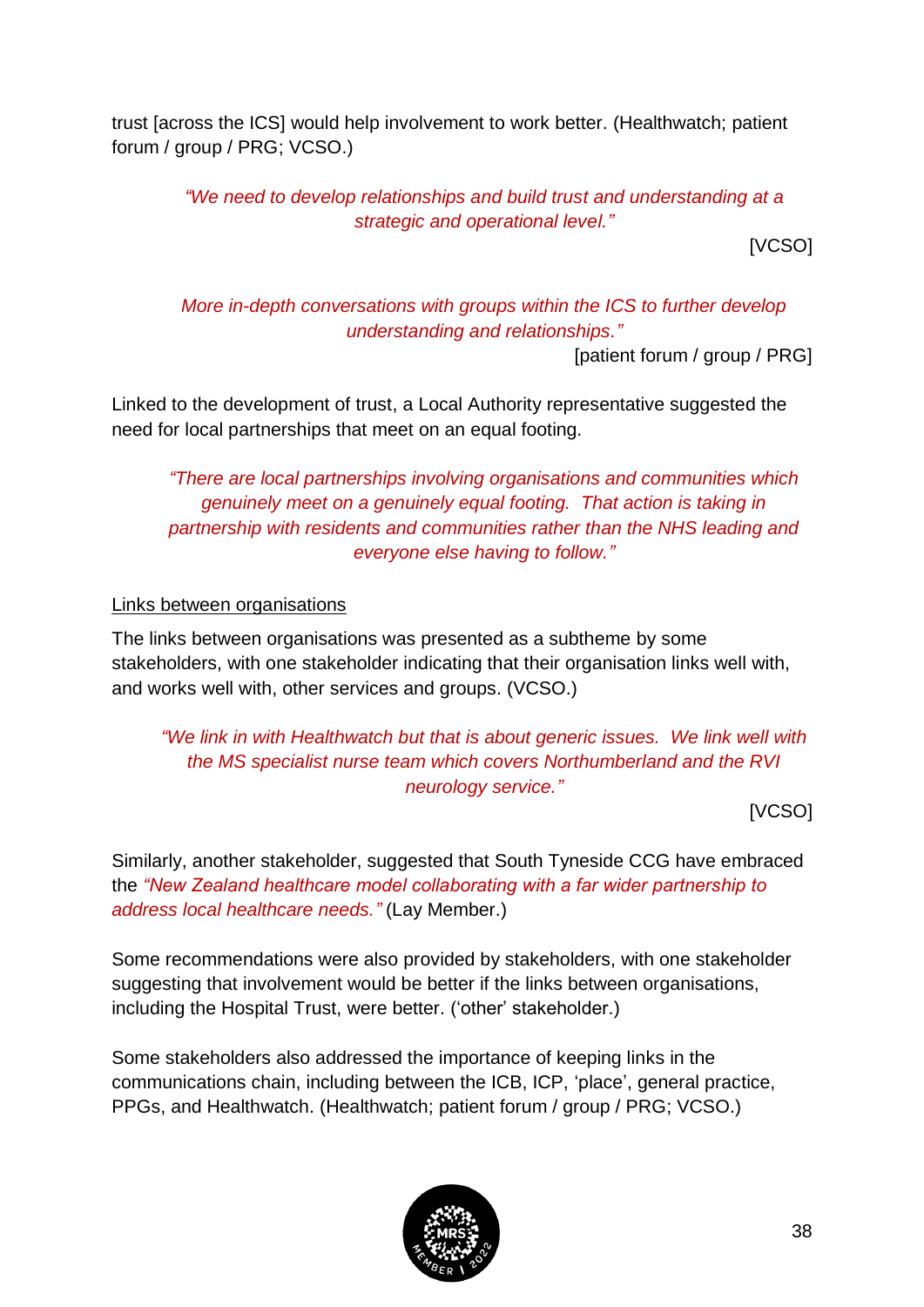A mechanism to link organisations or people with special interest groups was also recommended by a VCSO representative.

## *"Some kind of mechanism to link those organisations/individuals with a special interest in how neurology services are provided would be good - a network or forum (Online or face to face)."*

Whilst another stakeholder recommended organisations *"come together and have a coherent voice, building a fair and inclusive healthcare system for all."* (VCSO.)

Finally, a VCSO representative indicated they had no concerns with involvement as they are *"linked through other VCSE networks."*

#### Co-production

Stakeholders also made reference to co-production when they provided feedback, with a Lay Member addressing shared learning and collaboration, and how it works well, where it makes sense - that it avoids engagement fatigue and also makes best use of the resources that are available.

*"Place based Involvement Partnership bringing together Involvement leads from across the CCG and LA and all local Providers to share learning and collaborate where it makes sense to do so, avoiding engagement fatigue with the same and making best use of local resources."*

A Governor suggested involvement would be better if they were clear about what coproduction means.

*"Need to be clear what we mean by co-production – should be a culture of learning together."*

Although another stakeholder appeared to have a clear understanding of coproduction, providing their own definition. They suggested it *"is a shift in the balance of power from professionals to local people and communities, placing service users on the same level as the service provider, sharing power, and drawing on the knowledge and resources of both parties to develop solutions and improve services."* ('other' stakeholder.)

A VCSO representative suggested involvement would work better if there was a coproduction of services. Supporting this a Lay Member discussed a need for a radical shift in collective work and responsibility to tackle health inequalities.

*"Tackling health inequalities will never be achievable unless there is a radical shift in the way of collective work and collective responsibilities."*

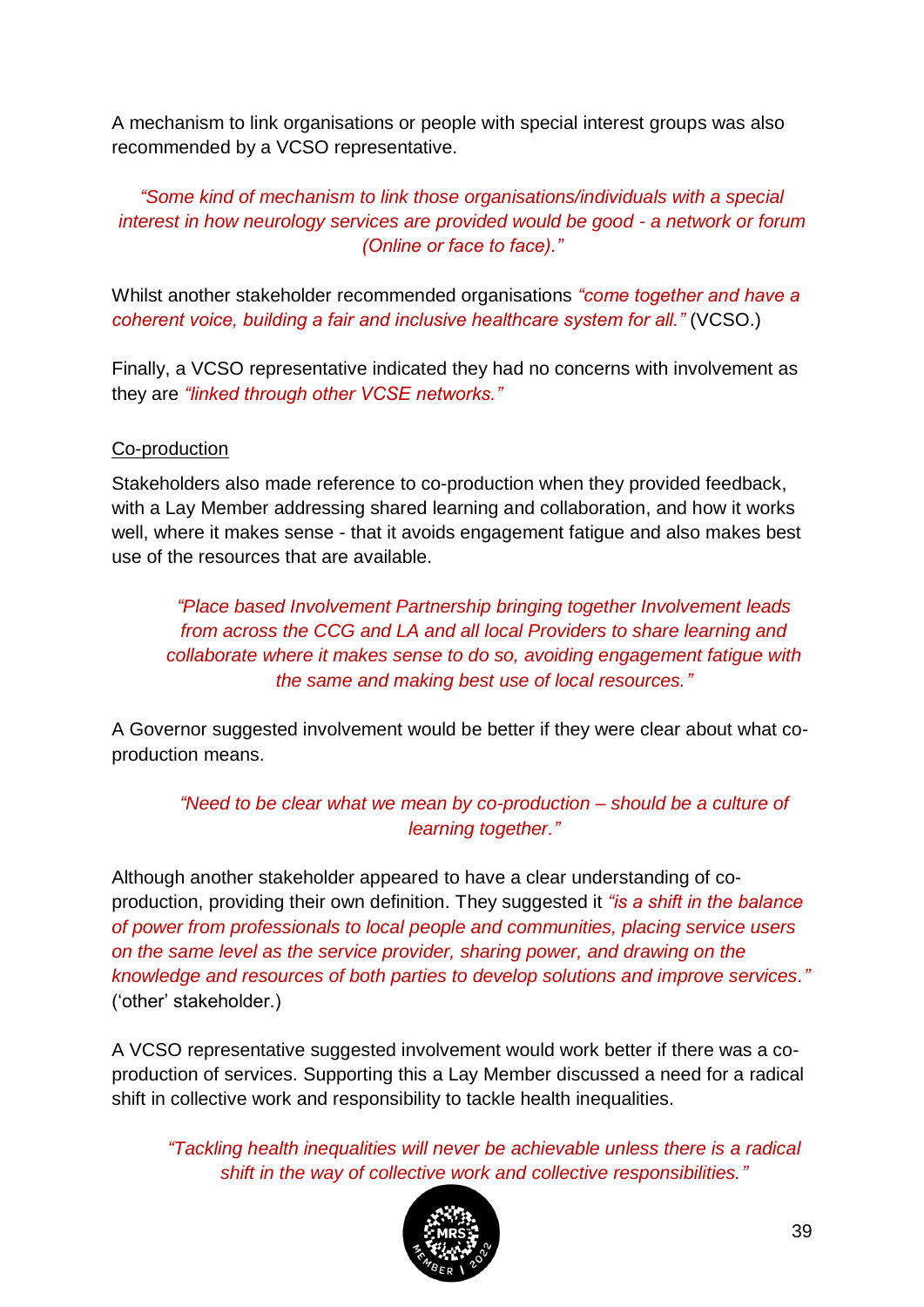Further support for this was provided by a Lay Member, suggesting healthcare services have worked independently for too long, there's a need for joined up conversations to tackle social inequalities.

*"Healthcare has worked in silo's far too long and needs to join up the conversations and actions needed to challenge the blight of Long-Term Unemployment, Poverty, Poor Social Housing, Low academic achievements / Education and achieving Social Mobility for all."* 

Two stakeholders indicated that there needs to be a way for groups and organisations to share learning, work and experience. (Lay Member; 'other' stakeholder.) A Lay Member recommended running events.

*"Sharing and Learning events for staff, with vol sector and H/Ws a part of this – e.g., at 4 ICP levels"*

The same Lay Member suggested the need for *"funded Co – Production training – ideally as part of mandatory training for staff."*

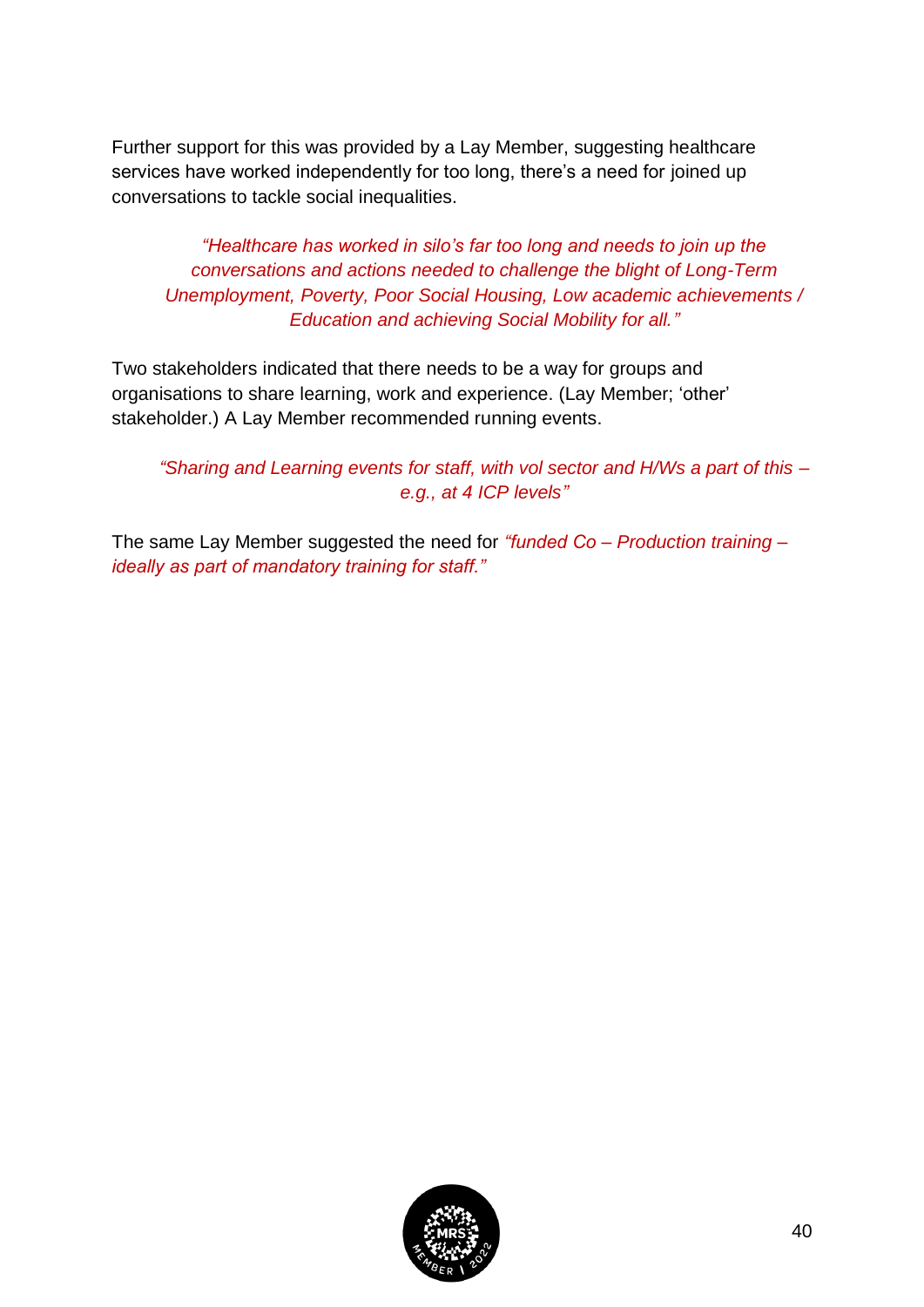## <span id="page-40-0"></span>**What does 'Place' mean?**

Representatives from groups within the CCG areas were informed that 'place' as a concept for commissioning will continue to develop, and were asked what the concept of 'place' meant to them? The below themes were drawn from the answers provided via the CCGs and Trusts:

- Geographical area
- Local community or neighbourhood
- The meaning differs
- Require more information or don't know the meaning of the term
- Relationships
- Home where I live
- **Other comments**

Each theme will now be discussed below.

#### Geographical area

Some stakeholders referred to a geographical area when they were asked what 'place' meant, with some stakeholders suggesting 'place' referred to a local authority or larger local boundaries, while others suggested it referred to a town or village or a specific area.

Two stakeholders described 'place' as a local authority level that it is either dependent on services offered or within a larger well-known local boundary. (VCSO; Lay Member respectively.)

A Healthwatch and a VCSO representative questioned whether 'place' was in line with local authorities?

*"is it in line with local authorities like HWs or is it other boundaries and where should we be focusing our involvement work????"*

[Healthwatch]

Whilst a representative from Healthwatch also recommended that 'place' should be a political boundary, the full local authority.

Two VCSOs explained 'place' as Northumberland County Council.

*"Place - is the local area in which we are working, for [name omitted] this would mean the county of Northumberland."*

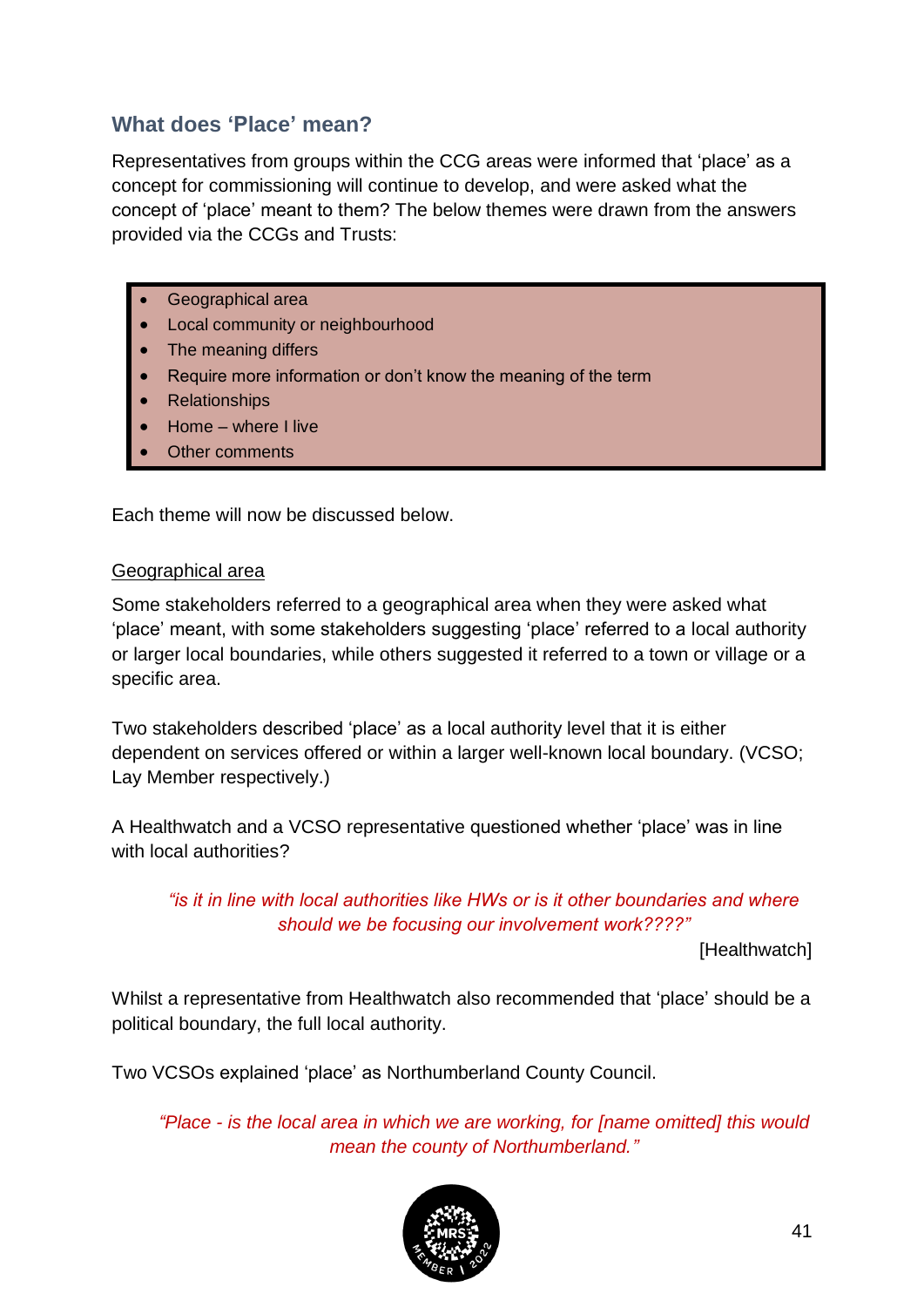A representative from a Local Authority explained 'place' as *"…my town when I think about accessing services."*

An MP described 'place' as *"…the smaller community – ie individual towns and villages and maybe even estates rather than the artificial places like Tees Valley."*

The term *"smaller geographical location"* was also used to describe the meaning of 'place.' (PCN.)

Some stakeholders described 'place' as *"North Tyneside," "South Tyneside," "Northumberland and all aspects of Northumberland," "for NDAS 'place' encompasses the whole of Northumberland and all of the communities within in it, including the most rural and isolated."* ('other' stakeholder; patient forum / group / PRG; Governor; VCSO respectively.)

Another VCSO suggested that 'place' meant, *"Geography, but also about the people who live there, region based or locality?"*

#### Local community/neighbourhood

Some stakeholders referred to 'place' as a local community or neighbourhood, with one stakeholder describing 'place' as local services for local people. (patient forum / group / PRG.)

*"They believe it should be local, local services being provides [sic] in that local area for local people, not place at a large regional scale."*

A few stakeholders described 'place' as meaning local community and support in that community. (Trust; VCSO x 2.)

> *"To me 'place' can mean a fairly specific local community for in-person support."*

> > [VCSO]

According to a VCSO representative and an 'other' stakeholder 'place' can mean a neighbourhood.

*"It can mean the borough of Stockton-on-Tees, but to a local resident it would equally mean their neighbourhood."*

[VCSO]

*"Overall Place to me means North Tyneside however NT has a very diverse population especially regarding areas of deprivation and areas of wealth and there will be a need to think of 'Place' as neighbourhoods in some situations."*

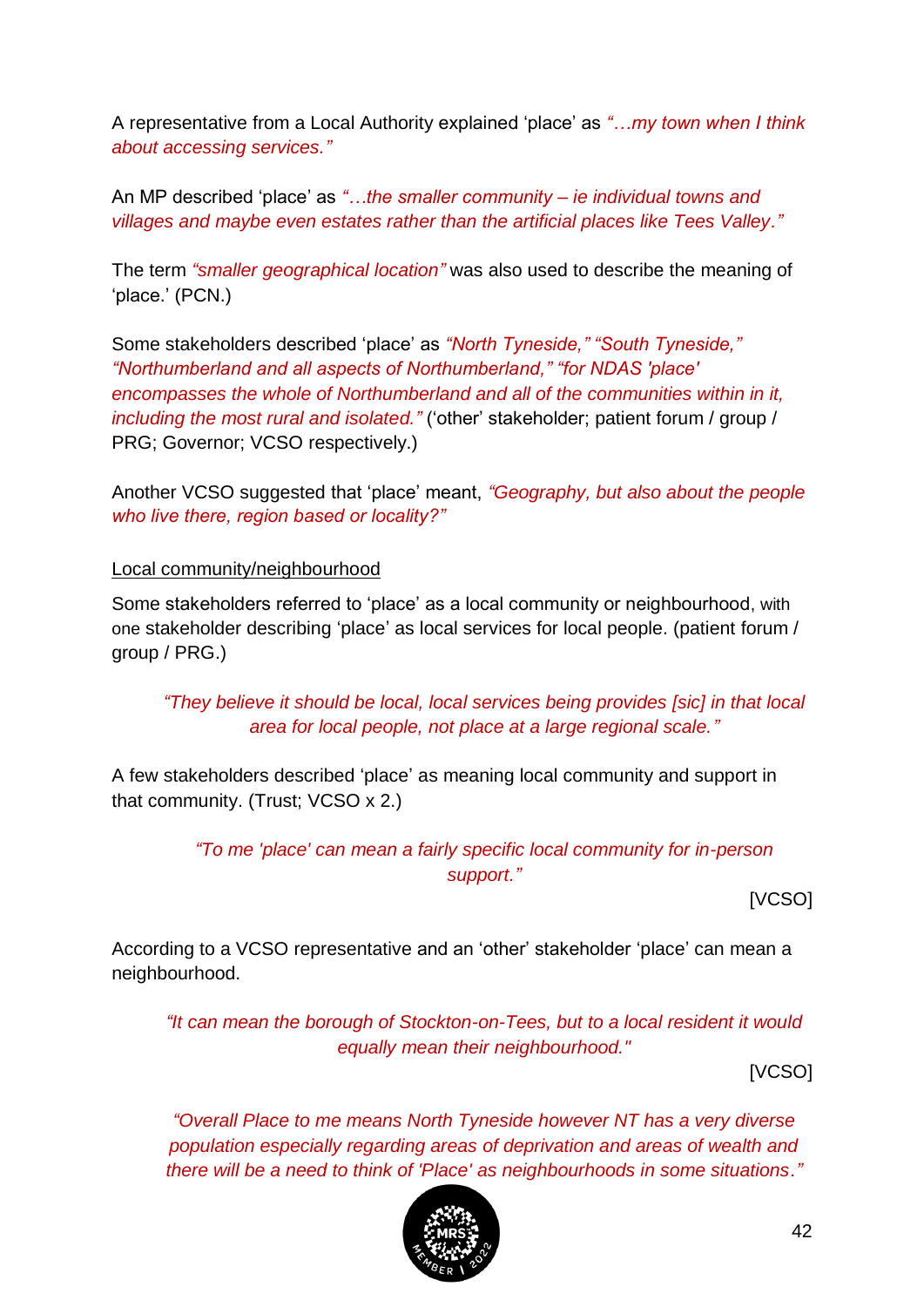Community and connectivity were also used to describe 'place' by a VCSO representative.

*"What the community in its wider context of modern connectivity thinks of as place. i.e. geography and networks."*

#### Meaning differs

Some stakeholders suggested the meaning differs, with some suggesting it has a different meaning to different people. (Trust; VCSO x 3.)

## *"It's important to recognise that 'community' and 'place' has different meanings to different people."*

[VCSO]

Other stakeholders suggested it has a different meaning in different parts of the county or dependent on the conversation. (VCSO; Local Authority respectively.)

*"It means different things to different parts of count."*

## Require more information / don't know what 'place' means / if it means anything

The theme that some stakeholders require more information about 'place' or that they either don't know what it means or feel that it doesn't mean anything was discussed by some stakeholders.

Some stakeholders indicated they weren't familiar with 'place' as a concept. ('other' stakeholder; VSCO x 2.)

*"I am not familiar with Place as a concept for commissioning."*

[VCSO]

Whilst other stakeholders suggested that the term 'place' is jargon, meaningless, or it doesn't mean anything. (Healthwatch; 'other' stakeholder.) The 'other' stakeholder also requested to understand more on how things will work locally.

*"Jargon and utterly meaningless – just tell us how things are going to work locally so we can understand it…."*

A stakeholder requested more information on what 'place' really means (VCSO), with a Governor indicating that it is *"difficult to visualise what 'Place' looks like."*

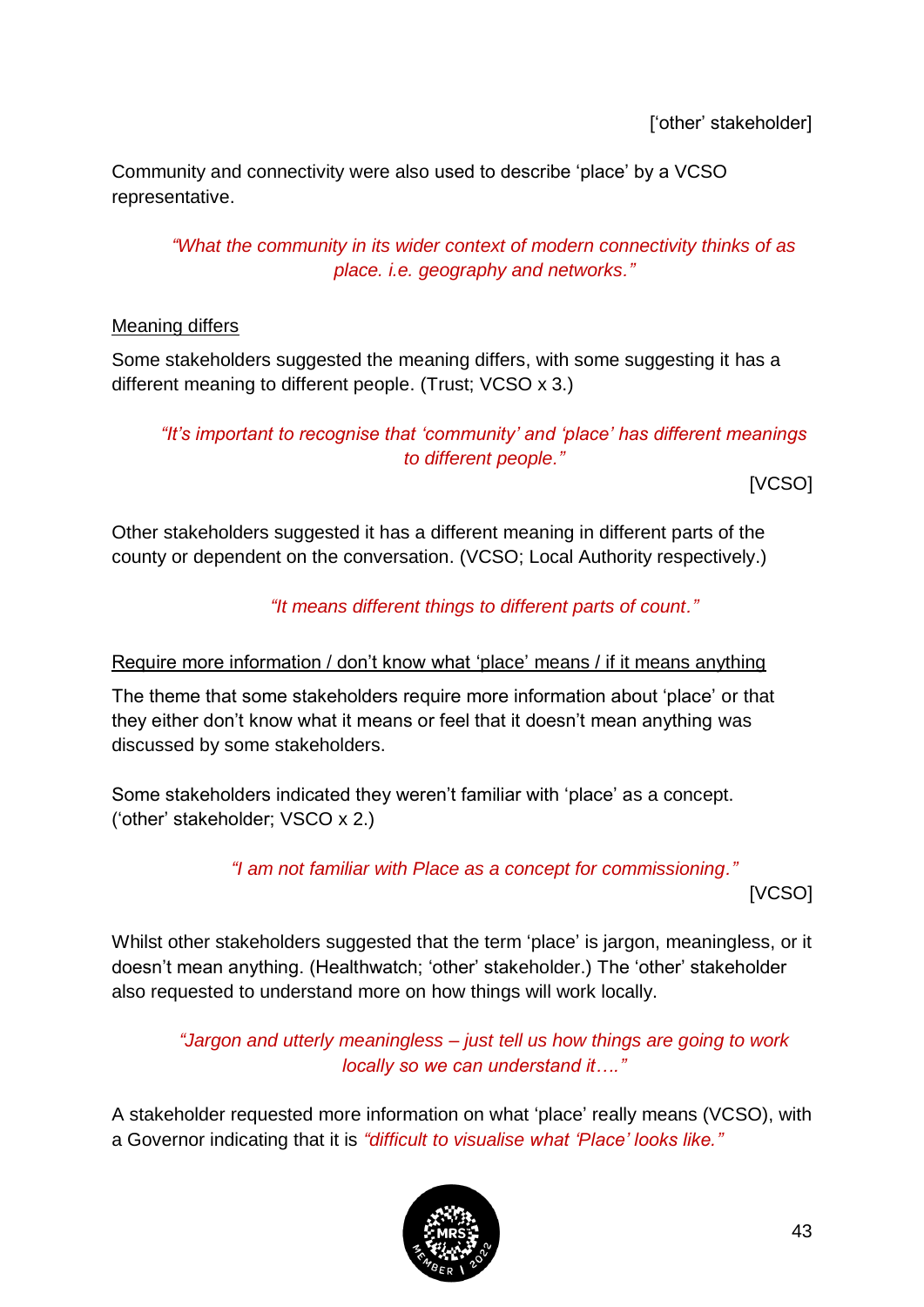Linked to this, a stakeholder suggested that conversations need to happen to establish what 'place' really means. (patient forum / group / PRG.)

*"Conversations with voluntary sector and other stakeholders needs to happen regarding place and what that really means."*

## Relationships

The theme relationships with reference to the meaning of 'place' was addressed by some stakeholders, with one stakeholder indicating that 'place', to them, meant *"collective discussion."* (patient forum / group / PRG.)

When another stakeholder discussed what they felt was meant by 'place', they commented that engagement was bigger than health, according to this stakeholder – it is about relationships with other organisations. ('other' stakeholder.)

*"Is engagement wider than just health – should we have a Newcastle system engagement team – delivering variety of messages from NHS, LA, VCS etc (helping to develop relationships that are two way and supportive of both communities and organisations). Coordinated approach to delivering messages across the ICS."* 

Similarly, a stakeholder suggested the meaning of 'place' involves the voluntary sector responding to local needs, building relationships in the community. (patient forum / group / PRG.)

*"Many organisations within the voluntary sector have to respond to local needs in a very small defined area and have relationships within that community."*

A VCSO and Healthwatch representative also questioned *"How many levels of the NHS will we have to connect with?"*

#### Home/where I live

When asked what 'place' meant, two stakeholders suggested it meant either their home or where they live. ('other' stakeholder; VCSO.)

#### Other comments

Stakeholders also provided explanations for 'place' that could not be themed.

Stakeholders representing a patient forum / group / PRG described the meaning of 'place' as:

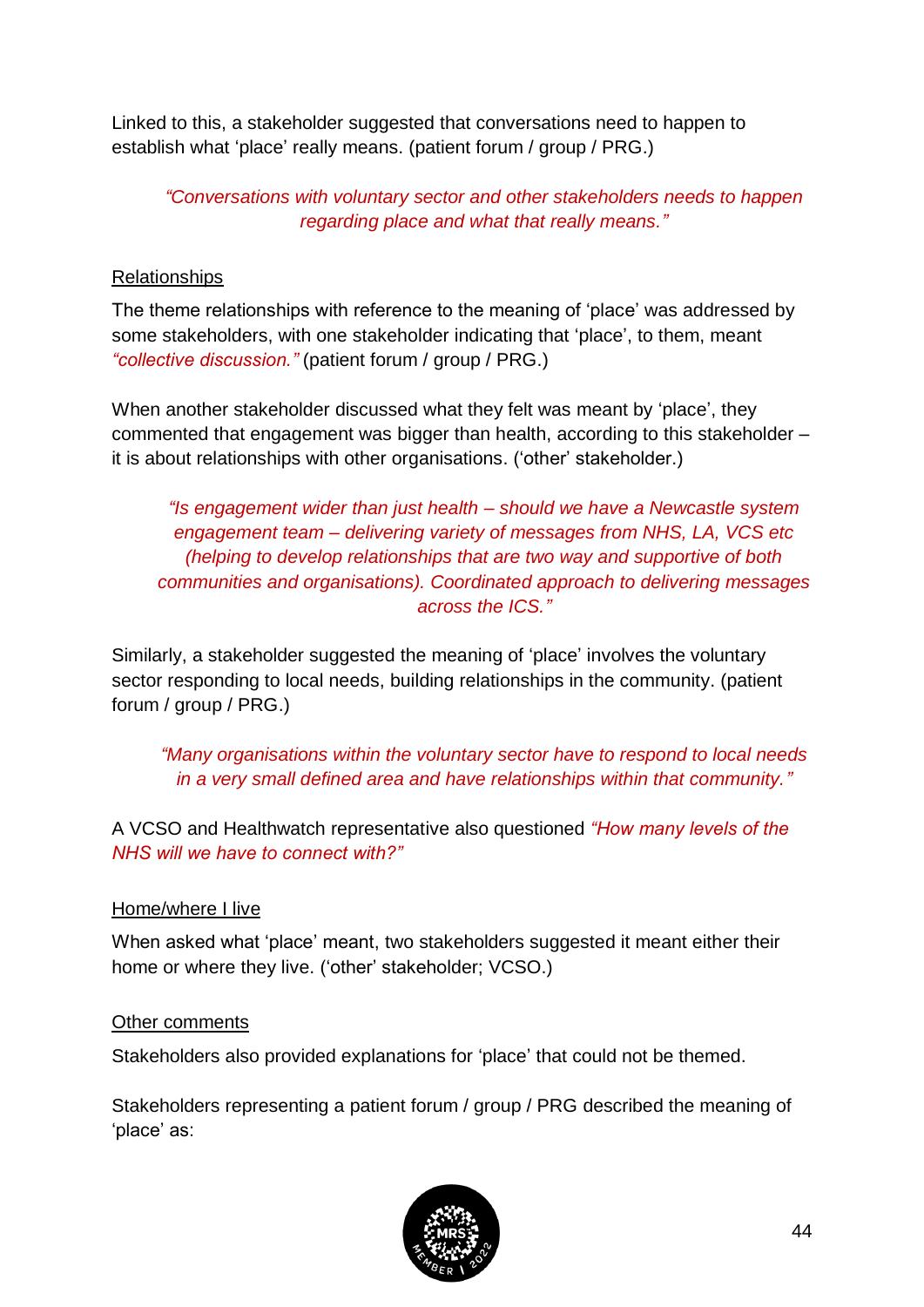*"…but I'm aware of the current merging of local NHS services, as medical correspondence uses the header ' South Tyneside and Sunderland NHS trust."*

*"They are worried that they miss out or be excluded from funding opportunities, or opportunities to collaborate on projects for and with the ICS if 'place' is deemed larger scale."*

*"Concerns that from presentations about the ICS so far that the ICS definition of place is not what they believe it is or should be."*

*"I think the North Tyneside version should be the basic framework but we can improve and enhance the base. In terms of subject matter we need to get more into Public Health issues such as smoking and alcohol and obesity. Diversity of volunteer input is another issue."*

'Other' stakeholders described the meaning of 'place' as:

*"The old CCG. I think it is imperative that this level continues as now with a few tweaks."*

A VCSO representative described place as having its own entity, as well as:

*"Place is prioritised in terms of funding. It divides and rules. Social exclusion is built in. It hard to speak out locally. Bottomline is always 'place'. I'd like to see a matrix approach."*

*"Rural communities are being missed. Bigger concentration of where people live is being prioritised. People who live in Northumberland below the Tyne (to the West) get forgotten."*

Other VCSOs described 'place' as *"where the services happen"* or:

*"…[Place] can be greatly extended with online support and I think that both are valuable and have a role to play in supporting people in various ways."*

A Governor described it as:

*"'Place' meaning local area within the 13 areas that make up North East and Cumbria. Each 'Place' having autonomy to make decisions, with appropriate resources that fit the needs of their populations. They have voting power in the ICB. Once established 'Place' aim to identify the health and social needs of their area. Adopting an integrated, coordinated approach between health,* 

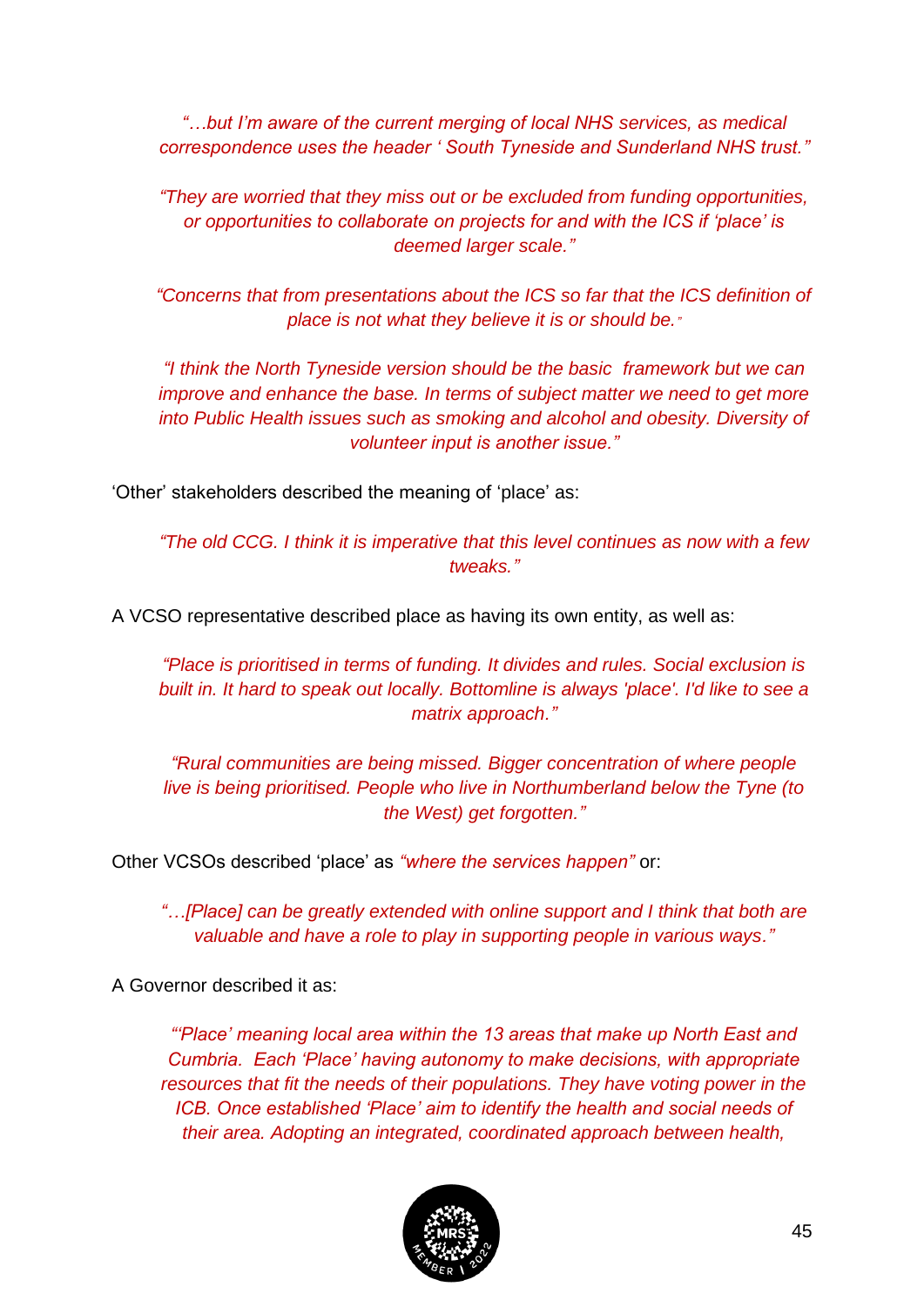*social care, council, and workforce with the aim of higher quality, more sustainable service that reduce regional variations and inequalities."*